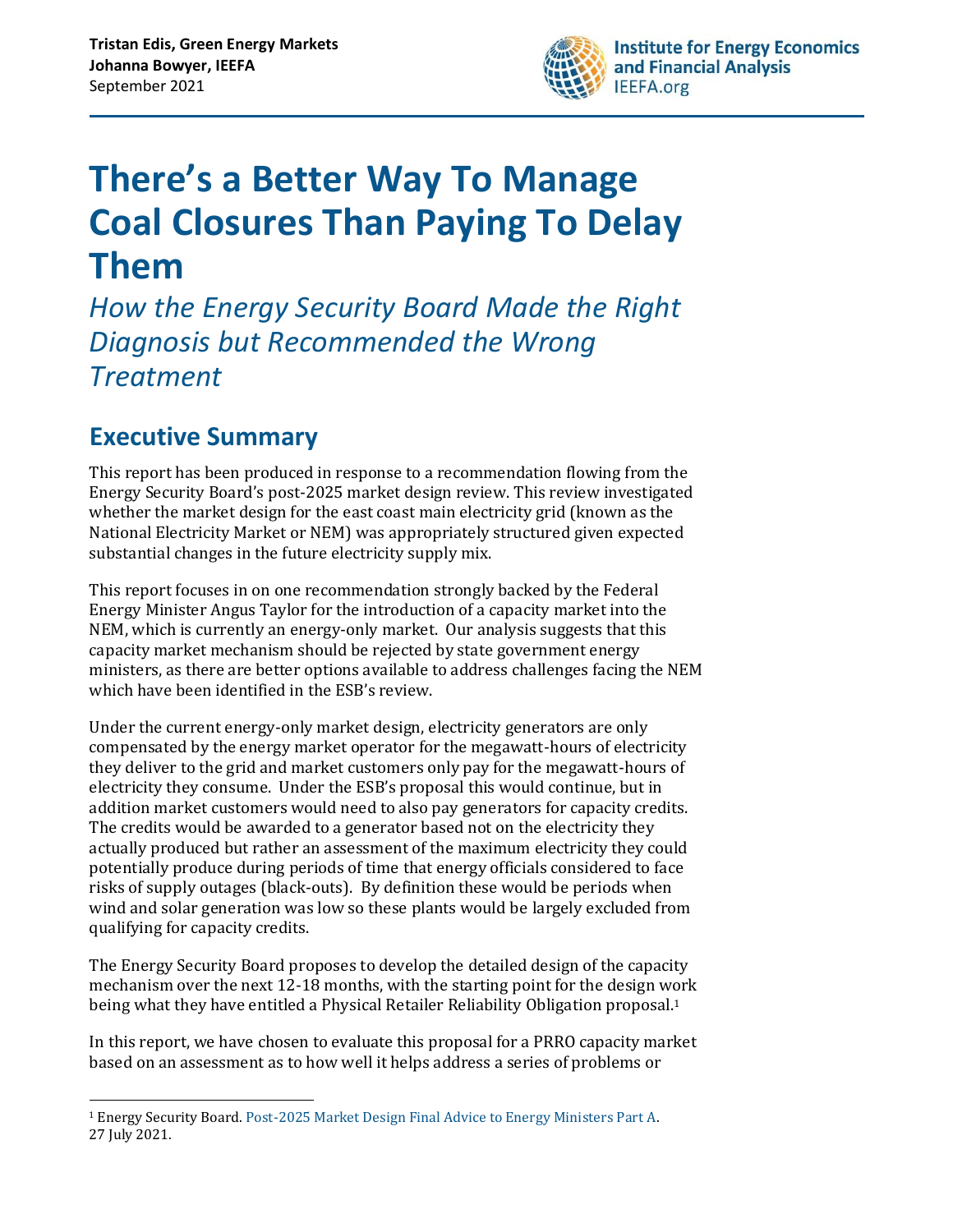ailments that the Energy Security Board themselves have indicated afflict the National Electricity Market. For the most part we believe the ailments identified by the Energy Security Board are valid and act to deter private sector participants on their own initiative and without support from governments from making timely investments that would ensuring the adequate supply of electricity to ensure reliability. In addition to evaluating the ESB's proposed remedy we examine various alternative policy options to deal with each of the ailments.

**The ESB has correctly identified key ailments facing the National Electricity Market.**

Throughout the post 2025 market design process, the ESB has done a good job of highlighting key challenges facing the National Electricity Market. The ailments they identify as inhibiting timely investment in supply to ensure reliability mainly revolve around: a) high levels of uncertainty around coal exits; b) myopic market contracting behaviour; c) early mover disadvantage in power technologies subject to cost deflation; and d) unpredictable government intervention.

Recent reports IEEFA have written on this topic have come to the following conclusions.

- 1. The financial viability of several coal generators is under threat, such that there is a risk of abrupt, unexpected closure. It is vital to manage coal exit uncertainty.<sup>2</sup>
- 2. There is a large amount of dispatchable capacity coming online, which buys energy planners time to manage the exit of coal generators in an effective manner without threatening reliability.<sup>3</sup>
- 3. The Energy Security Board capacity mechanism proposal has the potential to impose a substantial additional costs on electricity consumers; with experience from Western Australia's capacity market indicative of annual payments between \$2.9billion to \$6.9 billion a year. This would be allocated primarily to existing conventional generators, and would exacerbate uncertainty rather than reduce it. 4
- 4. The Energy Security Board's own capacity market benefit calculation cannot be relied upon to provide a full picture of the costs and benefits of the capacity mechanism.<sup>5</sup>

<sup>2</sup> IEEFA. [Fast Erosion of Coal Plant Profits in the National Electricity Market.](https://ieefa.org/wp-content/uploads/2021/02/Coal-Plant-Profitability-Is-Eroding_February-2021.pdf) February 2021.

<sup>3</sup> IEEFA. [Energy Security Board's Capacity Payment: Burden on Households](https://ieefa.org/wp-content/uploads/2021/08/ESB-Proposal-to-Require-Consumers-to-Pay-Generators-a-Capacity-Payment_August-2021.pdf). August 2021.

<sup>4</sup> IEEFA. [Energy Security Board's Capacity Payment: Burden on Households](https://ieefa.org/wp-content/uploads/2021/08/ESB-Proposal-to-Require-Consumers-to-Pay-Generators-a-Capacity-Payment_August-2021.pdf). August 2021.

<sup>5</sup> RenewEconomy[. The dubious modelling behind the Energy Security Board's capacity market](https://reneweconomy.com.au/the-dubious-modelling-behind-energy-security-boards-capacity-market-proposal/)  [proposal.](https://reneweconomy.com.au/the-dubious-modelling-behind-energy-security-boards-capacity-market-proposal/) 8 September 2021.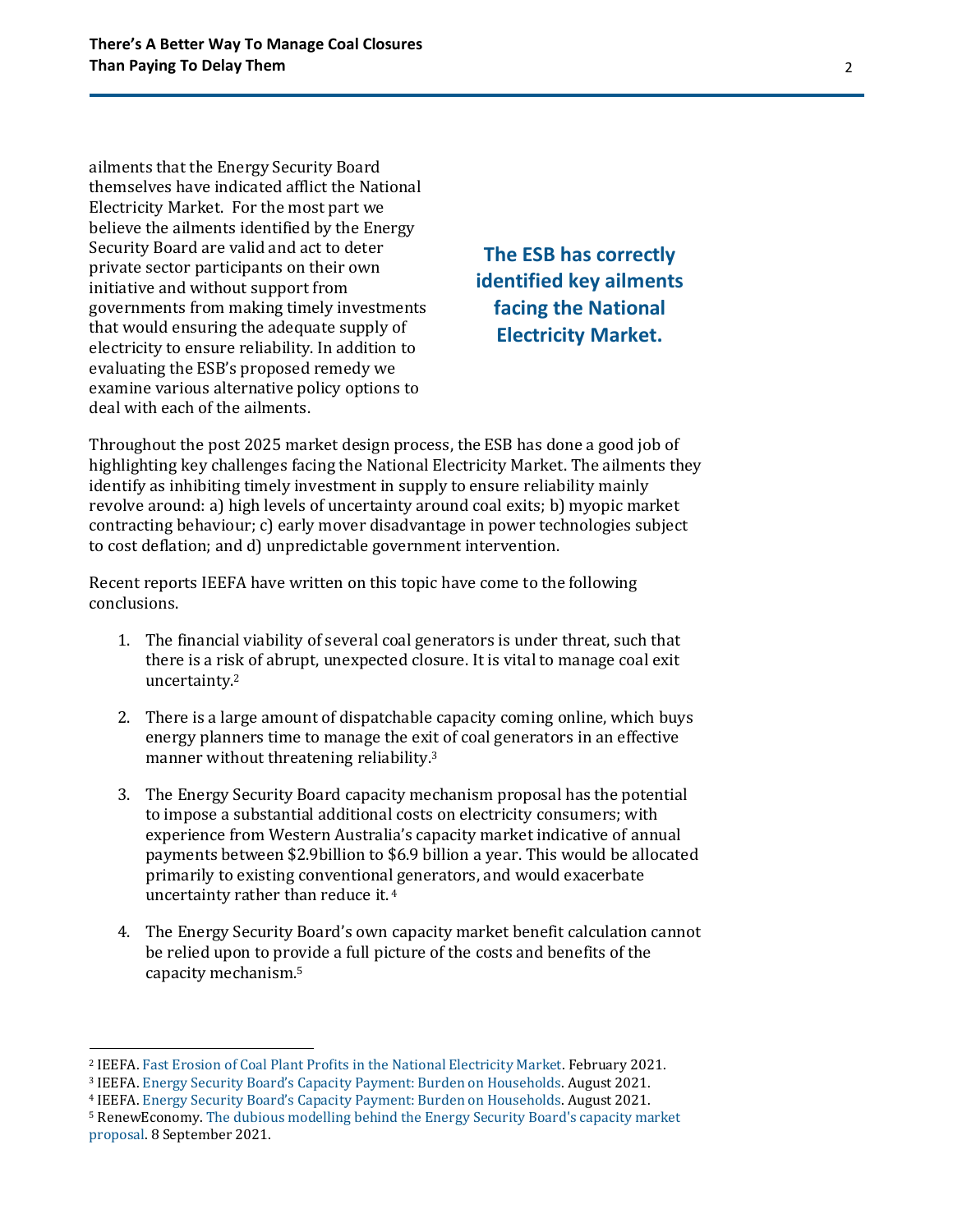From these previous reports, is clear that such a massive change to the National Electricity Market, involving a new, perpetual multibillion dollar annual payment given to primarily conventional generators is not justified, nor justifiable, on a cost-benefit basis. It is also clear that a capacity mechanism will not address the investment uncertainty challenge that the National Electricity Market currently faces.

In this report, we find that the capacity mechanism does not address the ailments facing the National Electricity Market, as it will increase uncertainty around coal exit, will not increase the duration of contracting, does nothing to combat first mover disadvantage and does not address the underlying reasons for why governments are regularly intervening in the electricity market.

**The capacity mechanism does not address the ailments facing the National Electricity Market.**

Energy ministers should instead consider a combination of the following measures as a starting point, which could be further developed and evaluated by a genuinely independent panel of energy market and decarbonisation technology experts:

- A strengthened regulatory regime for ensuring owners of large and aged power stations give at least three and half years notice of exit based on providing an upfront bond rather than depending on application of penalties only once a breach occurs (which is the current case). This should be complemented by the use of financial and engineering audits every three years of these large, aged power stations to undertake stress-tests of their ability to maintain reliable operation and their risk of abrupt exit.
- Enact legislation that sets out a schedule for coal generating units to be steadily retired once set amounts of new reliable replacement capacity are built. This will give investors in new capacity enhanced clarity and incentive to build new plant but such investments will be primarily guided by expected returns in the electricity market, and should allow investors wide discretion on the plant technology that best suits market needs. The specific order in which coal units are retired can be determined through an array of different alternative methods which could include: voluntary nomination by owners (likely if plant is loss making and notice period bond is returned); an auction process where units are paid to retire; or regulatory criteria (e.g. evaluation of their relative reliability or unplanned outage risk; emissions intensity, age).
- Provide a floor price underwriting mechanism to encourage new competitors that build new dispatchable capacity. This could be modelled along the lines of the ACCC's 2018 electricity market review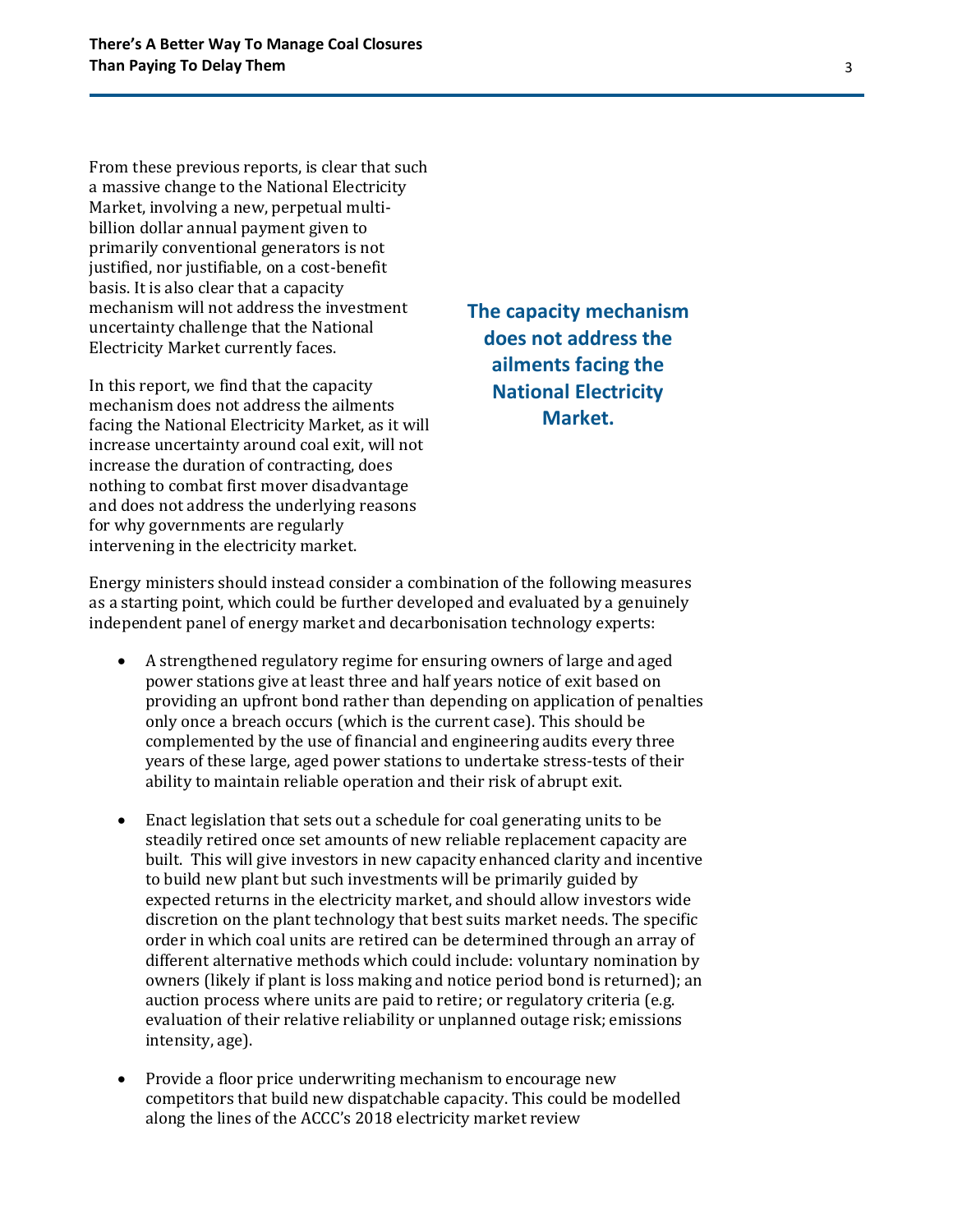recommendation where a new entrant would be expected to first secure a 3 year contract to provide firmed power supply to customers outside of the major government and private sector retailers. The price floor would then cover years four to seven of the plant's life.

- Implement the emissions obligation component of the National Energy Guarantee or an alternative, long term mandatory obligation for electricity retailers or generators to reduce emissions based on tradeable certificates. The emission target should be based on a steady reduction in annual emissions in line with States' net zero by 2050 targets with interim targets reducing emissions well below an expected business as usual trajectory.
- Contracts with individual generators to remain open as per the Victorian Government arrangement with Yallourn should be avoided. If such agreements are entered into they should include a schedule (detailed publicly) for faster retirement of generating units than agreed based on when suitable replacement capacity comes online. That replacement capacity should not need to come from the owner of the generator which is party to the support contract.
- If merited based on an evaluation of the risk to reliability from abrupt coal exit in advance of completion of Snowy 2.0, augment the existing energyonly market with enhanced energy reserve mechanisms.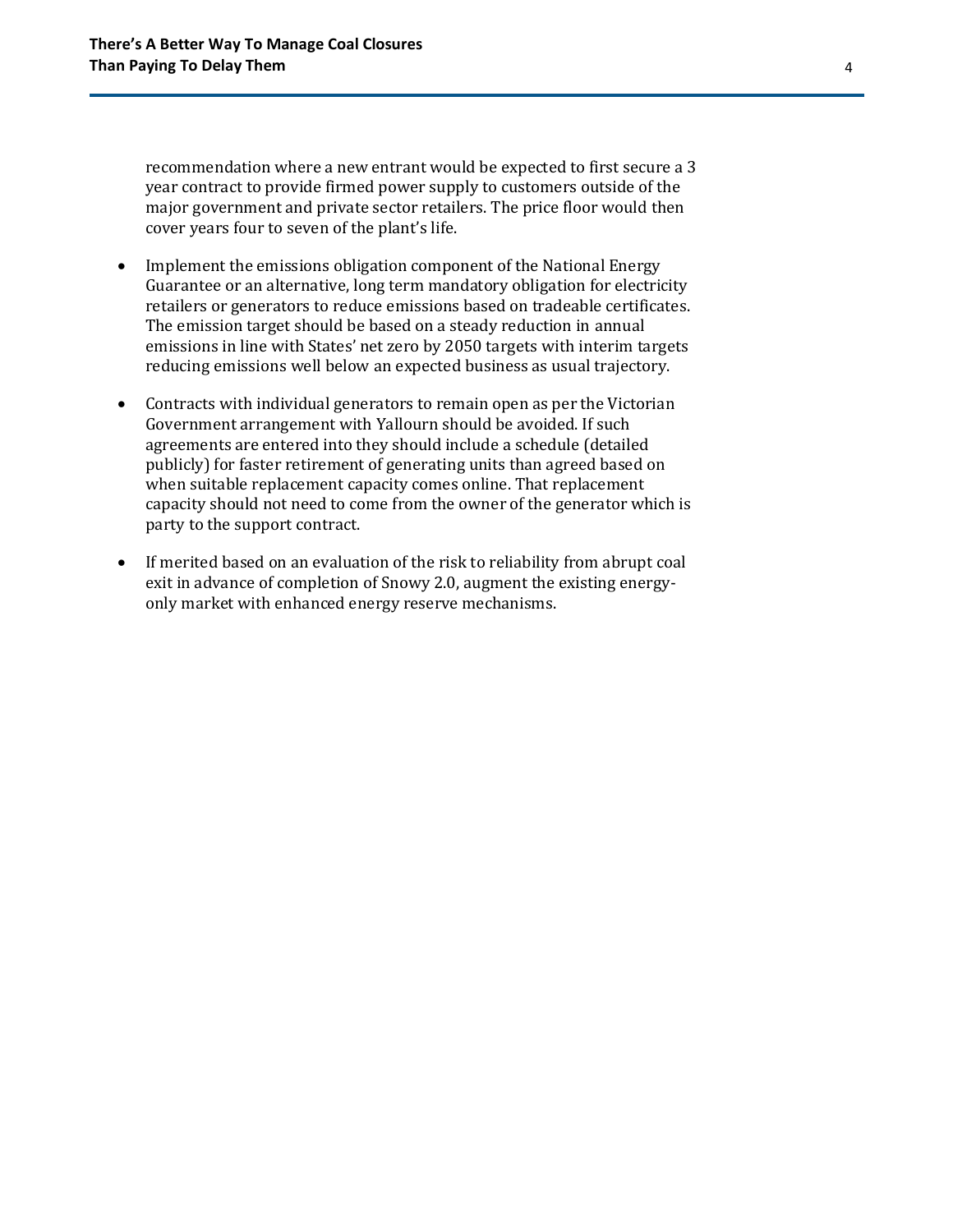## **Contents**

| Ailment 3 – Early Mover Disadvantage in Power Technologies Subject to |  |
|-----------------------------------------------------------------------|--|
|                                                                       |  |
|                                                                       |  |
| Appendix – Further Detail on the Need for Short Versus Long Duration  |  |
|                                                                       |  |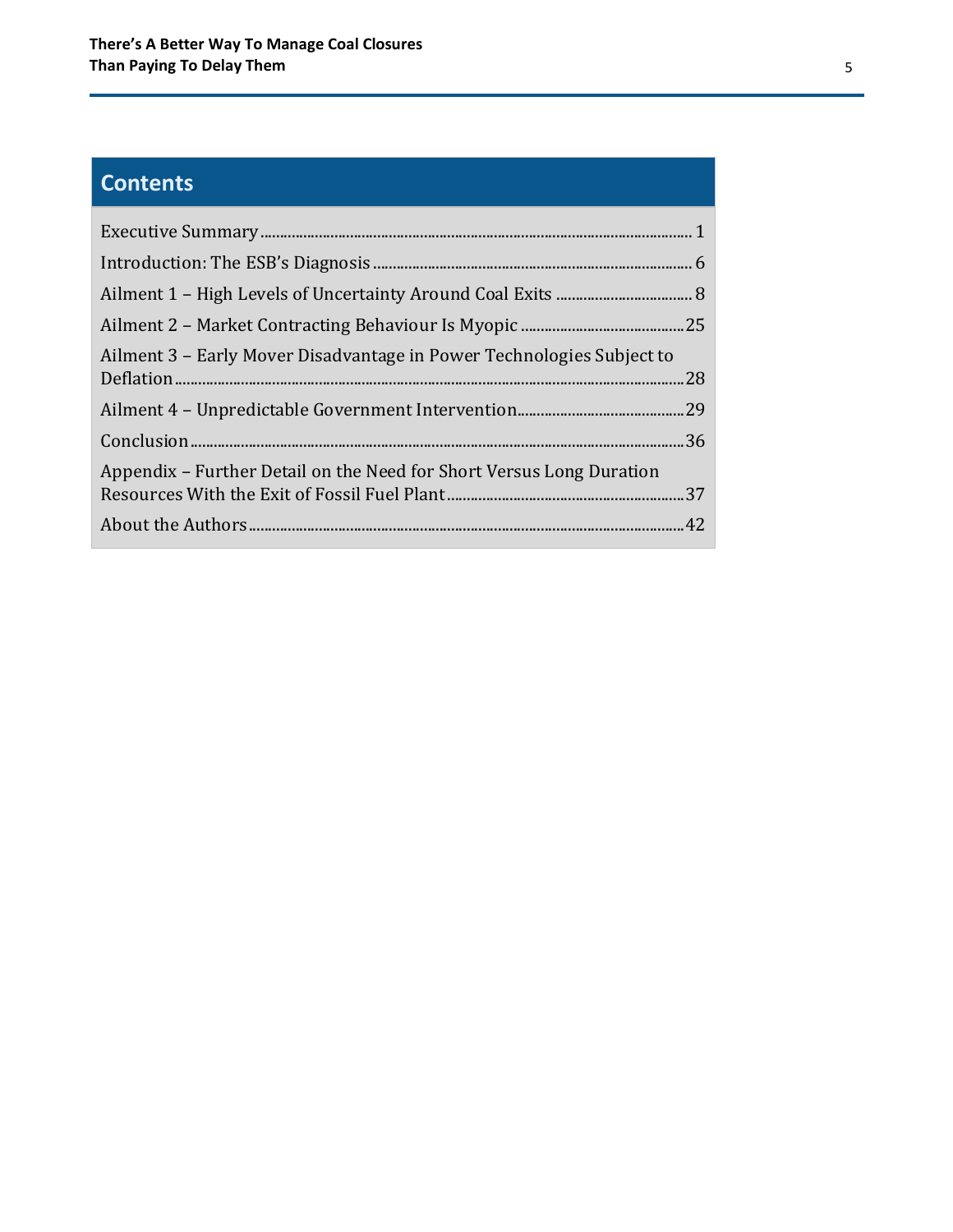### <span id="page-5-0"></span>**Introduction: The ESB's Diagnosis**

In their post 2025 Market Design paper, the Energy Security Board (ESB) has done a good job of diagnosing a lack of investor confidence in the main east-coast electricity grid – the National Electricity Market or NEM. As we will outline, there are several challenges which have resulted in investor confidence concerns.

Unfortunately, the ESB has prescribed a treatment to this malaise – an obligation on consumers via their power retailer to pay a fee to generators based on their "dispatchable" capacity – which will make things worse rather than better for those that might invest in the new flexible and firm resources that we need. This proposed "solution" looks to have been designed by a group of people concerned predominantly with one thing – taking care of the owners of and investors in existing power plants; not investors that might build new generation or storage.

Before explaining the flaws with the ESB's capacity mechanism proposal, it's first worth examining the diagnosis of ailments facing the NEM which the ESB got right. Exploring the ailments helps us to understand why the ESB's treatment is poorly formulated, and helps guide us as to what Governments should do instead.

The ESB is absolutely correct in identifying that the financial viability of a number of coal-fired power plants are under threat due to an influx of wind and solar. In our report, Fast Erosion of Coal Plant Profits in the NEM<sup>6</sup> released in February this year, we detailed how extra wind and solar capacity expected to join the grid after 2018 and before 2025 will push wholesale power prices down considerably while also substantially reducing sales volumes for coal generators. For up to five of the NEM's existing coal power plants, the diminished wholesale spot market revenue will be insufficient to cover their costs. This makes the exit of at least one plant in its entirety (or several individual generating units from across several of these power plants) by 2025 highly likely.

### **The exit of at least one coal plant in its entirety is highly likely.**

The ESB is also correct that for power reliability to be maintained with the exit of coal power stations, there is a need for solar and wind to be complemented with technologies which can vary their output up and down on command - that are "dispatchable".

We would also agree with the ESB that there are a range of elements affecting the electricity market that create a high degree of uncertainty for investors in trying to evaluate whether or not it's worthwhile to build new dispatchable capacity and

<sup>6</sup> IEEFA. [Fast Erosion of Coal Plant Profits in the National Electricity Market.](https://ieefa.org/wp-content/uploads/2021/02/Coal-Plant-Profitability-Is-Eroding_February-2021.pdf) February 2021.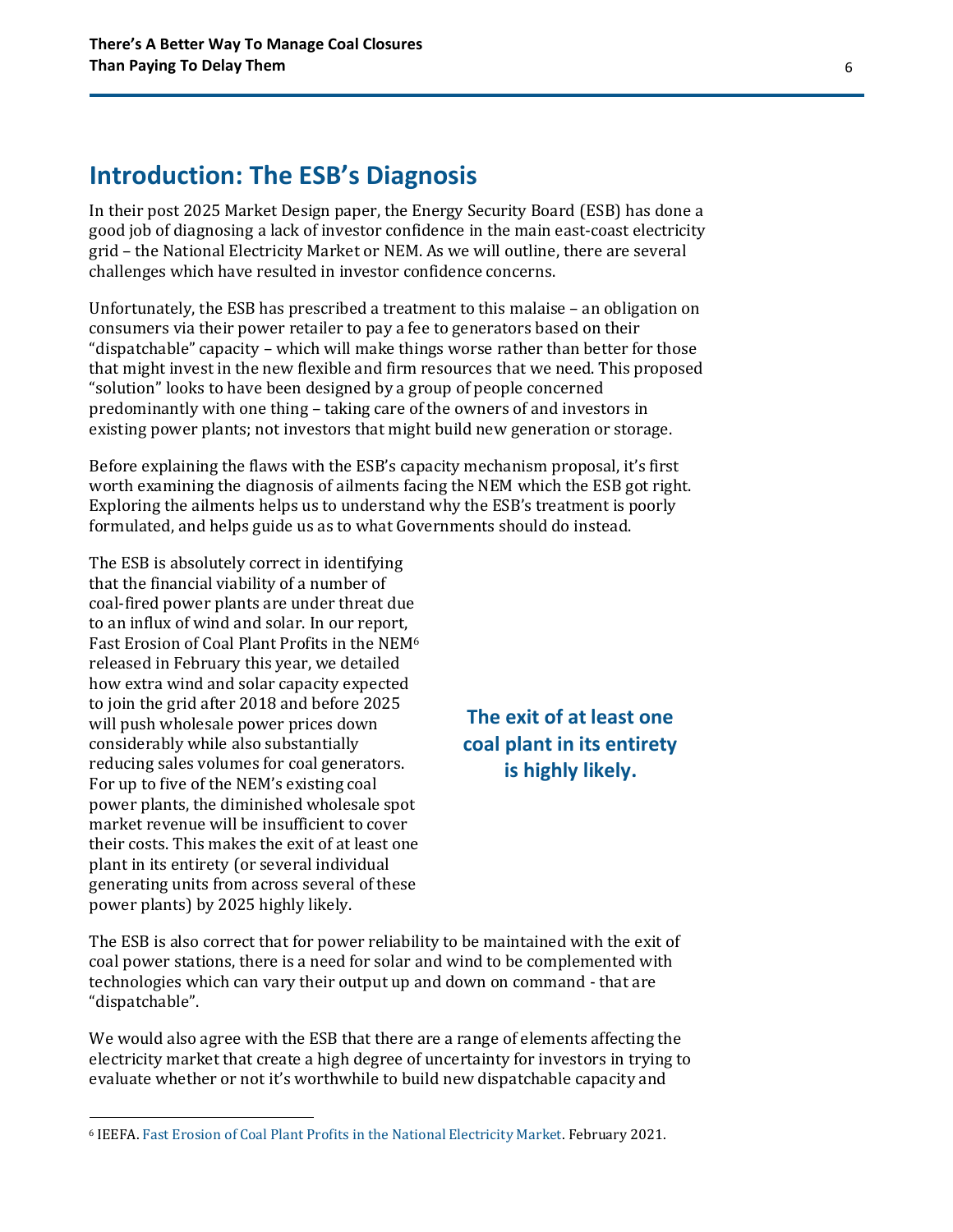when they should build it. At present, this uncertainty shouldn't present a problem for power system reliability because around 7,000 megawatts (MW) of dispatchable capacity has been committed by investors or promised by politicians (mainly the Federal Government) since 2017 when Hazelwood coal power station exited and is due to be complete by 2027. <sup>7</sup> This is around 12% of the current capacity of the NEM.

However, given almost all this capacity is a result of government commitments and several of these projects appear to have highly questionable economics<sup>8</sup>, there remains a legitimate long-term concern regarding how to create an environment more conducive to future private sector investment in dispatchable plant.

The ESB diagnosed the following ailments with the market which make it difficult for investors to determine the medium to long-term electricity market supplydemand balance, and the prices, that are critical to making an informed decision about whether it is financially worthwhile to build new dispatchable capacity:

- 1. High levels of uncertainty about when coal power plants might exit and therefore when it would be opportune to build replacement capacity
- 2. Market contracting behaviour is highly myopic, with little to no contracting for firm power products beyond 3 years
- 3. Technology costs for batteries are declining over time which acts to penalise early movers investing in this technology
- 4. Government are regularly intervening to build new power supply, although complicating matters is that this often occurs in an ad hoc and unpredictable manner.

This is a very good list which the ESB should be commended for clearly diagnosing.

Following we present why the ESB's proposed capacity payment via a Physical Retailer Reliability Obligation (PRRO) doesn't particularly help with these

<sup>7</sup> Our report, Energy Security Board's C[apacity Payment: Burden on Households,](https://ieefa.org/wp-content/uploads/2021/08/ESB-Proposal-to-Require-Consumers-to-Pay-Generators-a-Capacity-Payment_August-2021.pdf?utm_source=rss&utm_medium=rss&utm_campaign=esb-proposal-to-require-consumers-to-pay-generators-a-capacity-payment_august-2021) published in August 2021, details that reliability is not at risk when taking into account the scheduled closure of Yallourn, Vales Point and Callide B, as there is a very large amount of dispatchable capacity coming online over the period from 2017 to 2027. However, there is a short-term risk to reliability due to the potential for abrupt, earlier than expected coal plant closure by 2025, as identified in our report[, Fast Erosion of Coal Plant Profits in the NEM,](https://ieefa.org/wp-content/uploads/2021/02/Coal-Plant-Profitability-Is-Eroding_February-2021.pdf) published in February 2021. Snowy 2.0 is due to be completed in 2026, and there are potential for delays, especially given the Federal Government failed to ensure transmission capacity commitments were coordinated in alignment with commitment to the Snowy 2.0 upgrade. Investors are not incentivised to build capacity in advance of Snowy 2.0 coming online, as once it comes online their profits will reduce. Therefore, there may be a short-term reliability issue if abrupt coal exit occurs in advance of Snowy 2.0 becoming operational.

<sup>&</sup>lt;sup>8</sup> As some examples of analysis highlighting issues with the economics see: Hyslop (2018) Snowy 2.0 – [Is the reward worth the risk;](https://reneweconomy.com.au/snowy-2-0-is-the-reward-worth-the-risk-28883/) Mountain, Percy and Woodley (2021[\) The Kurri Kurri Power](https://243b2ed8-6648-49fe-80f0-f281c11c3917.filesusr.com/ugd/92a2aa_fba5b6e82d644293ad959586211572f1.pdf)  [Station: charging taxpayers for hot air;](https://243b2ed8-6648-49fe-80f0-f281c11c3917.filesusr.com/ugd/92a2aa_fba5b6e82d644293ad959586211572f1.pdf) Mountain and Percy (2020[\) Wrong way, go back: An](https://243b2ed8-6648-49fe-80f0-f281c11c3917.filesusr.com/ugd/cb01c4_91b44275f6b145fd92e4818713ab2107.pdf)  [analysis of the economics and greenhouse gas impact of Marinus Link and Battery of the Nation](https://243b2ed8-6648-49fe-80f0-f281c11c3917.filesusr.com/ugd/cb01c4_91b44275f6b145fd92e4818713ab2107.pdf)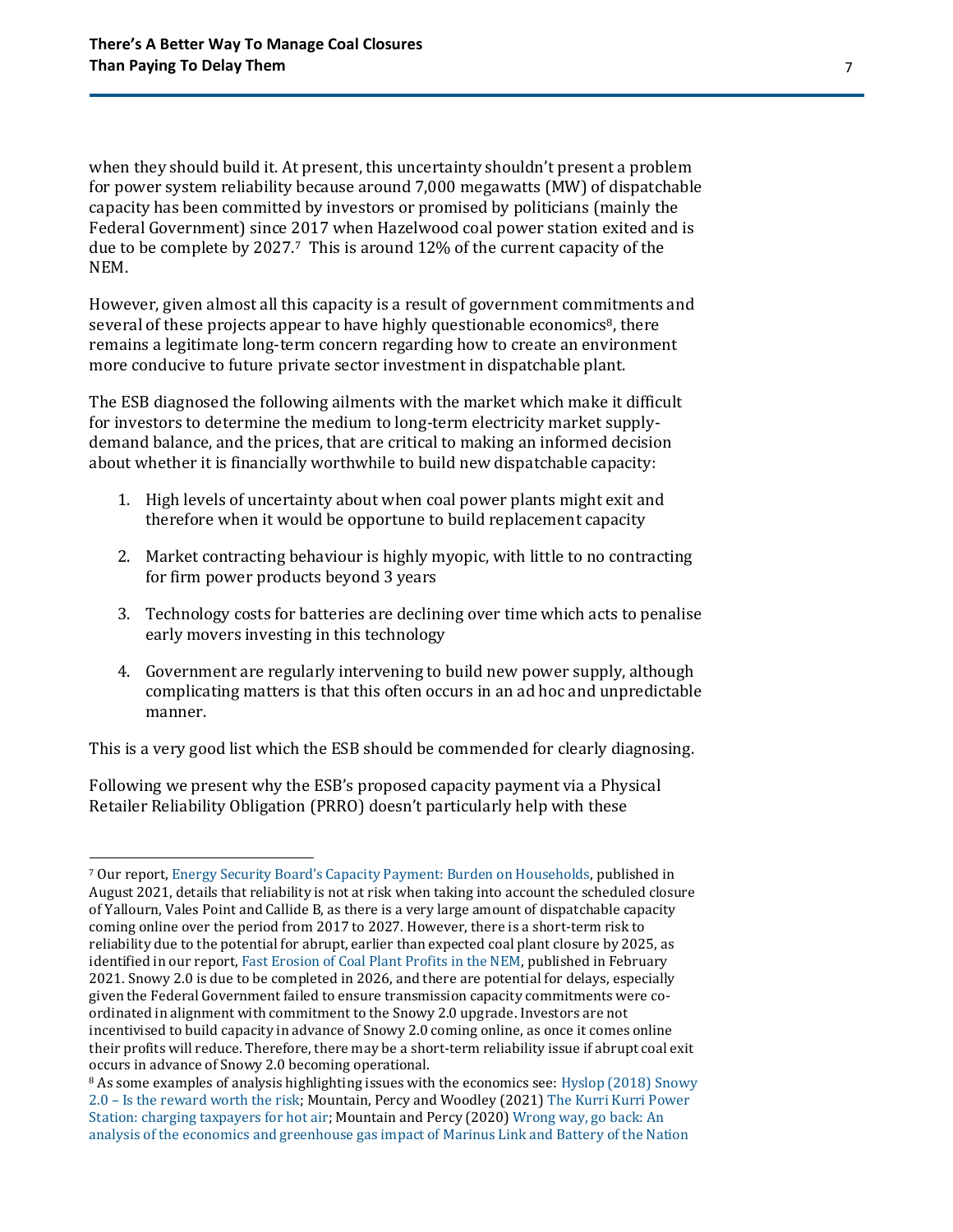challenges and propose alternative policy or regulation that could be considered by Energy Ministers.

## <span id="page-7-0"></span>**Ailment 1 – High Levels of Uncertainty Around Coal Exits**

Uncertainty surrounding when coal power plants might shut or when they might suffer from an irreparable failure is probably the number one inhibitor to timely investment in new dispatchable capacity. The NEM is entering a period of substantial excess supply which will mean for much of the time electricity prices will be depressed to levels that will make returns unattractive for new projects, while also reinforcing conditions that make coal withdrawal likely.<sup>9</sup> Ideally, new dispatchable capacity would be operational before any coal plant withdrawals occur. Unfortunately, it is likely that prices will only rise to levels attractive to new investment once part or all of a coal plant exits. This is the difficulty of the large, lumpy nature of coal generators. The result is that it is rational for an investor to wait until they have a high degree of confidence about any coal plant exits before committing to building a new plant.

The ESB could have strengthened the effectiveness of the legal regime which currently requires the owners of coal generators and other large power plants to give at least three and half years notice of closure. Yet while it conceded the current rules around notice have loopholes that make them ineffective, the ESB did not pursue options to strengthen the regime.<sup>10</sup>

Instead, the ESB has put forward a scheme that will grant coal generators a financial lifeline which, while it will extend their viability, does not resolve the fact that many are very old and beset by high levels of carbon and economic risk that means they are subject to sudden, unexpected withdrawal. At the same time, while these large power plants remain in operation, they will act to deter investment in new dispatchable capacity.

**The ESB have put forward a scheme that will grant coal generators a financial lifeline.**

While the ESB has tried to suggest a capacity payment proposal isn't a bailout for coal and is about supporting new investment, further scrutiny suggests something different.

• **The proposed capacity mechanism will provide coal generators with a new revenue stream in spite of their lack of flexibility which will** 

<sup>9</sup> IEEFA. Fast Erosion of [Coal Plant Profits in the National Electricity Market.](https://ieefa.org/wp-content/uploads/2021/02/Coal-Plant-Profitability-Is-Eroding_February-2021.pdf) February 2021. <sup>10</sup> Energy Security Board[. Post-2025 Market Design Final Advice to Energy Ministers Part B.](https://esb-post2025-market-design.aemc.gov.au/32572/1629945809-post-2025-market-design-final-advice-to-energy-ministers-part-b.pdf) 27 July 2021.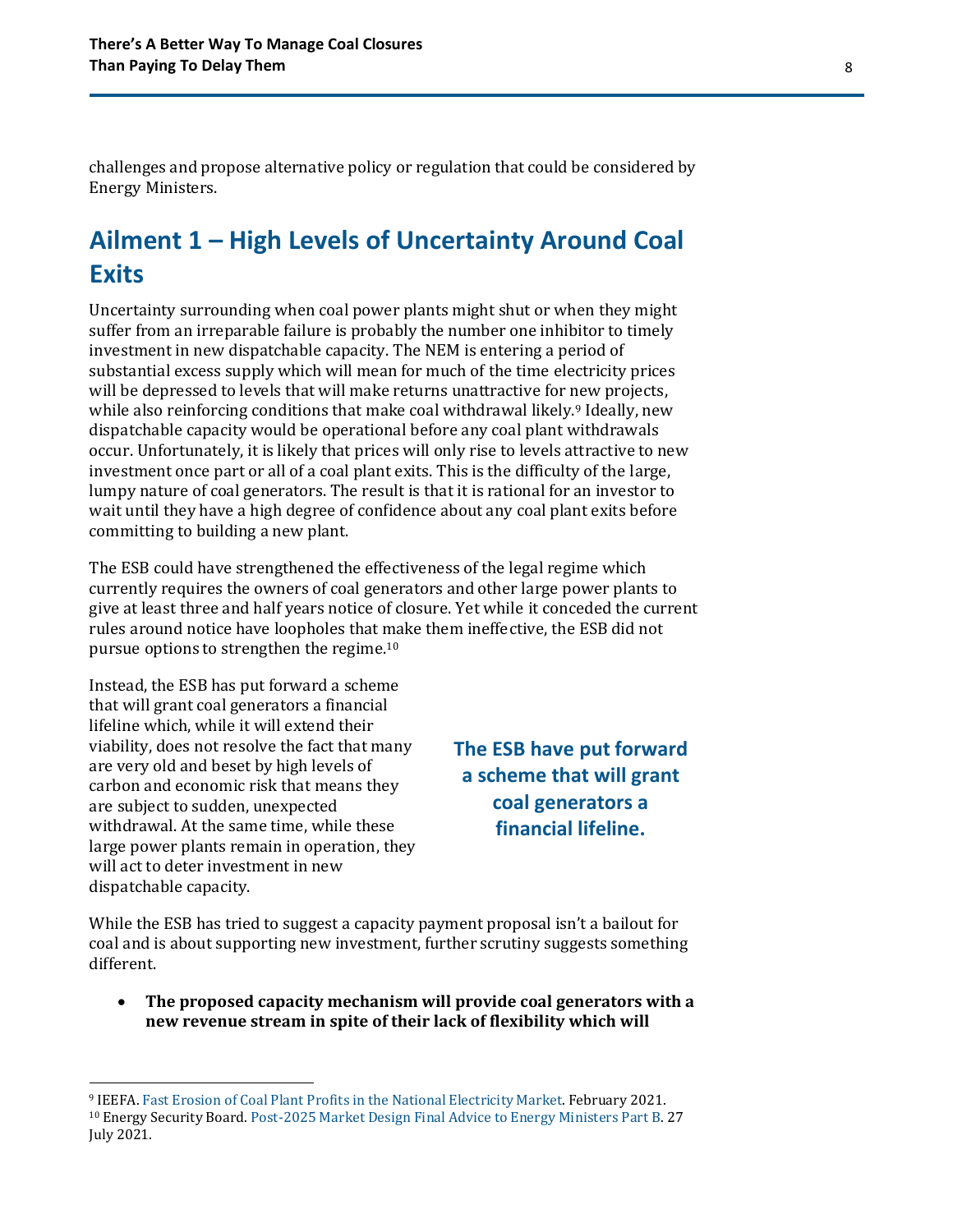#### **extend the uncertainty overhanging the market about the timing of coal plant exits.**

The ESB has been quite anxious to protest the idea that its proposed capacity payment is in reality an attempt to bailout coal generators11, an initiative that has been nicknamed by some as "The Coal Keeper Tax". According to the ESB, the capacity payment will instead reward a plant for flexibility<sup>12</sup> (and therefore won't help coal due to inflexibility). However, the ESB hasn't explained in any meaningful detail how any capacity mechanism will do this.

Minister Taylor has also made the same argument recently, saying "coal would only benefit to the extent it was able to respond flexibly" <sup>13</sup>. despite having previously said that the capacity mechanism will "incentivise our existing thermal generators to remain in our market," and that, "a capacity mechanism can help keep dispatchable generators from shutting down too early, so that consumers don't face price spikes like we saw when Hazelwood closed in 2017."<sup>14</sup>

Yet based on what we know so far of the design of the capacity mechanism, it appears coal power plants will undoubtedly qualify for capacity payments. Our understanding is that coal qualifies in all other capacity markets where it has been a significant supply of energy, with an exception of Italy. Most importantly, the ESB and Minister Taylor have publicly acknowledged coal will be eligible. The very small number of companies that have expressed strong support for a capacity payment all have one thing in common – they own coal-fired power stations.

### **Clearly the capacity payment will be provided to coal generators.**

What the ESB have failed to acknowledge is that coal power plants have a way of making up for their lack of flexibility such that they can credibly claim they can be there to deliver capacity when the ESB's vaguely defined "at risk" periods occur15. With no carbon credit revenue available to renewable energy projects and LGC prices soon to collapse, coal power plants will only need to bid slightly negative prices for a few hours prior to the typical 3pm-9pm post solar demand peak, in order to push wind and solar power plants offline. That will then leave coal power

<sup>11</sup> RenewEconomy. ["Missing markets": Why energy storage projects are](https://reneweconomy.com.au/missing-markets-why-energy-storage-projects-are-being-sidelined-in-australia/) being sidelined in [Australia.](https://reneweconomy.com.au/missing-markets-why-energy-storage-projects-are-being-sidelined-in-australia/) 16 September 2021.

<sup>12</sup> h RenewEconomy. ["Missing markets": Why energy storage projects are being sidelined in](https://reneweconomy.com.au/missing-markets-why-energy-storage-projects-are-being-sidelined-in-australia/)  [Australia.](https://reneweconomy.com.au/missing-markets-why-energy-storage-projects-are-being-sidelined-in-australia/) 16 September 2021.

<sup>13</sup> The Australian. [Power shake-up can drive emissions down says Angus Taylor.](https://www.theaustralian.com.au/business/mining-energy/power-shakeup-can-drive-emissions-down-says-angus-taylor/news-story/e57e18db6b659d19e808ddfdb1925fff) 26 August 2021. <sup>14</sup> The Hon Angus Taylor MP. [A market design to deliver for consumers.](https://www.minister.industry.gov.au/ministers/taylor/media-releases/market-design-deliver-consumers) 26 August 2021.

<sup>15</sup> Unfortunately, in spite of a 2 year long process to develop its recommendations, the ESB has provided an incredibly vague level of detail around the type of capacity mechanism it would like to implement, while still asking for Ministers to give sign-off to proceed with its implementation. In essence they are asking stakeholder and Ministers to "trust us". Yet as explained in this paper there is good reason to believe that the capacity model they have in mind will favour existing incumbent generators while doing little to support new investment on a timely basis.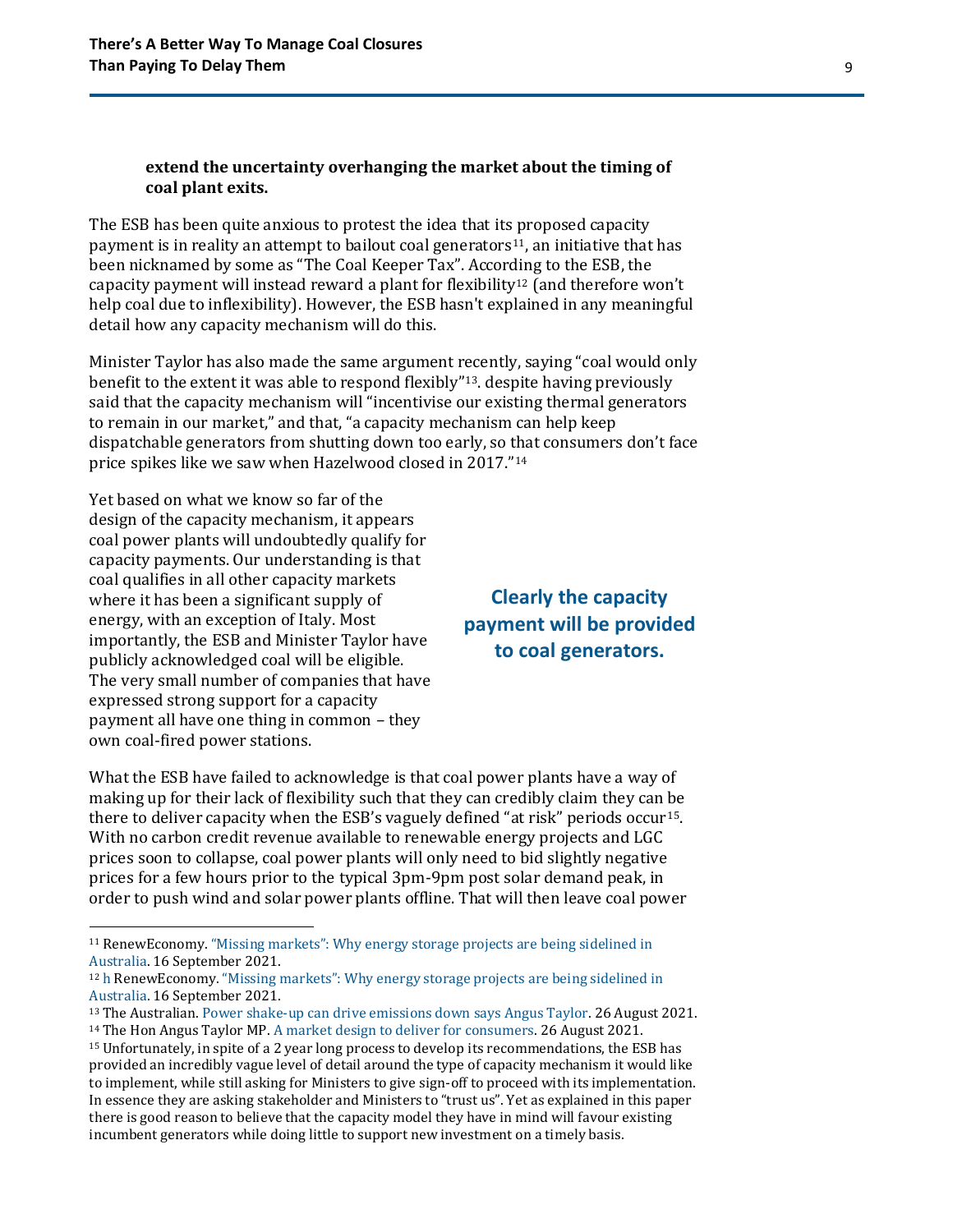plants, in spite of their inflexibility, online and therefore ready to cash in on both capacity credits and also high energy market prices over the late afternoon and evening peak period. The value of the capacity credit and high energy prices (usually above \$100/MWh during these periods), should readily make up for the negative prices sustained in the prior hours.

Based on the value of capacity payments we commonly see in other markets, coal power plants financial position will be significantly improved, helping to make up for poor returns during periods that might not meet the ESB's definition of "at risk".

#### • **The capacity mechanism also appears likely to cut-out batteries and demand response via a dubious emphasis on "long duration" resources.**

The second reason that the capacity payment is structured to favour incumbent coal while working against new entrants – that are most likely to favour batteries and demand response as firming technologies – is obscured within the ESB papers but has been brought to light in statements by Minister Taylor.

In The Australian newspaper, in response to criticism that the capacity payment will delay the exit of coal generation, Minister Taylor responded,

*"Well it's wrong… If you read page 40 of the report, it says gas, hydro and long duration storage are likely to benefit from the capacity mechanism.<sup>16</sup>*

What is of particular interest here is that Minister Taylor didn't simply say that "storage" would benefit from the capacity payment, instead he included the additional words, "long duration".

At various points throughout the ESB papers it repeatedly suggests that the capacity mechanism could support batteries and demand response. But page 40 of the ESB's Part B final advice does not mention batteries or demand response at all. It instead states,

### **Batteries and demand response technologies are not mentioned at all.**

*"Beyond 2025 the types of resources that are expected to be best incentivised by a certificate scheme are those resources that are flexible, reliable and economically competitive when operating at low-capacity factors. Peaking gas plants such as Open Cycle Gas Turbines (OCGTs) and hydro units are most likely to be suited to such schemes in the short-term, while longer duration storage will become well suited to covering such shortfalls – and therefore should be facilitated by a certificate scheme – as the technology develops."*

<sup>&</sup>lt;sup>16</sup> The Australian. [Power shake-up can drive emissions down, says Angus Taylor.](https://www.theaustralian.com.au/business/mining-energy/power-shakeup-can-drive-emissions-down-says-angus-taylor/news-story/e57e18db6b659d19e808ddfdb1925fff) 26 August 2021.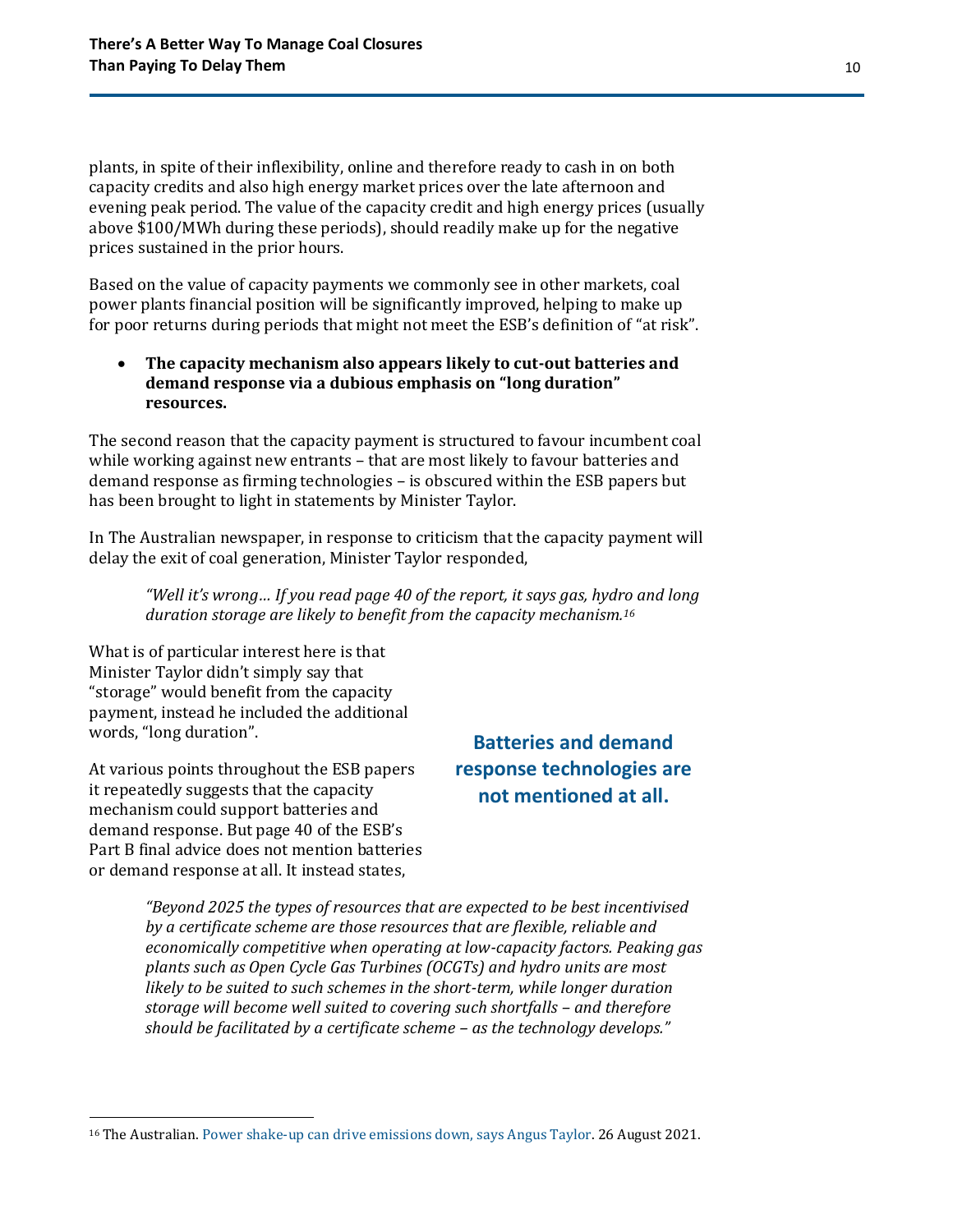A capacity payment which is skewed to heavily favour generators that can deliver capacity over a long duration will have significant implications in which type of plants are supported by the mechanism.

So, what exactly is 'long duration'?

Unfortunately, this pivotal term is not properly defined by the ESB anywhere in the final advice. However in the Australian Energy Market Operator's (AEMO) 2020 Integrated System Plan, three categories of storage are defined:

- short (less than 2 hours)
- medium (between 4 to 12 hours)
- deep storage (24 hours or longer).

From AEMO's definitions, long duration would imply a battery or demand response would need to deliver a megawatt of capacity for 12 continuous hours or longer in order to qualify for a capacity credit.

A capacity payment that only went to capacity that could deliver over 12 hours would work exceptionally well at excluding both batteries and demand response while favouring the incumbent coal, gas and hydro generators.

The east coast U.S. capacity market (the PJM) provides a precedent for this kind of approach as battery systems only qualify for a capacity credit if they deliver the capacity for 10 or more continuous hours and precisely nothing if they deliver the power for any period less than that (although they are now looking to reform this highly questionable regulatory requirement).

**Batteries and demand response technologies can deliver a megawatt of capacity at quite a competitive cost.**

Batteries and demand response technologies tend to be good at delivering a megawatt of capacity extremely rapidly, far faster than coal and gas plants. In addition, they can deliver a megawatt of capacity at a competitive cost relative to building a new gas plant and with low ongoing fixed operating costs. However, this cost competitiveness tends to be constrained depending on how long it is provided. If you need a megawatt of capacity for 2 hours or less, then batteries and demand response are hard to beat. In addition, battery costs are declining such that they will soon be the superior choice over 4 hours. This will steadily extend in duration as they decline in costs such that by 2030, one could expect batteries will be the best choice for applications requiring 6 hours of service. But it seems unlikely that batteries could manage to reach cost competitiveness over a 12-hour duration for some time to come.

While the longer a plant can deliver capacity the better, modelling using historical weather patterns suggests that short duration storage can fill the vast bulk of the gaps left by exiting coal.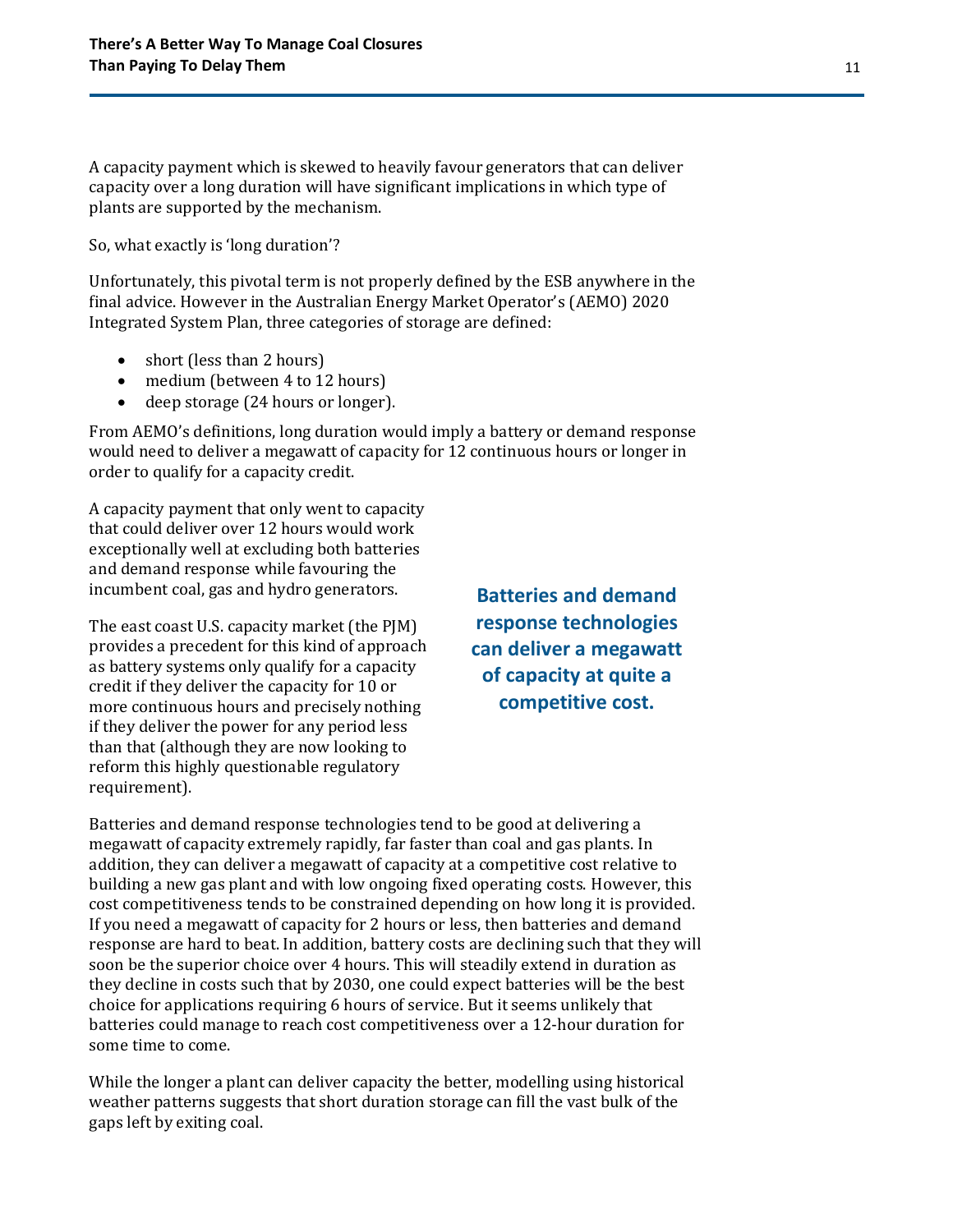The main challenge the NEM faces for reliability over the next decade and a half if coal exits is managing a narrow window of time between when solar output drops away at around 3pm until 9pm over which demand for power remains high.<sup>17</sup> This is a six-hour window, not 12 hours plus.

This relatively short (less than 6 hour window) is verified by modelling data published by AEMO. In its 2018 Integrated System Plan (ISP), AEMO included a sensitivity analysis examining how the inclusion of pumped hydro projects Snowy 2.0 and Tasmania's Battery of the Nation might alter outcomes relative to its least cost pathway. This analysis reveals that these projects would add vastly more energy storage duration or gigawatt-hours (but not short-term instantaneous megawatts) than required to ensure reliability. In addition, under this modelled scenario where renewables rose to represent 75% of supply and 14,000MW of coal was shut, the average duration of energy stored per megawatt of capacity was 5 hours.

Unfortunately, AEMO's more recent 2020 Integrated System Plan only provides quite broad breakdowns on the nature of the storage that is installed under each of its scenarios with no quantification on the precise gigawatt-hour (GWh) of energy storage required. Nonetheless, the data which is published for the 2020 ISP Step Change Scenario also strongly suggests substantial coal closures can be accommodated predominately through an expansion in batteries providing around 6 hours duration or less, with not much long duration storage required for the next decade and half beyond that already provided by Snowy 2.0.

### **There is limited need for long-duration resources.**

Further, analysis by the Victorian Energy Policy Centre of the economics surrounding the proposed New South Wales Kurri Kurri gas/diesel generator<sup>18</sup> and Tasmania's Battery of the Nation Pumped Hydro<sup>19</sup> initiative have also found that there is limited need for long-duration resources.

Given these facts, this preference for the capacity payment to heavily favour long duration resources suggests it will not do much to support the new investment we actually need, instead just helping the existing incumbent conventional power plants. This becomes especially apparent once one considers the fact that the

<sup>17</sup> IEEFA. [Fast Erosion of Coal Plant Profits in the NEM.](https://ieefa.org/wp-content/uploads/2021/02/Coal-Plant-Profitability-Is-Eroding_February-2021.pdf) February 2021.

<sup>&</sup>lt;sup>18</sup> Victorian Energy Policy Centre and Victoria University. The Kurri Kurri Power Station: charging [taxpayers for hot air.](https://243b2ed8-6648-49fe-80f0-f281c11c3917.filesusr.com/ugd/92a2aa_fba5b6e82d644293ad959586211572f1.pdf) 2021.

<sup>19</sup> Victorian Energy Policy Centre and Victoria University. [An analysis of the economics and](https://243b2ed8-6648-49fe-80f0-f281c11c3917.filesusr.com/ugd/cb01c4_91b44275f6b145fd92e4818713ab2107.pdf)  [greenhouse gas impact of Marinus Link and Battery of the Nation.](https://243b2ed8-6648-49fe-80f0-f281c11c3917.filesusr.com/ugd/cb01c4_91b44275f6b145fd92e4818713ab2107.pdf) 2020.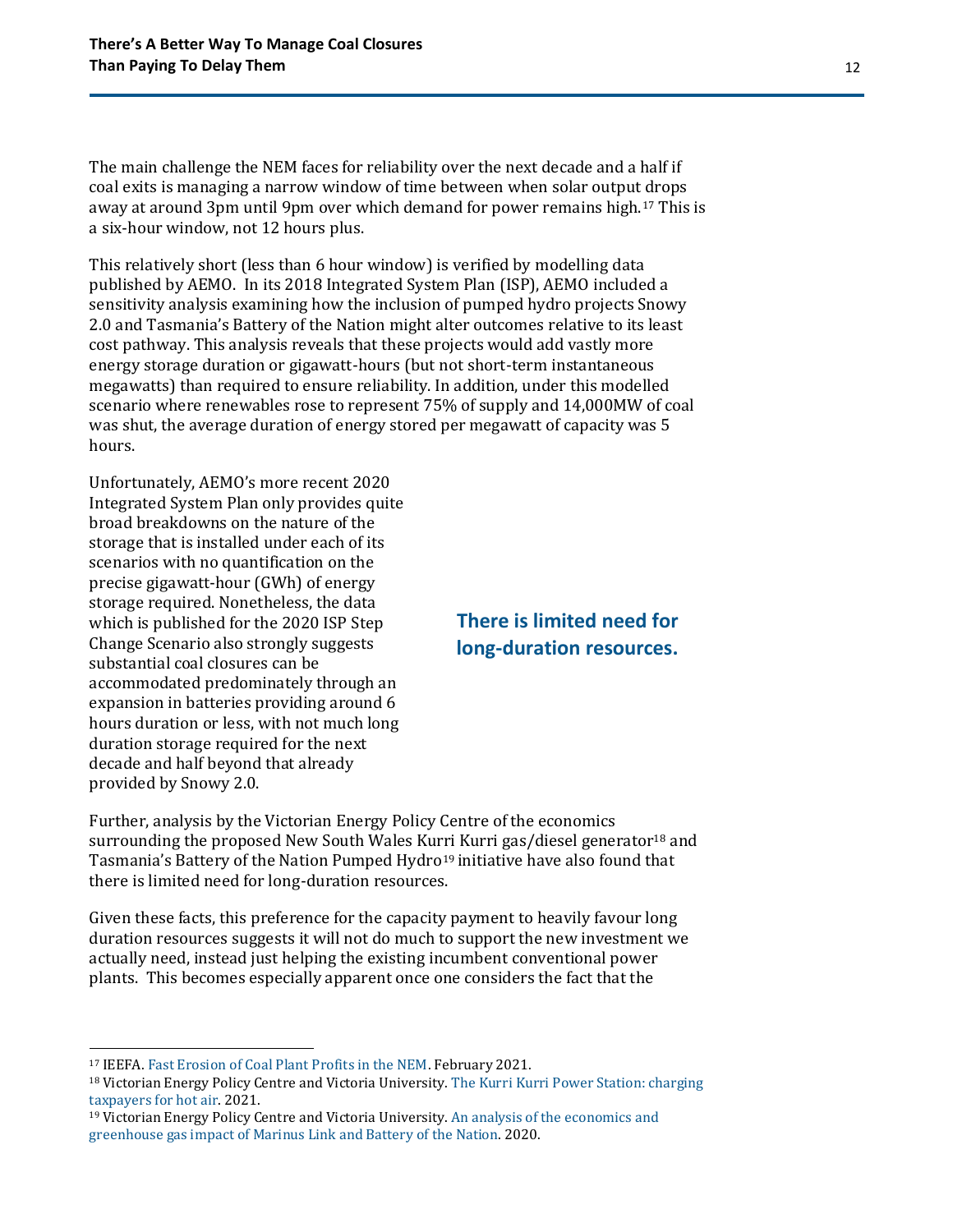proposed favoured model for the capacity mechanism does not support long-term contracting, which we examine later in this paper.

For those interested in further detail about this issue there is an appendix that goes into more detail about what the AEMO ISP data shows in terms of short versus longterm duration storage needs.

### *ESB Is Recommending Temporary Relief From Symptoms but not a Long-Term Cure to Ageing Coal Plants*

The introduction of a capacity payment could certainly help to bolster the financial viability of coal-fired power stations and therefore slow the rate of capacity closures. However, it won't remove the climate change cloud that hangs over these highly polluting and in many cases very old assets. Owners of these plants can be expected to continue to treat them as assets with little long-term future for which capital should be severely rationed to investments delivering short paybacks. Financial markets are also likely to remain reluctant to lend or invest in them. In this respect, capacity payments will essentially work a bit like a drug that temporarily alleviates pain but does nothing to cure the underlying ailment.

If capacity payments are investigated further or introduced, electricity system reliability will remain hostage to very large and old power plants that owners operate with an eye to the short-term. This is likely to mean steadily deteriorating levels of plant reliability. As these power plants are so large, unplanned outages where such plants break-down with little or no warning can leave the market operator scrambling to bring on other resources to make up for the shortfall, even where there is plenty of capacity in place because of lags in ramping up this output.

The disruptive results of such catastrophic failures were evident earlier this year when Callide Power Station in Queensland suffered an explosion and Victoria's Yallourn Power Station's output was curtailed due to the risk of a mine collapse and flooding as a result of severe rains. These events occurred during periods that wouldn't typically be considered periods that posed risks to supply adequacy, yet were still highly disruptive.

It's worth noting that the Hazelwood coal plant showed all the critical signs of skimped maintenance that ultimately led to a rapid and disruptive closure. A large mine fire lasted several weeks due to inadequate remediation and fire suppression and a Work Safe inspection revealed a range of serious problems with plant safety.<sup>20</sup>

<sup>20</sup> ABC Gippsland. [Worksafe notices detail extent of repairs needed at Hazelwood power station.](https://www.abc.net.au/news/2016-12-01/worksafe-notices-detail-extent-of-repairs-needed-at-hazelwood/8082318)  1 December 2016.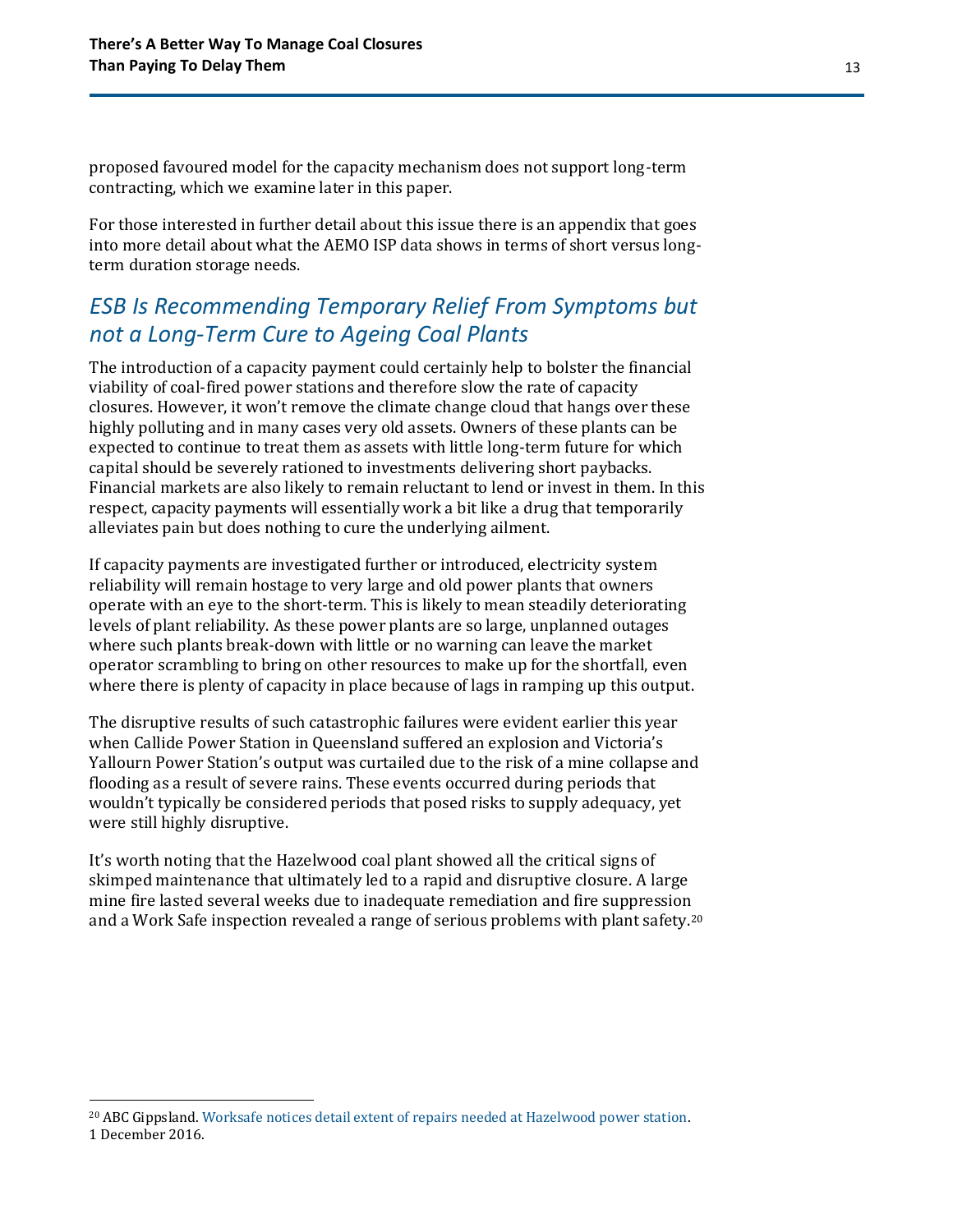At the same time, a new revenue stream given to coal generators means investors face even greater doubts as to when the coal plant might exit and therefore whether they should proceed with something that might replace it. Also, if governments chose to introduce such a payment it sends the signal that investors should be wary of pre-emptively committing to new plants in advance of certainty about coal exits because Australian Governments are prone to take rash actions to prevent coal exits.

**Investors face even greater doubts as to when the coal plant might exit.**

Given all of these negative impacts of any capacity mechanism, in what follows we outline some alternative options to create greater certain around coal generator exits.

### *Alternative Options To Reduce Uncertainty Around Coal Exits*

• **Strengthen notice period regulations via a financial bond mechanism (improve clarity)**

The first option is to ensure owners of large power plants adhere to their obligation to give adequate notice of withdrawal. At present, any financial penalties for breach of notice of closure rules are applied after the breach has occurred. This is problematic because the financial penalty at that point may be of little consequence if the entity is insolvent, and withdrawal of operating licences may be of little consequence if the entity is not operational.

Instead, the regulatory regime should require operators of large power plants greater than 20 years of age, whose withdrawal poses risks to the reliability of supply (500MW in aggregate capacity or greater), to put up a financial surety or bond covering the next 42 months of operation in advance. This means the bond would be required only at plants that pose a significant risk of abrupt withdrawal.

As explored in our previous report<sup>21</sup>, operators of these plants would be required to provide bonds calibrated to the amount of megawatts of each of their generating units that they intended to run in each month of the next 42-month period. This bond would be a one-off cost that would be rolled over as each month passed or refunded if the operator chose to withdraw a plant from service with 42 months or more notice.

To provide for a reasonable level of flexibility, if the operator wished to withdraw their plant without providing 42 months' notice, they could still reclaim their bond covering the period the plant was closed in advance of 42 months' notice, if an assessment by AEMO deemed this did not put reliability at risk. However, once an operator elects to withdraw a plant, they could not revise that decision later without incurring a much larger payment to the regulator than the initial bond cost. Without

<sup>21</sup> IEEFA. [Energy Security Board's Capacity Payment: Burden on Households.](https://ieefa.org/wp-content/uploads/2021/08/ESB-Proposal-to-Require-Consumers-to-Pay-Generators-a-Capacity-Payment_August-2021.pdf) August 2021.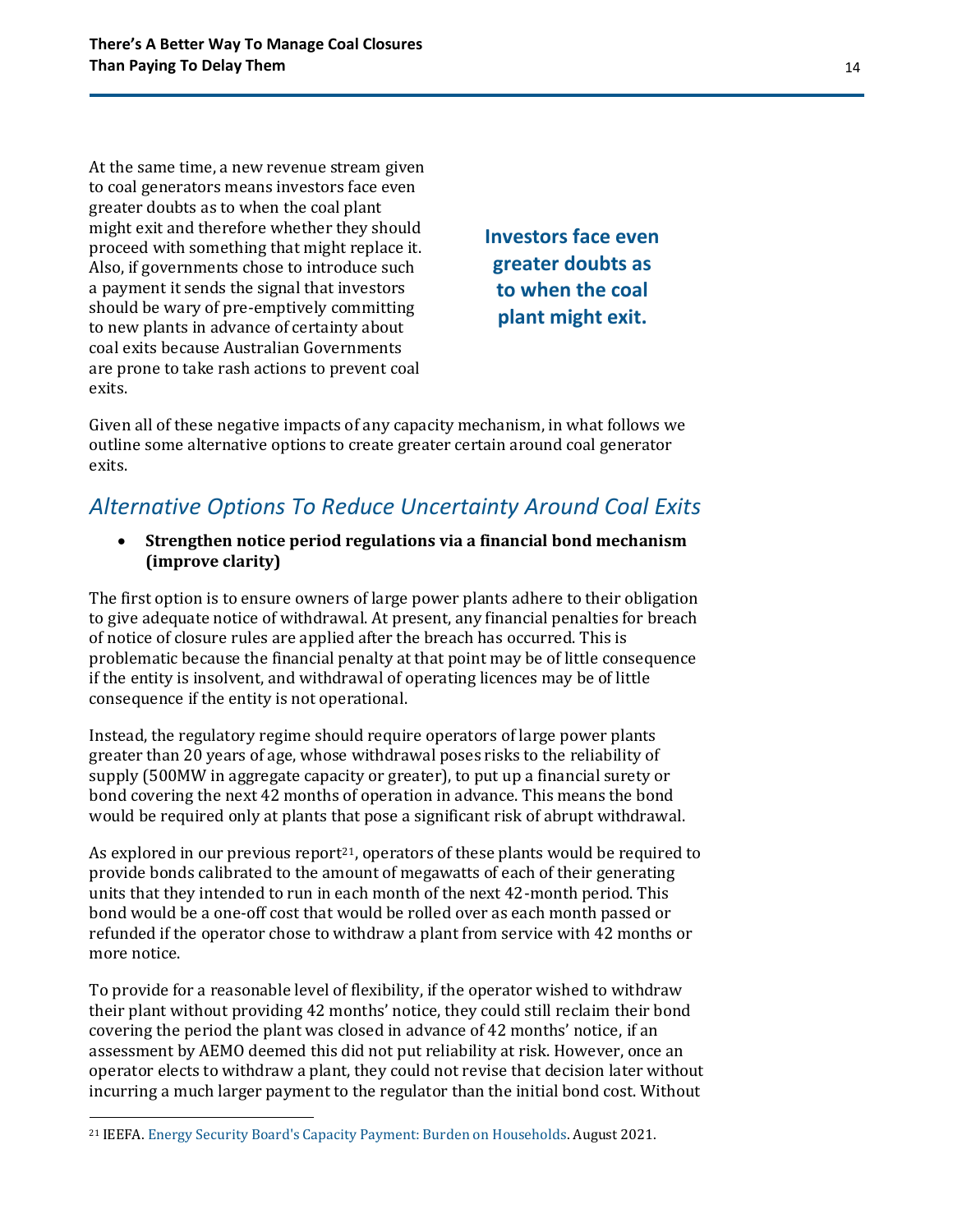this penalty in place, at-risk generators could use mothballing as a loophole to avoid incurring the bond until the last minute.

The financial value of the monthly bond should be set at a level that would provide a strong incentive for the generator to adhere to the notice period. This would ideally be tied to a proportion of the generating unit's past monthly revenue.

Such a regime is not a perfect remedy to the risk posed by an abrupt large power plant withdrawal. However, it would force the owners of these plants to be much more considered, cautious and transparent about how much longer they wish to operate their power plants. It would replace the current situation where owners face a one-sided option with limited cost and large potential upside from a wait-andsee strategy where they might seek to keep a plant hobbling along and obscure its durability in the hope another plant shuts down first, increasing wholesale prices and therefore plant revenue.

### • **Commission an audit review of generators to assess their future viability every three years**

Rather than depending solely on plant operator's own statements to AEMO about when they believe their plant will operate, governments could commission a financial and engineering audit of all power stations greater than 20 years of age and over 500MW capacity.

Such an audit would assess both the financial and physical durability of these power plants and effectively stress test their ability to withstand likely future market conditions. In this respect, it would be not unlike the regulatory scrutiny applied to banks in light of the severe economic consequences that flow from the financial collapse of a bank. Such an audit could be undertaken by AEMO and the Australian Competition and Consumer Commission (ACCC) or the Australian Energy Regulator (AER) and the results would be provided to AEMO and the Australian Energy Market Commission (AEMC) to inform policy makers.

At the end of the audit process, Directors of coal-fired power plants would be asked to sign a public declaration that they believed their plant had a high probability of being able to continue to operate safely and reliably for the next three and half years given:

- A base set of market and regulatory conditions nominated by the ACCC/AER
- In addition if the directors felt these were not realistic they could also detail an alternative set of market and regulatory conditions that they believed were more likely to unfold which guided their belief that the plant could continue to operate safely and reliably for the next three and half years.

If directors did not believe the plant could operate safely and reliably, they would then be required to publicly nominate a new closure date.

• **Lock in nominated closure dates**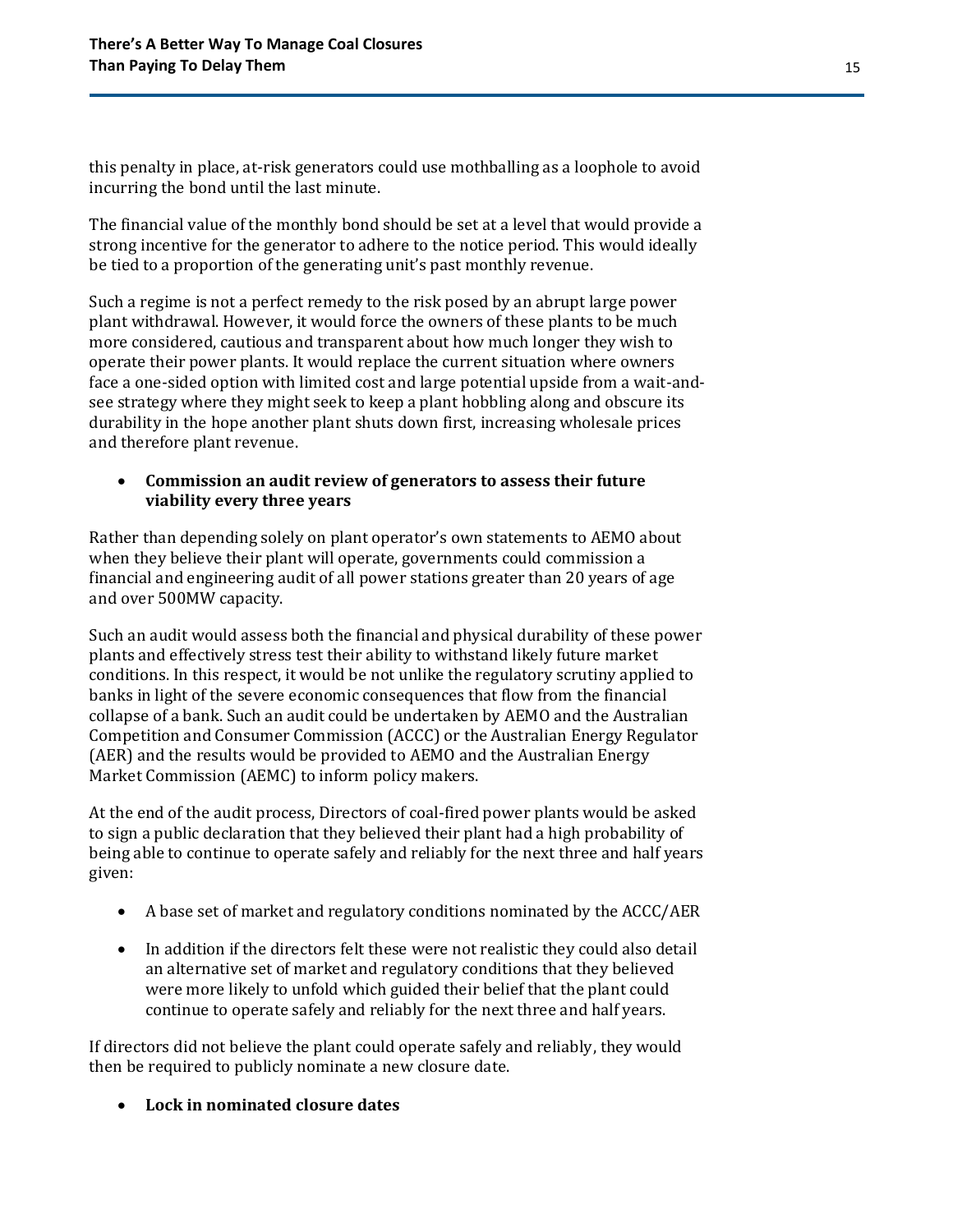Another way to provide improved certainty around the timing of coal exits is for state governments to each legislate to lock in the coal-fired power plants existing nominated closure dates (provided to AEMO) and not allow operation beyond then. For example, as Eraring Power Station in NSW has a nominated closure date of 2032, it would not be allowed to operate beyond that date.

This should be treated a bare minimum, low regrets improvement over the current situation. Unfortunately, it doesn't address the risk that some coal-fired power plants are likely to close noticeably earlier than their current nominated closure date. However, it would provide a modest level of improvement in the investment environment for a new plant by putting some constraints around a potential worstcase scenario for such a plant which financiers can treat as backed by law.

It would also provide a clear signal that there will be a very large market opening up for projects that can firm-up supply from solar and wind – even if that market may be several years away. This has a good chance of spurring project development activity in the immediate term as these preparatory development costs are reasonably modest and the rewards from being a first mover in securing good sites can be high.

#### • **Introduce a regulated market mechanism for closure**

A more advanced and ambitious approach to simply locking in the current nominated closure dates would involve implementing a mechanism which regulates a structured coal capacity closure in line with state and federal governments' commitments to work towards a global effort to contain global warming ideally to 1.5 degrees and well below 2 degrees. Such a mechanism won't just help to achieve climate change goals, it can also help improve reliability by providing a means to inform market participants several years in advance about the timing of coal exist so that they have time to respond by building replacement capacity.

Various regulated market mechanisms have been suggested in Australia which attempt to provide a structure whereby a competitive process determines several years in advance which coal generating capacity will close. In some cases, this involves payments going to the generator which shuts, or generators being whittled out based on their willingness to pay for limited emission allowances or licences to generate a quantity of power. The key principles of such processes is that the power stations which are the most cost effective to close are encouraged to close earliest through the mechanism. This policy could be tied in with emission reductions targets or emission performance standards.

Examples of this mechanism which have been recommended in the Australian context include:

• **Jotzo and Mazouz model**: Payments are made by the industry as a whole to shut down the power stations which are most cost effective to close. <sup>22</sup> "Plants bid competitively over the payment they require for closure, the regulator chooses the most cost-effective bid, and payment for closure is

<sup>22</sup> Parliament of Australia[. Final report: Retirement of coal fired power stations.](https://www.aph.gov.au/Parliamentary_Business/Committees/Senate/Environment_and_Communications/Coal_fired_power_stations/Final_Report) 29 March 2017.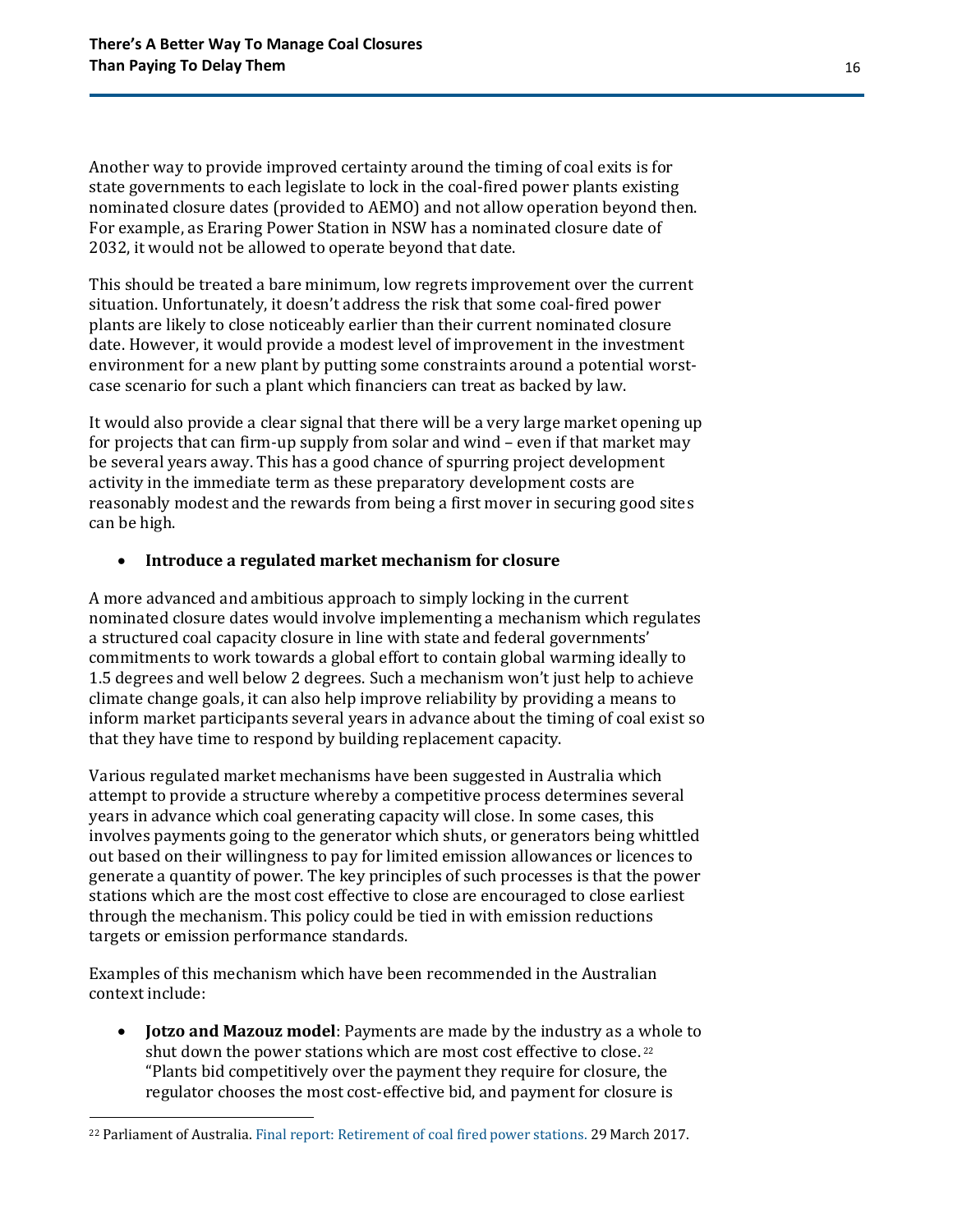made by the remaining power stations in proportion to their carbon dioxide emissions."<sup>23</sup>

• **Blueprint Institute model**: "Announce sectoral emissions targets for 2026, 2028, and beyond 2030. Offer contracts across the three timeframes for emissions summing to the targets. Implement a sealed-bid auction system for allocating the contracts. Impose mutual obligations to affected workers upon expiry of the contracts. Accommodate a government funding allocation (positive, zero, or negative)."<sup>24</sup>

Learnings from Germany's auctions for closure can inform decisions around any regulated market mechanism for closure. In Germany, for anthracite (hard coal), the Coal Phase-Out Act proposed auctions for plant operators to remove capacity from the grid according to the government's schedule. In the auctions, coal generator operators tender capacity volumes to be taken offline, and how much money they require for the closure. There are maximum renumeration volumes per MW set for each round of auctions, which are set to decrease with each auction round (encouraging early participation in the scheme). After 2027, forced shutdowns will occur. 25,26

The first auction of hard coal plants was oversubscribed. The total amount of compensation was 317 million euros. The scheme has been criticised for paying too much compensation to loss-making hard coal plants that are generating little electricity. Analysis by Ember found that nearly all the German hard coal fleet has been running at a loss since the end of 2018, collectively losing over 1 billion euros. Furthermore, the scheme aims for a 2038 final closure, however it should be aiming for 2030 to align with the Paris Agreement.<sup>27</sup>

A regulated market mechanism for closure would offer a clear closure schedule and path to zero carbon emissions. With coal exit dates publicly known and certain, private sector investors could then make investment decisions about building new supply with greater confidence. However, the payments could keep uneconomic, high emission assets in the system longer than expected as they are receiving payments which help them maintain profitability – as seen in Germany. Therefore, great care needs to be taken in its design.

#### • **Race to replace**

Another option is to link up the closure of ageing coal generators with the entry of new replacement capacity such that, for example, if replacement capacity is built then the ageing high emission generators are guaranteed to retire. For example, the government could specify that once 1000MW of dispatchable capacity (satisfying

<sup>&</sup>lt;sup>23</sup> Frank Jotzo and Salim Mazouz, ANU. Brown coal exit: a market mechanism for regulated [closure of highly emissions intensive power stations.](https://ccep.crawford.anu.edu.au/sites/default/files/publication/ccep_crawford_anu_edu_au/2015-11/ccep1510.pdf) November 2015.

<sup>24</sup> Blueprint Institute[. Phasing down gracefully.](https://blueprintinstitute.s3-ap-southeast-2.amazonaws.com/PhasingDownGracefully_FINAL.pdf) 2021.

<sup>25</sup> Clean Energy Wire. [Spelling out the coal exit](https://www.cleanenergywire.org/factsheets/spelling-out-coal-phase-out-germanys-exit-law-draft) – Germany's phase-out plan. 3 July 2020.

<sup>26</sup> Library of Congress. [Germany: Law on Phasing-Out Coal-Powered Energy by 2038 Enters into](https://www.loc.gov/item/global-legal-monitor/2020-08-31/germany-law-on-phasing-out-coal-powered-energy-by-2038-enters-into-force/)  [Force.](https://www.loc.gov/item/global-legal-monitor/2020-08-31/germany-law-on-phasing-out-coal-powered-energy-by-2038-enters-into-force/) 31 August 2020.

<sup>27</sup> Ember Climate. [German State Awards €317 Million To Loss](https://ember-climate.org/commentary/2020/12/08/german-hard-coal/)-Making Coal Plants. 8 December 2020.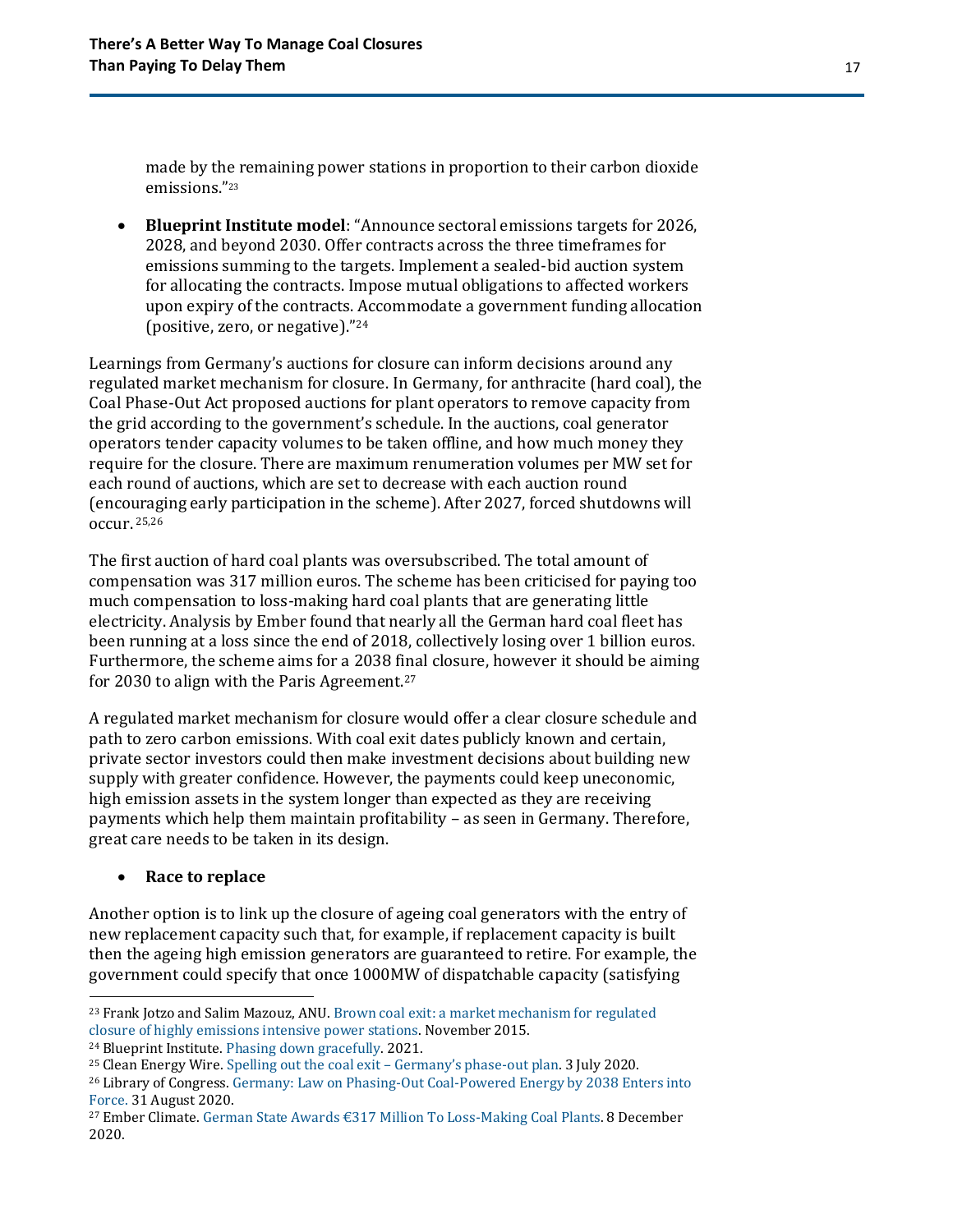specified criteria to ensure it was reliable) was built in a given location, then 1000MW of coal will be retired.

This would substantially improve investment certainty for entering generators but at the same time, new generators' remuneration would rely on outcomes in the electricity market rather than a government scheme or contract. This would mean the investors in these plants would carry most of the ongoing risks associated with the plant, thereby incentivising them to make well considered decisions about how to meet the market's long-term needs. Also, under such a regime, investors would have substantial freedom to decide which technology they felt was best to satisfy market needs in the absence of retiring coal (with a wide array of technologies likely to be able to meet criteria for being dispatchable and reliable).

### **The date of capacity withdrawal could be tied to entry of new capacity.**

The "race to replace" concept could also be incorporated into a number of different policy mechanisms. For example, determining which coal generators would retire first might be determined through an auction along the lines of the Jotzo model, but the timing of retirement would be set by the speed at which new capacity was built rather than being set by government. It could also be integrated into contracts with individual coal plants controlling their exit such as the Victorian Government's contract with Yallourn (see section immediately following). In this particular instance, instead of the date of exit being specified as 2028 and no sooner, the date of capacity withdrawal could be tied to entry of new capacity.

If governments decided they did want to proceed with some kind of widespread support payment to prevent abrupt coal closure, as the ESB has proposed with their capacity payment, then the Race to Replace concept could minimise its negative distortionary effects in deterring new entry. This could be done by stipulating that if a generator wanted to opt into receiving a capacity support payment, they would have to agree to the condition that they could be randomly selected as the capacity to be withdrawn once new dispatchable capacity was built. This would have the added side benefit of ensuring that only generators which were genuinely at risk of withdrawing suddenly would receive availability support payments, thereby containing the cost to consumers.

#### • **Contract individually with generators**

Another mechanism which has been proposed and implemented by the Victorian Government with the Yallourn Power Station is a direct contract with an individual generator to close on a specified date. Such deals are highly problematic and should be seen as an absolute last resort only to be used in emergencies.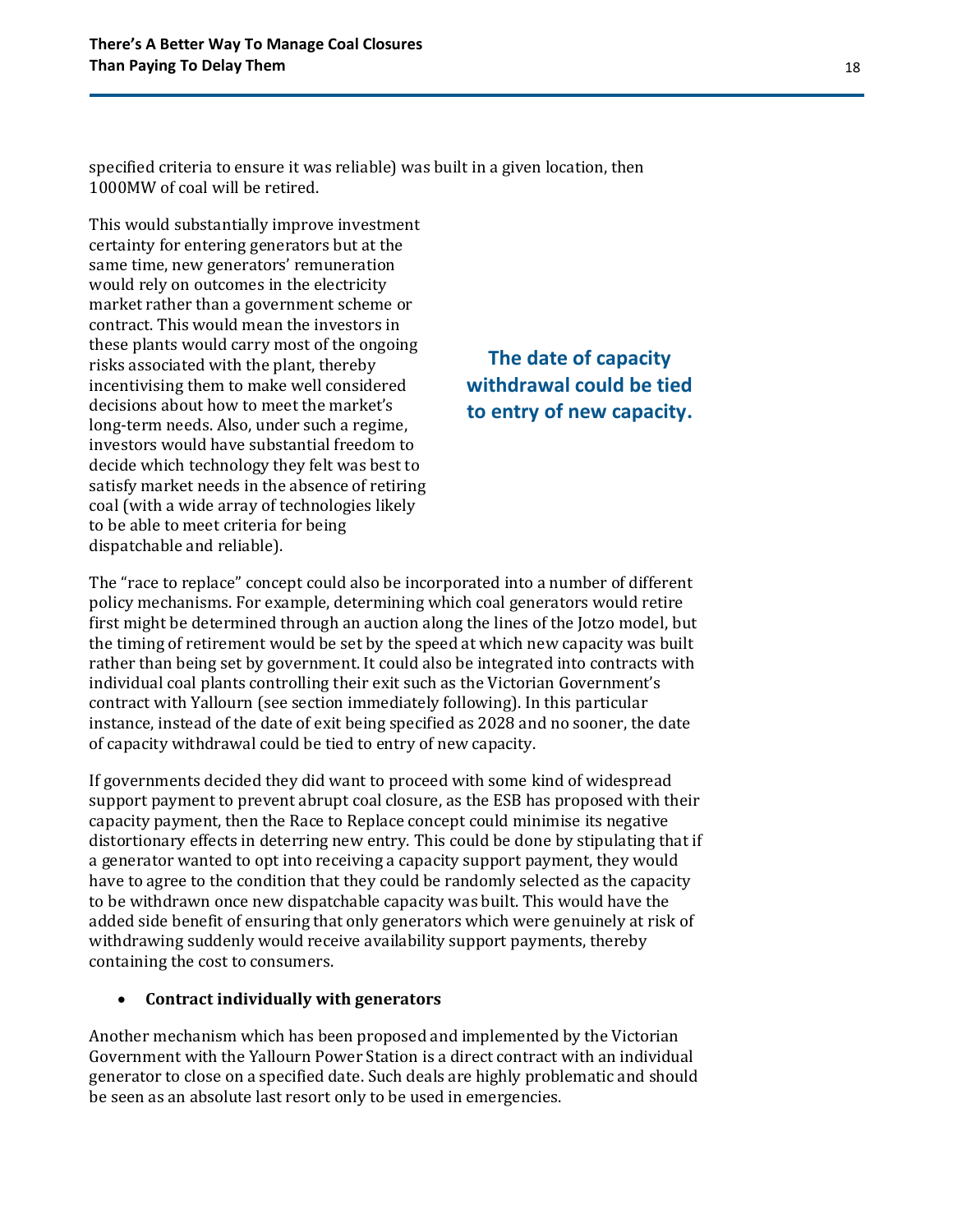The ESB thankfully agreed with this view but proposed in its April Options paper to develop principles that states can follow when entering contracts with generators through an "orderly exit management contract."<sup>28</sup>

In the final recommendations to ministers, the ESB provided guidelines around how these contracts should be developed which include:

- "Where possible, jurisdictions should share with the market information about: … subject to confidentiality constraints, the nature of any arrangements reached in an Orderly Exit Management Contract that are relevant to the exiting generator's behaviour in the market"<sup>29</sup>
- "If jurisdictions are considering an Orderly Exit Management Contract in relation to a retiring generator:
	- a) recovery of the costs of these arrangements should be funded by state governments, rather than the market, and should be kept separate to cost recovery arrangements in place for the RERT.
	- b) the contract itself should include obligations on generators to:
		- i. bid into the market and make the specified capacity / services available at the required times.
		- ii. ii. ensure sufficient fuel is available and maintenance undertaken to meet output requirements until the end of the agreed term."<sup>30</sup>

While largely agreeing with these guidelines, we would suggest a range of additional requirements to minimise the distortionary effects of such agreements. In particular we note that the ESB's requirement under point "b (i)" above should not act to require the plant to generate any more than is absolutely necessary to ensure the reliable supply of electricity.

Further additional requirements detailed below are informed by the inadequacies and problems evident from the Victorian Government contract with EnergyAustralia for the closure of Yallourn. Under this contract, it was announced the power station would remain open until mid-2028 (several years earlier than the previously nominated date of a staged withdrawal from 2029 until 2032) and that EnergyAustralia would construct a 350MW battery with four hours duration by 2026.

It is important to be aware that signing this kind of deal is likely to encourage more deals of this type to be signed. As stated in ANU research, "Payments-for-closure

<sup>28</sup> Energy Security Board[. Post-2025 Market Design Options A Paper for Consultation Part A.](https://esb-post2025-market-design.aemc.gov.au/32572/1619564199-part-a-p2025-march-paper-esb-final-for-publication-30-april-2021.pdf) 30 April 2021.

<sup>29</sup> Energy Security Board[. Post-2025 Market Design Final Advice to Energy Ministers Part B.](https://esb-post2025-market-design.aemc.gov.au/32572/1629945809-post-2025-market-design-final-advice-to-energy-ministers-part-b.pdf)  27 July 2021.

<sup>30</sup> Energy Security Board[. Post-2025 Market Design Final Advice to Energy Ministers Part B.](https://esb-post2025-market-design.aemc.gov.au/32572/1629945809-post-2025-market-design-final-advice-to-energy-ministers-part-b.pdf)  27 July 2021.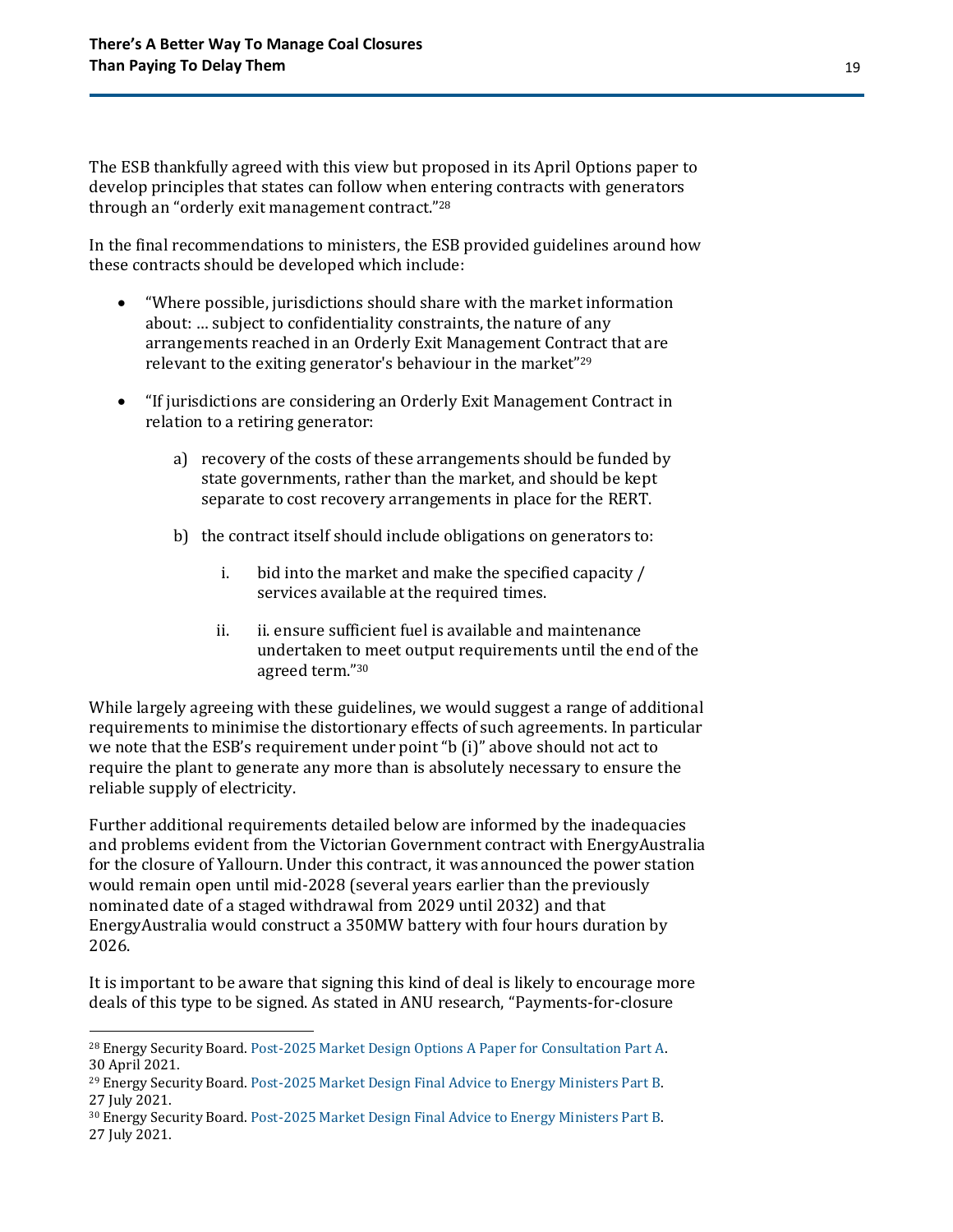schemes can lead to unhealthy expectations of future industry subsidies from government and therefore a deferral of plant closure decisions with associated emissions."<sup>31</sup> Under this agreement, up until the Yallourn closure, other coal plants will be at a financial disadvantage compared to Yallourn because they do not have a similar government mechanism to help them. In response, other coal plants may seek out the assistance of state or federal governments to ask for support like that which is provided in the Yallourn agreement, or they may close earlier than expected because they cannot compete with government-supported Yallourn or low cost renewables. The deal therefore could simply push the problem of premature exit onto another coal generator rather than actually resolve the risk.

Furthermore, ANU researchers noted, "The politics of paying significant sums of taxpayers' money to the owners of old, highly emissions intensive power stations would be highly problematic."<sup>32</sup> Alinta Energy, which closed its Flinders Coal Power Station and coal mine in South Australia in May 2016, argued that no government payments or incentives to close are required. It stated that the market 'understand[s] and price[s] the cost of closure into the long term planning', and ultimately the public purse should not pay for private closure."<sup>33</sup>

Thus, any kind of state government contract should only be adopted as an emergency measure if no more cost effective arrangements are available to achieve the reliability standard (0.002% or more unserved energy). It should only last until such a point in time where there are no longer any risks to reliability/price. If it is adopted, it should have strict conditions placed on it as outlined below. These need to have as an over-riding concern the need to not discourage the necessary investments in new replacement capacity as quickly as possible:

#### 1. **The deal should only be entered into if there is no cheaper way to meet the reliability standard.**

A contract with generators should only be entered into if it is the cheapest option to ensure that the reliability standard of 99.998% is met. Other options including the Reliability and Emergency Reserve Trader (RERT) and building distributed energy resources (DER) onsite should be examined and costed, and the cheapest option chosen.

### 2. **Deal should only be entered into if the generator cannot recoup costs through existing market and contractual arrangements.**

Prior to entering into any exit contract, government should conduct a thorough financial and engineering audit (at the expense of the owner of the generator) to assess whether the asset is genuinely unviable. Such an audit, published publicly, should help to ensure that power stations are only assisted where absolutely necessary and give the public confidence about

<sup>31</sup> Frank Jotzo and Salim Mazouz, ANU. [Brown coal exit: a market mechanism for regulated](https://ccep.crawford.anu.edu.au/sites/default/files/publication/ccep_crawford_anu_edu_au/2015-11/ccep1510.pdf)  [closure of highly emissions intensive power](https://ccep.crawford.anu.edu.au/sites/default/files/publication/ccep_crawford_anu_edu_au/2015-11/ccep1510.pdf) stations. November 2015.

<sup>32</sup> Frank Jotzo and Salim Mazouz, ANU. [Brown coal exit: a market mechanism for regulated](https://ccep.crawford.anu.edu.au/sites/default/files/publication/ccep_crawford_anu_edu_au/2015-11/ccep1510.pdf)  [closure of highly emissions intensive power stations.](https://ccep.crawford.anu.edu.au/sites/default/files/publication/ccep_crawford_anu_edu_au/2015-11/ccep1510.pdf) November 2015.

<sup>33</sup> Parliament of Australia[. Final report: Retirement of coal fired power stations.](https://www.aph.gov.au/Parliamentary_Business/Committees/Senate/Environment_and_Communications/Coal_fired_power_stations/Final_Report) 29 March 2017.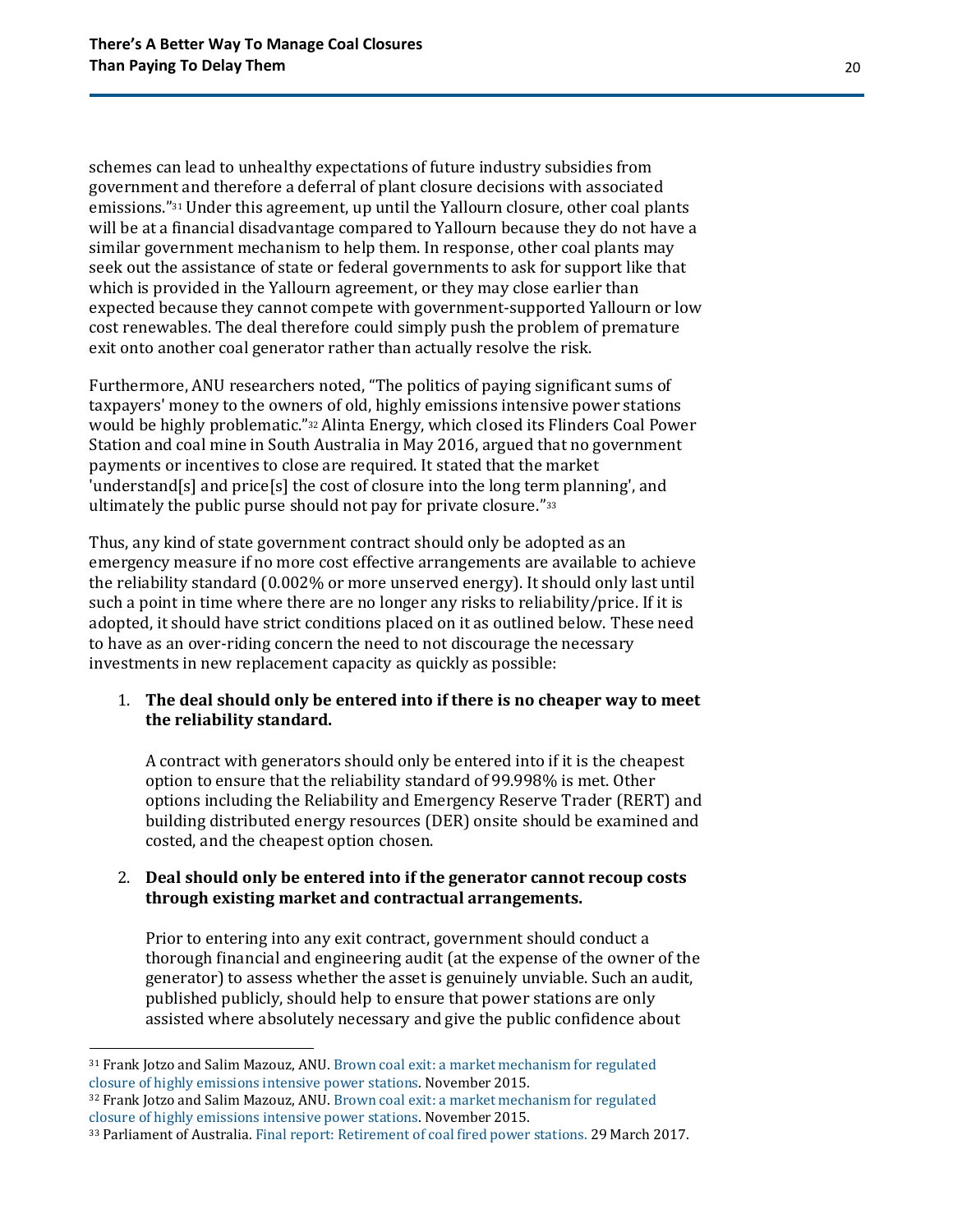the probity of these deals.<sup>34</sup> It will also help to inform government as to what level of payment is required in order to ensure required levels of availability from the plant, and would also potentially reveal severe physical faults with the plant. These would suggest that even with a support payment, the plant can no longer be relied upon for reliability purposes and government would be better off seeking alternative physical options for covering the power plant's exit.

#### 3. **Provision of the support payment should be delivered in such a way that the plant does not generate any more electricity than is absolutely necessary to ensure reliable supply.**

It is vitally important that any managed exit support payment is not delivered as a production subsidy tied to the amount of electricity produced. The generator should instead be incentivised to not produce any more power than required to be able to respond to high demand periods. In the case of inflexible generators like Yallourn, this unfortunately means it will need to continue to generate power even during low demand periods like late at night or over sunny periods, otherwise it will be unable to ramp-up output during the late afternoon to satisfy the evening peak. However, the incentive should be provided in such a way that the operator is free to reduce output or even switch off completely during low demand periods or seasons (Autumn and Spring tend to be characterised by low demand) if this doesn't undermine the plant's ability to be able to ramp up output in high demand periods.

#### 4. **Deal should act to increase investment certainty for replacement capacity, rather than reduce it.**

The information that is currently known about the Yallourn contract is likely to deter the private sector from building replacement capacity to fill coal closure gaps earlier than 2028.

a) If the agreement had a provision in place that allowed for earlier withdrawal of capacity if replacement capacity was in place (as detailed in the Race to Replace measure described above), this would encourage investment into replacement capacity. If the agreement does not have this provision, then the agreement in essence acts to deter rather than encourage new capacity. This is problematic because new capacity is likely to be lower emitting, and is also likely to be more reliable than an almost 50 year-old coal power plant on the verge of retirement that is highly inflexible.

<sup>&</sup>lt;sup>34</sup> Typical claims that such audit results can not be published publicly due to the "commercial in confidence" issues are ridiculous given that the circumstance for such arrangements are that the owner of the plant has in essence conceded the plant is no longer a commercially viable ongoing entity. Such claims should be seen for what they are – an attempt to avoid scrutiny of expenditure of taxpayers money and hiding potentially embarrassing information.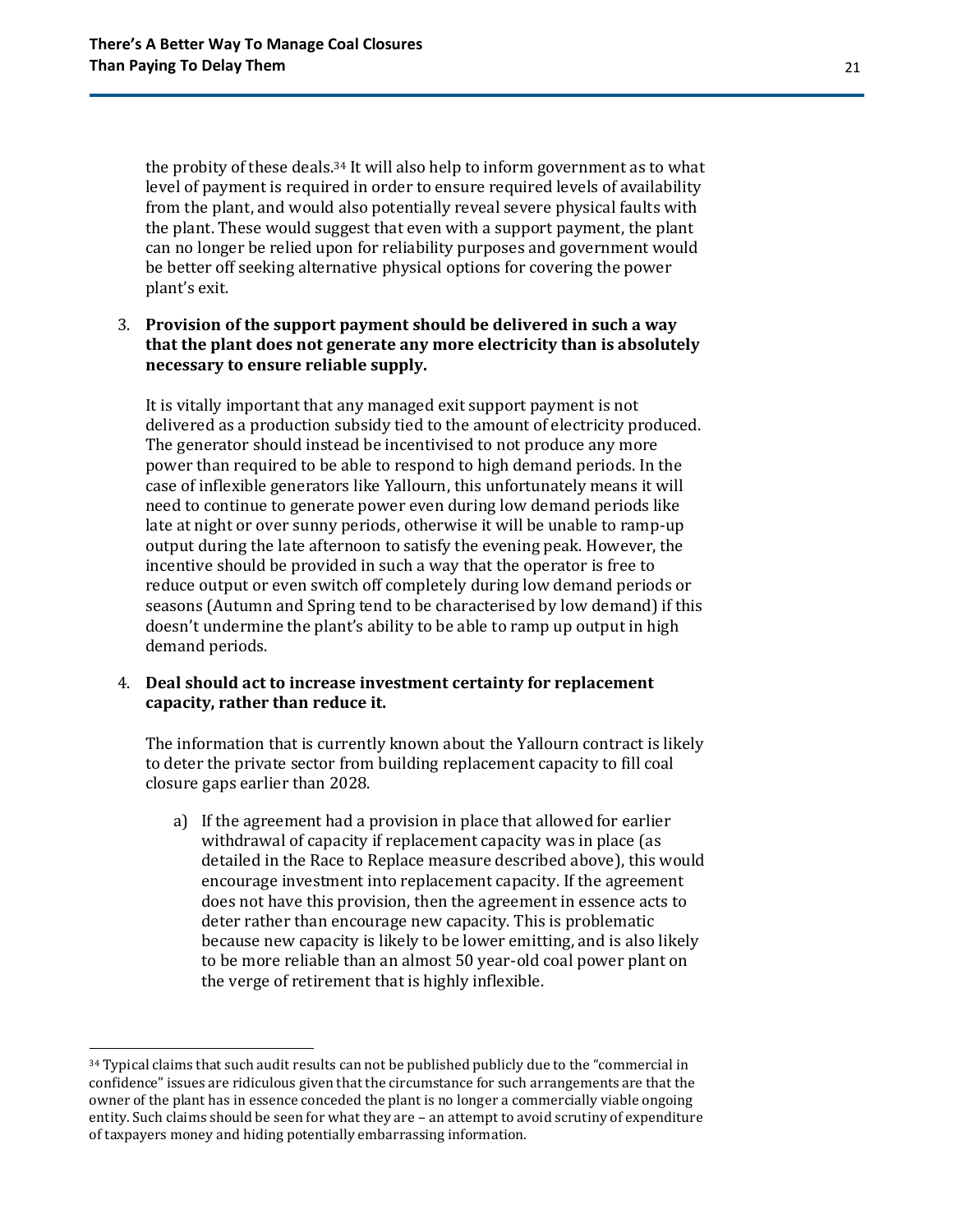b) Future contracts of this type should enable the coal generator to close earlier than expected if there is enough replacement capacity built such that reliability is likely to be maintained within the standard of 0.002% unserved energy ("USE"). For example, if there was enough supply coming online by 2026 such that Yallourn (or a number of Yallourn units) would be able to close with no risk to the 99.998% reliability standard in Victoria, then Yallourn (or a number of Yallourn units) should close in 2026. This would provide investment certainty for replacement capacity.

Based on reported comments by prior EnergyAustralia CEO Catherine Tanna, it appears is if the Yallourn contract is structured completely contrary to these characteristics. The *Australian Financial Review* reported on 15th March that, "Ms Tanna said a gradual shutdown didn't make commercial sense. EnergyAustralia has said the units will all operate until 2028 and close successively in the lead-up to June 30, 2028." <sup>35</sup> This is incredibly counter-productive to ensuring a smooth transition as Yallourn exits because any investor in a new plant has a very strong incentive to time their entry as close as possible to the 2028 exit date and no sooner. This is a potentially risky proposition for consumers given the new plant might suffer construction delays. It is also contrary to the condition we set out in point 3 and so while the risk of abrupt closure from Yallourn may have been contained, it has just shifted vulnerability and abrupt closure risk to another coal generator.

#### 5. **The deal should be completely transparent to the wider market, consumers and taxpayers.**

Victoria's Energy Minister Lily D'Ambrosio has refused to disclose details of the Yallourn deal claiming they are *"commercial in confidence.*" <sup>36</sup> Given the deal is premised on the very fact that Yallourn is no longer a commercially viable ongoing entity, such a claim is highly questionable. <sup>37</sup> Even if such a claim was justifiable, there is no reason why a range of important details about this contract couldn't be made public without revealing information that had commercial importance to EnergyAustralia beyond the operation of Yallourn.

The confidentiality of this deal is problematic for a range of reasons but of particular concern is that it leaves other market participants in the dark about how Yallourn is likely to operate over the period before its closure in 2028. For example, in spite of the comments made by former CEO Tanna (above), it may be the case that the contract does allow for and possibly even encourages the earlier withdrawal or mothballing of generating units if

<sup>35</sup> AFR. [Yallourn deal threatens other generators.](https://www.afr.com/companies/energy/yallourn-deal-further-distorts-power-market-20210315-p57atw) 15 March 2021.

<sup>36</sup> Renew Economy. [Victoria slammed for refusing to release details of secret Yallourn closure](https://reneweconomy.com.au/victoria-slammed-for-refusing-to-release-details-of-secret-yallourn-closure-deal/)  [deal.](https://reneweconomy.com.au/victoria-slammed-for-refusing-to-release-details-of-secret-yallourn-closure-deal/) 16 March 2021.

<sup>&</sup>lt;sup>37</sup> Also, if a company wants government assistance, they must be prepared to accept they need to reveal commercially sensitive information necessary for effective public scrutiny to provide confidence that government is operating in society's best interests.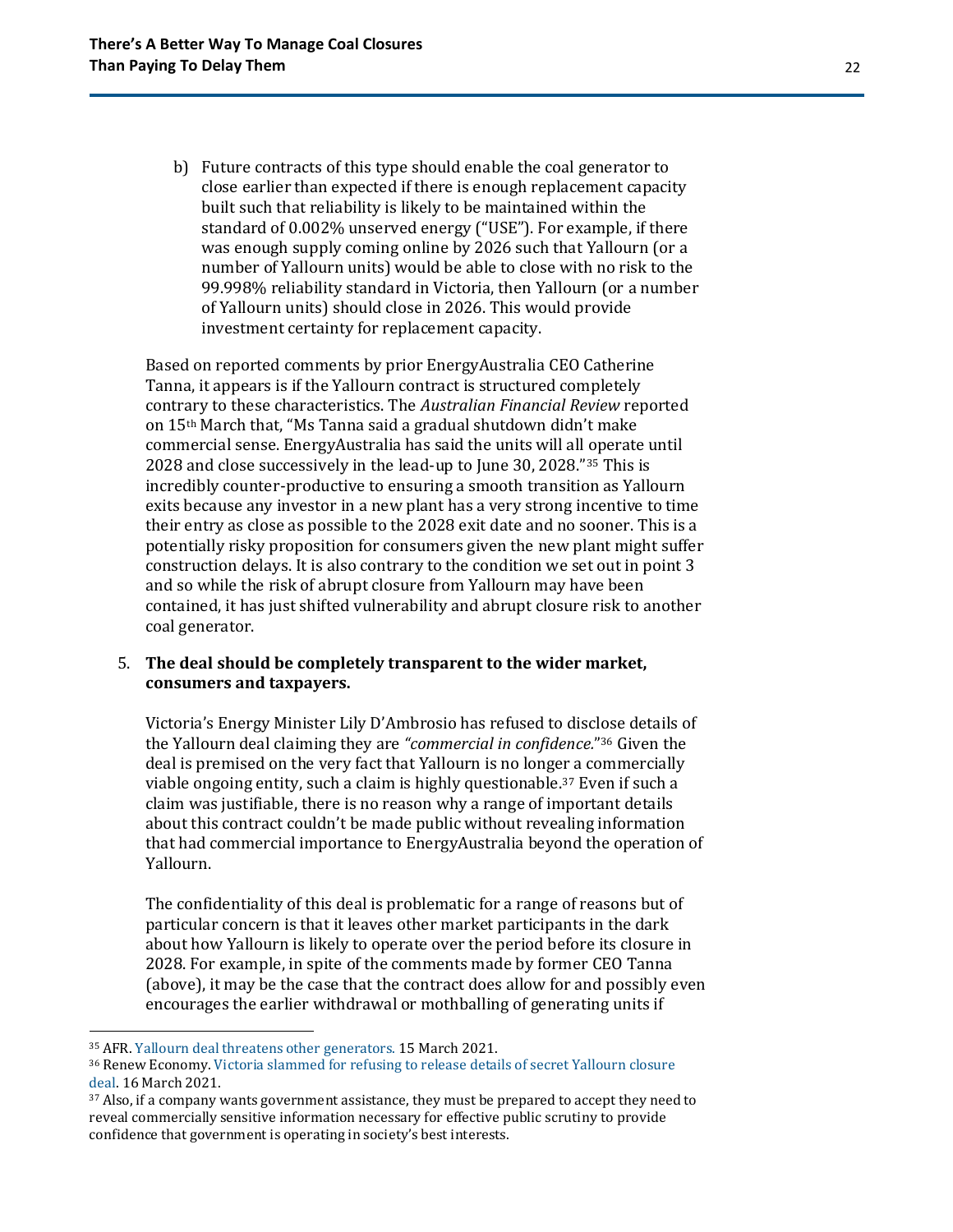competing supply were plentiful. However, given no one really knows, it creates a level of unnecessary uncertainty that discourages both existing and new generators from making investments to fill the place of Yallourn. Even worse, it might precipitate another generator to exit the market abruptly if they expect Yallourn will continue to seek to maximise output.

If other deals of this type are agreed, in which state governments pay coal generators to continue operating up until a point in time, it is key that details of the deal be transparent to taxpayers and electricity market participants. This would include:

- a. the operating conditions the plant must satisfy to qualify for payments
- b. the structure and amount of the payments, and
- c. the duration of payments

Ideally these should be all be publicly announced in advance of any contract being signed to allow for public scrutiny and feedback.

#### • **Regulate closures through emissions performance standards or other means**

Regulatory measures could be introduced that specify the emissions performance of power stations, or mandate the retirement of power stations based on specific emissions criteria. The Australian Parliamentary inquiry into the closure of coal generators suggested various ways this could be done.

"Direct regulatory responses could include:

- 1. introducing standards for the emissions performance of new or existing power stations, creating industry-wide standards;
- 2. facility-level absolute emissions baselines for high-emission generators (i.e. where each plant has a baseline for their total emissions that they must not exceed); and
- 3. mandated closure of power stations over time, on the basis of age or emissions intensity."<sup>38</sup>

In the UK emissions performance standards (EPS) were implemented in 2013. The standards set a limit on the emissions of new power plants at 450g CO2 -e per kW – similar to the emissions intensity of gas-fired generation, and approximately half the emissions intensity of a coal plant. The cost to comply with these regulations, and competition from renewables and gas, made new coal investments unviable. In 2015, the government announced that EPS would be extended to existing coal generators in 2025. This resulted in owners bringing forward planned coal plant

<sup>38</sup> Parliament of Australia[. Final report: Retirement of coal fired power stations.](https://www.aph.gov.au/Parliamentary_Business/Committees/Senate/Environment_and_Communications/Coal_fired_power_stations/Final_Report) 29 March 2017.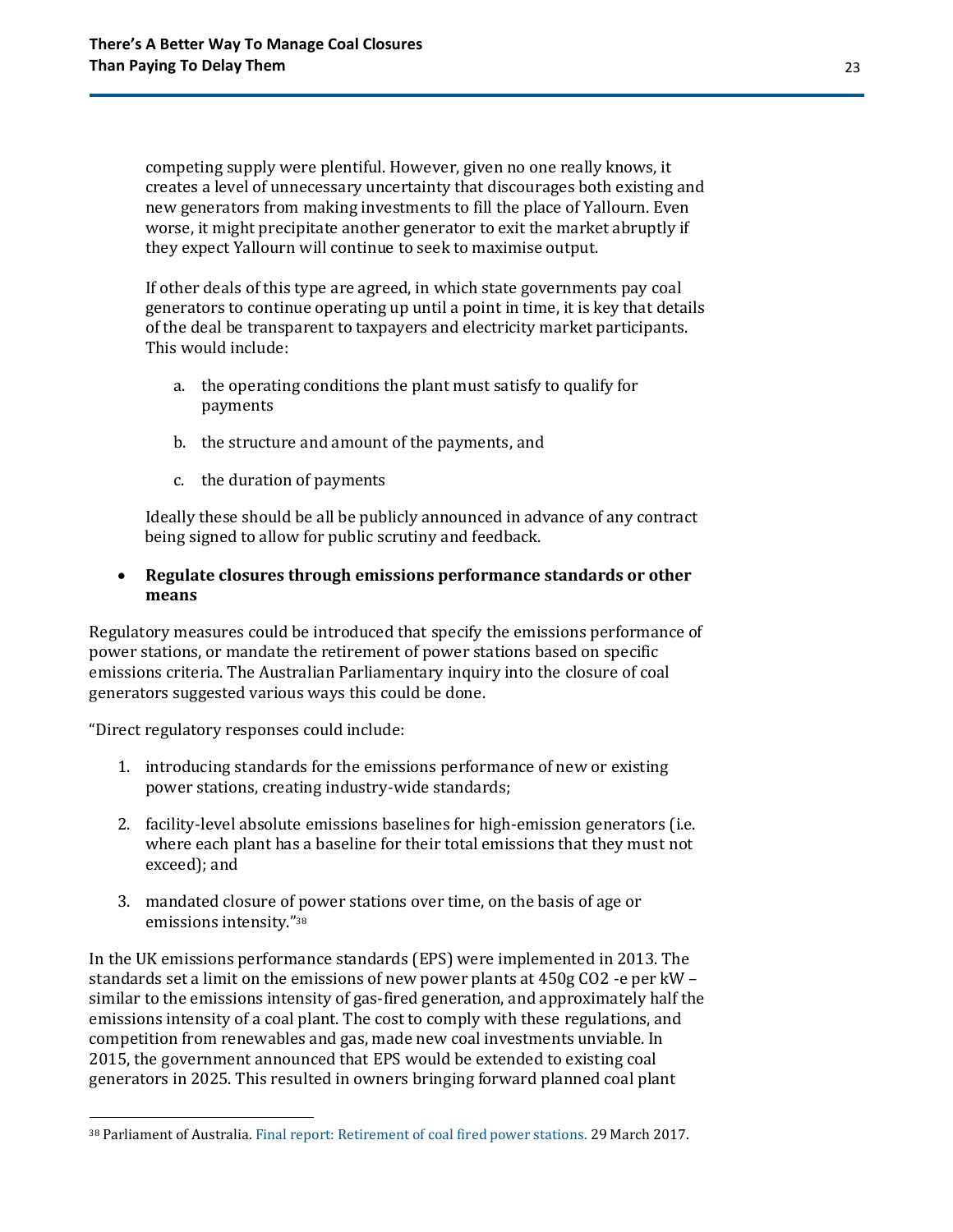closure dates, as the ageing coal generators were struggling to compete against renewables and gas, and had a clear date by which they needed to exit.<sup>39</sup>

Canada also implemented an emissions standard for new and existing coal-fired generators which meant that no new coal-fired power plants could be built without carbon capture and storage (CCS). 40

Similarly, the U.S. adopted emissions standards for new coal generators which also effectively meant that no new coal generators could be built without CCS.<sup>41</sup>

The U.S. has also had substantial closures of coal capacity in the prior decade – 88,700MW between 2011 and 2021. While multiple factors have driven these retirements, the introduction of upgraded noxious EPS have played an important part in the timing of these decisions due to the necessity to often incur significant capital expenditure to comply. Because the application of these standards are flagged several years in advance and there is a widespread understanding of the emissions profile of coal generators (due to public disclosure of pollution levels), this has helped to provide market participants with advance notice of likely plant withdrawal.

This mechanism is likely to provide a clear schedule of closure for high emissions generation assets, enabling emissions reductions. This would increase confidence for investment in new replacement capacity.

It should be noted, however, that the Australian Energy Council has warned that "Regulatory closure, or even the requirement to give an extended closure notice, may prejudice both financing arrangements and supply contracts of power plants. This may then precipitate a disorderly closure if loans are called in early or suppliers terminate contracts. However, all of this depends on the type of regulatory closure."<sup>42</sup>

#### • **Market-based mechanism to reduce carbon emissions**

Emissions trading schemes don't directly act to regulate the timing of coal closure. Nonetheless, having such a scheme in place should give investors greater confidence to invest in new dispatchable plants knowing that even though they don't know the exact time that coal capacity will withdraw, the emissions constraint provides an enhanced degree of clarity that such coal withdrawals (or at least increases in bid prices) are likely and an approximate guide as to the scale and timing of those withdrawals.

This could provide a more orderly transition depending on the design of the marketbased mechanism, and how it integrates with other electricity market policies.

<sup>39</sup> Blueprint Institute[. Phasing down gracefully.](https://blueprintinstitute.s3-ap-southeast-2.amazonaws.com/PhasingDownGracefully_FINAL.pdf) 2021.

<sup>40</sup> Parliament of Australia[. Final report: Retirement of coal fired power stations.](https://www.aph.gov.au/Parliamentary_Business/Committees/Senate/Environment_and_Communications/Coal_fired_power_stations/Final_Report) 29 March 2017.

<sup>41</sup> Parliament of Australia[. Final report: Retirement of coal fired power stations.](https://www.aph.gov.au/Parliamentary_Business/Committees/Senate/Environment_and_Communications/Coal_fired_power_stations/Final_Report) 29 March 2017.

<sup>42</sup> Parliament of Australia[. Final report: Retirement of coal fired power stations.](https://www.aph.gov.au/Parliamentary_Business/Committees/Senate/Environment_and_Communications/Coal_fired_power_stations/Final_Report) 29 March 2017.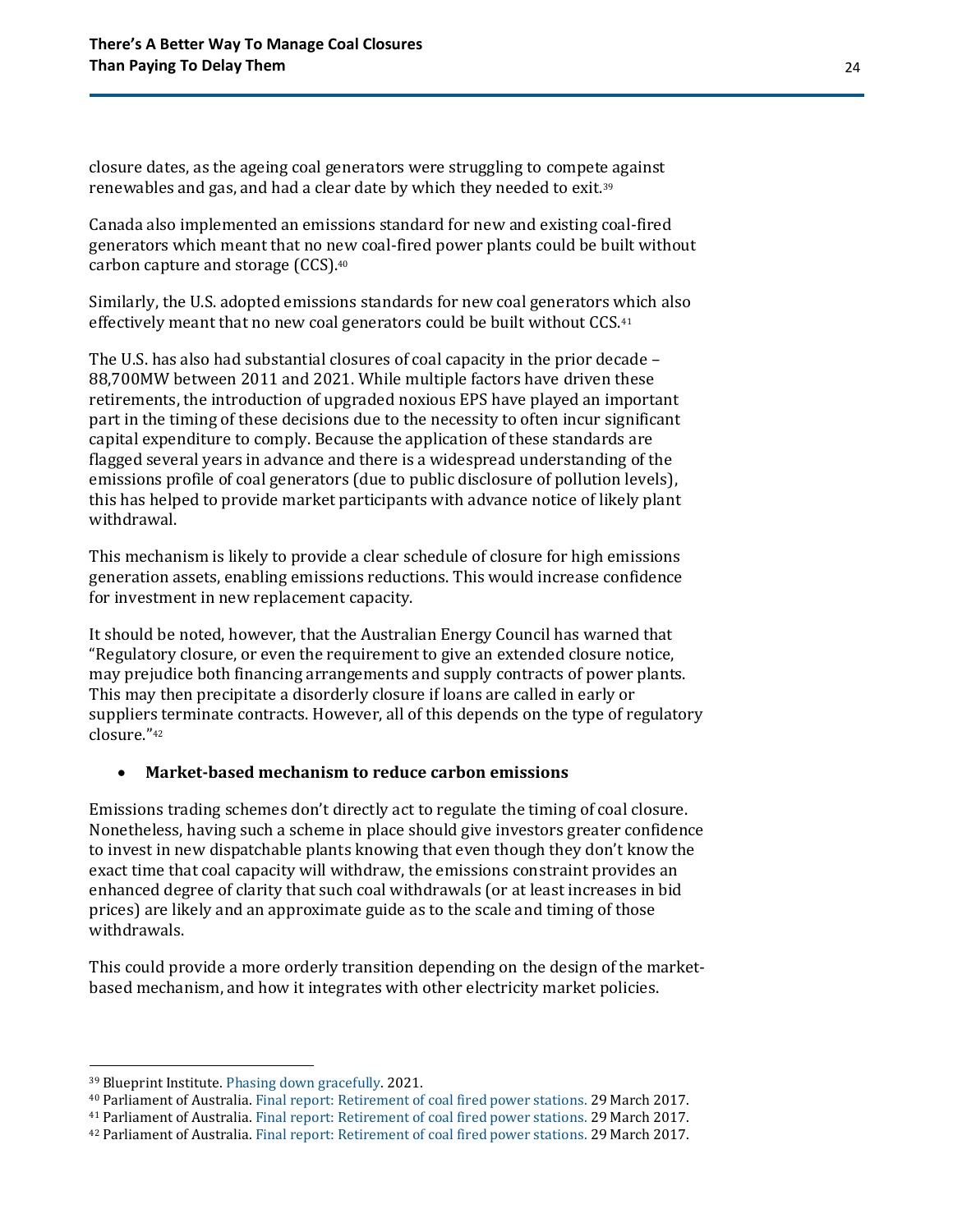### <span id="page-24-0"></span>**Ailment 2 – Market Contracting Behaviour Is Myopic**

In the perfect world of an economic textbook, market participants would not encounter a sudden surprise exit of a coal generator creating a supply shortfall because they would contract for power many years into the future. In such a world, if the operator of a coal power plant came to the view that their power plant was unlikely to be viable a few years down the track, then this would be signalled to other participants through a rise in the price customers faced for power contracts in the years after the coal plant owner withdrew making offers to sell power. The price for purchasing power in forward markets could be expected to step up to a level that would make it profitable to build a brand-new plant. Prospective investors in a new plant would find plenty of customers willing to enter into a long-term contract at this price which would then enable them to finance and build the plant just as the old coal power plant was about to exit.

The ESB correctly points out that unlike our idealised textbook world, contracting by both customers and suppliers is heavily constrained in time ahead. This means there is limited pricing information available to investors to evaluate whether or not it makes sense to build a new plant or keep an existing plant going:

*"Many of these large commercial and industrial customers – and an increasing number of retailers for residential customers – do not contract forward (which would drive investment in generation) but instead lower their costs by managing their energy price risk in the real time market because energy prices are low." <sup>43</sup>*

They later on emphasise this problem:

*"a one-to-three-year focus by market participants on customer contracting behaviour, incentivises participants to manage their risk over the short rather than longer-term. It suggests an insufficient market incentive to manage longterm capacity risk. This leads to a disconnect between the risks faced by the market and those faced by governments on behalf of consumers. Consumers are therefore left bearing the risk of resource inadequacy due to a failure by the market to invest for the long term."<sup>44</sup>*

### *Compliance Under the ESB's Proposed Capacity Payment Mechanism Doesn't Encourage Longer Term Contracting*

The ESB's proposed model for a capacity payment doesn't do anything to fix the issue around the market's short-term, myopic contracting behaviour. This is because their scheme will only involve assessing whether a retailer has purchased enough capacity credits after a shortfall in supply (or activation of the RERT) occurs. This means power retailers and large power consumers can continue to purchase on a short-term basis, it's just they'll be doing this for both energy and capacity credits.

<sup>43</sup> ESB. [Post-2025 Market Design Final advice to Energy Ministers Part B.](https://esb-post2025-market-design.aemc.gov.au/32572/1629945809-post-2025-market-design-final-advice-to-energy-ministers-part-b.pdf) 27 July 2021.

<sup>44</sup> ESB. [Post-2025 Market Design Final advice to Energy Ministers Part A.](https://energyministers.gov.au/sites/prod.energycouncil/files/Post%202025%20Market%20Design%20Final%20Advice%20to%20Energy%20Ministers%20Part%20A.pdf) 27 July 2021.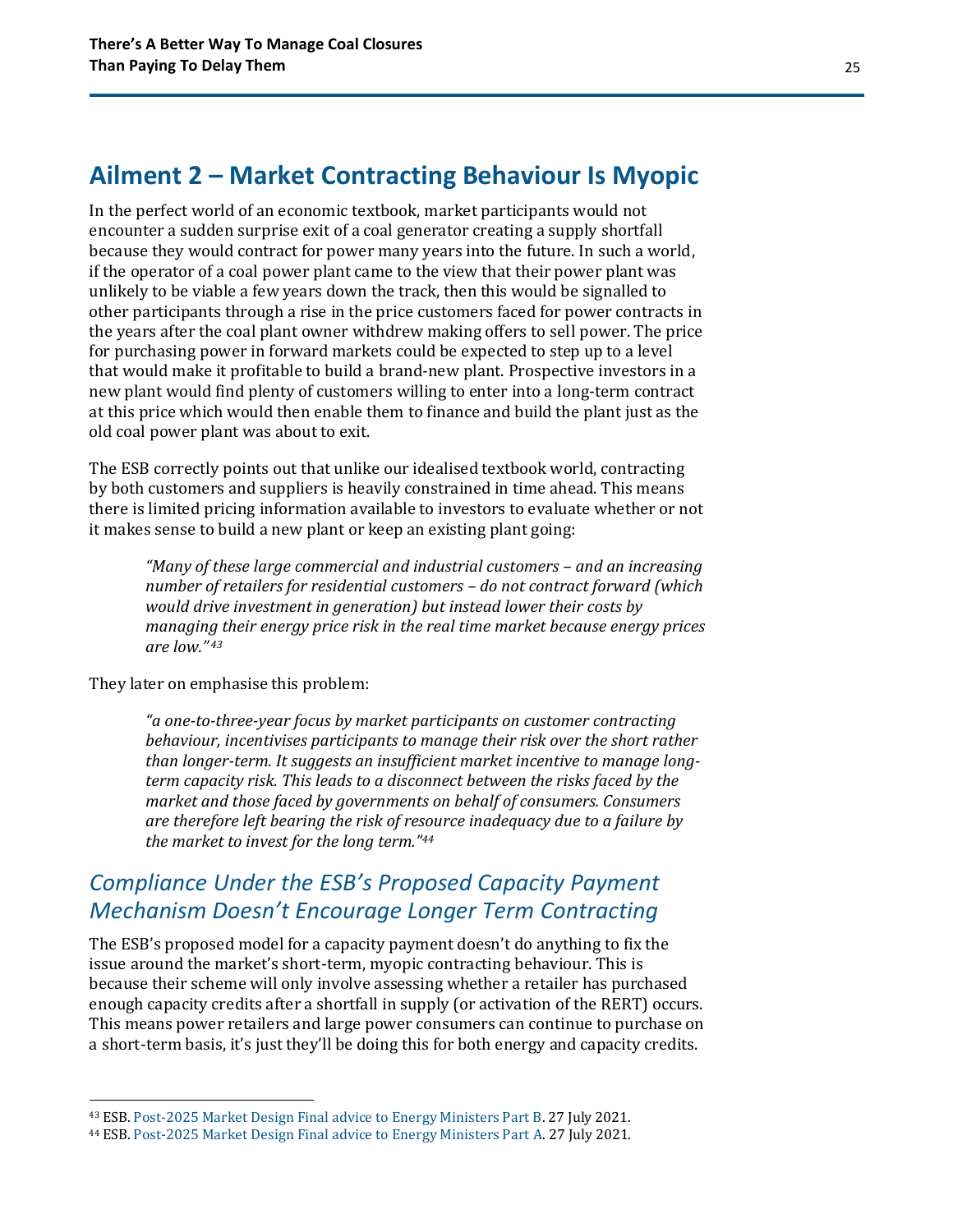This might work quite well for existing power plants if the supply of credits were to become tight or a power generator possessed market power in supply of capacity credits, because it will give the existing plants a top-up of additional revenue beyond that provided by energy sales. Given the plant is already built and only needs ongoing maintenance investment, this revenue top-up has the capability to extend an existing plants' lifetime.

For new entrants however looking to invest substantial capital up-front to build a new plant such as battery, they really need long-term contracts to provide lenders with some assurance they will receive enough revenue to cover the loans. The current default model the ESB advocates will not provide this. The ESB actually concedes this fact (to a limited degree) but then provides no commitment that it will modify the capacity mechanism to ensure retailers offer longer term contracts for new capacity. Instead, it merely points out the problem and leaves this as an optional element for individual state governments to consider.

### *Alternative Options To Address Myopic Contracting*

• **Government underwriting of the back-end of power project offtake agreements (ACCC)**

Government offtake agreements can be utilised to ensure that replacement capacity has certainty around revenue streams further into the future. The ACCC in its 2018 inquiry into the electricity retail market identified a similar problem as the ESB, noting that provision of long-term contracts were pivotal to the entry of new competitors in the electricity generating market, particularly those providing firm capacity, however large electricity consumers and small-scale retailers were unable or unwilling to enter into the length of contracts required to support financing of new generators. The ACCC noted that this represented a significant challenge for effective competition and sustained lower prices for consumers and to address this problem it recommended,

*"The Australian Government should operate a program under which it will enter into low fixed-price (for example, \$45–50/MWh) energy offtake agreements for the later years (say 6–15) of appropriate new generation projects which meet certain criteria. In doing so, project developers will be able to secure debt finance for projects where they do not have sufficient offtake commitments from C&I customers for later years of projects. This will encourage new entry, promote competition and to enable C&I customers to access low-cost new generation. The program should operate for at least a four-year period, with support provided for qualifying projects."<sup>45</sup>*

Under this regime the ACCC set out several criteria that a project proposal must meet to qualify in order to ensure it was aligned with genuine customer needs and enhanced competition in the provision of firmed power supply:

<sup>45</sup> ACCC. [Restoring electricity affordability & Australia's competitive advantage.](https://www.accc.gov.au/publications/restoring-electricity-affordability-australias-competitive-advantage) 11 July 2018.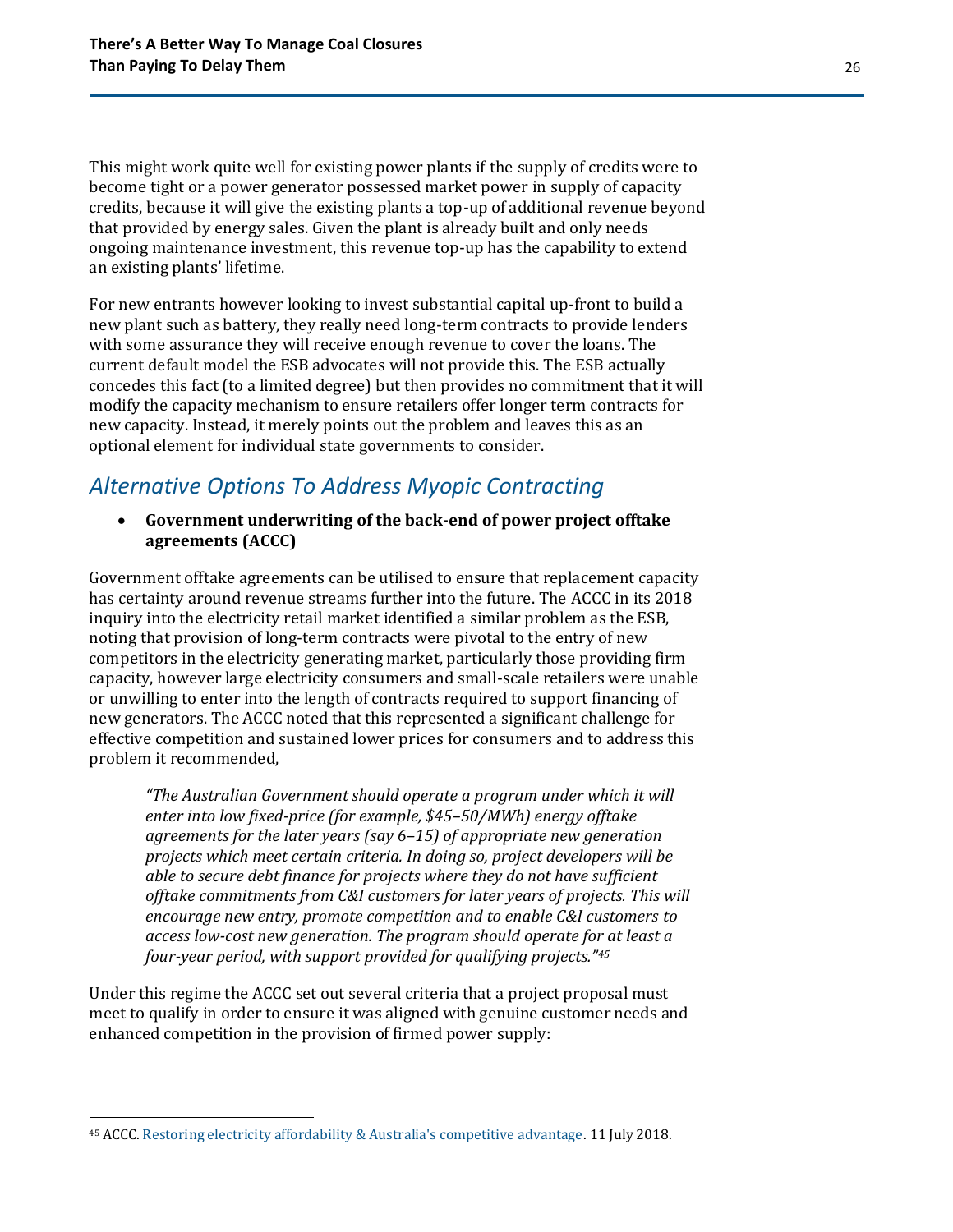- have at least three customers who have committed to acquire energy from the project for at least the first five years of operation
- not involve any existing retail or wholesale market participant with a significant market share (say a share of 10% or more in any NEM region)
- be of sufficient capacity to serve the needs of a number of large customers
- be capable of providing a firm product so that it can meet the needs of commercial and industrial (C&I) customers."<sup>46</sup>

The advantage of ACCC's proposal was that rather than government determining what amount and type of new generating plant was required, it would be driven mainly by new entrant power suppliers signing up large electricity customers for electricity supply contracts, providing those customers with a product that insulated them from high prices in the wholesale market.

The disadvantage of such a measure is that in an environment of substantial excess generating capacity that would precede a coal closure, customers may still be relatively uninterested in the complexity of contracts likely to be required to induce new generating capacity. When this recommendation was made in 2018, wholesale power prices were very high which made direct contracting with new entrants or smaller power generators a viable option but interest in such arrangements has waned more recently.

Nonetheless this option is a far more direct and effective means of addressing myopic contracting behaviour than the ESB's capacity payment and is likely to be a useful option in the event that supply becomes tighter. Its' reliance on private sector contracting helps overcome some of the weaknesses with a number of the current government programs for supporting new firm capacity which depend heavily on government judgements about what type of capacity should be supported and how much.

### • **Market Liquidity Obligation (MLO)**

The ACCC's 2018 Inquiry also recommended as a measure to make it easier for smaller new entrant generators and electricity retailers to compete that a marketmaking obligation be introduced (although limited to South Australia due to its particular problems with liquidity) which would require large, vertically integrated retailers to make offers to buy and sell electricity hedge contracts. A derivation of this recommendation was subsequently incorporated into the original Retailer Reliability Obligation (RRO) with the Market Liquidity Obligation (MLO). When the RRO is triggered into effect then large generators and energy users / retailers are required under the MLO to provide offers to buy and sell electricity hedging contracts three years ahead of the time when the RRO falls due.

To address the lack of longer term contracting, the MLO could become a permanent requirement operating independently of the RRO. In addition, the timeframe the

<sup>46</sup> ACCC. [Restoring electricity affordability & Australia's competitive advantage.](https://www.accc.gov.au/publications/restoring-electricity-affordability-australias-competitive-advantage) 11 July 2018.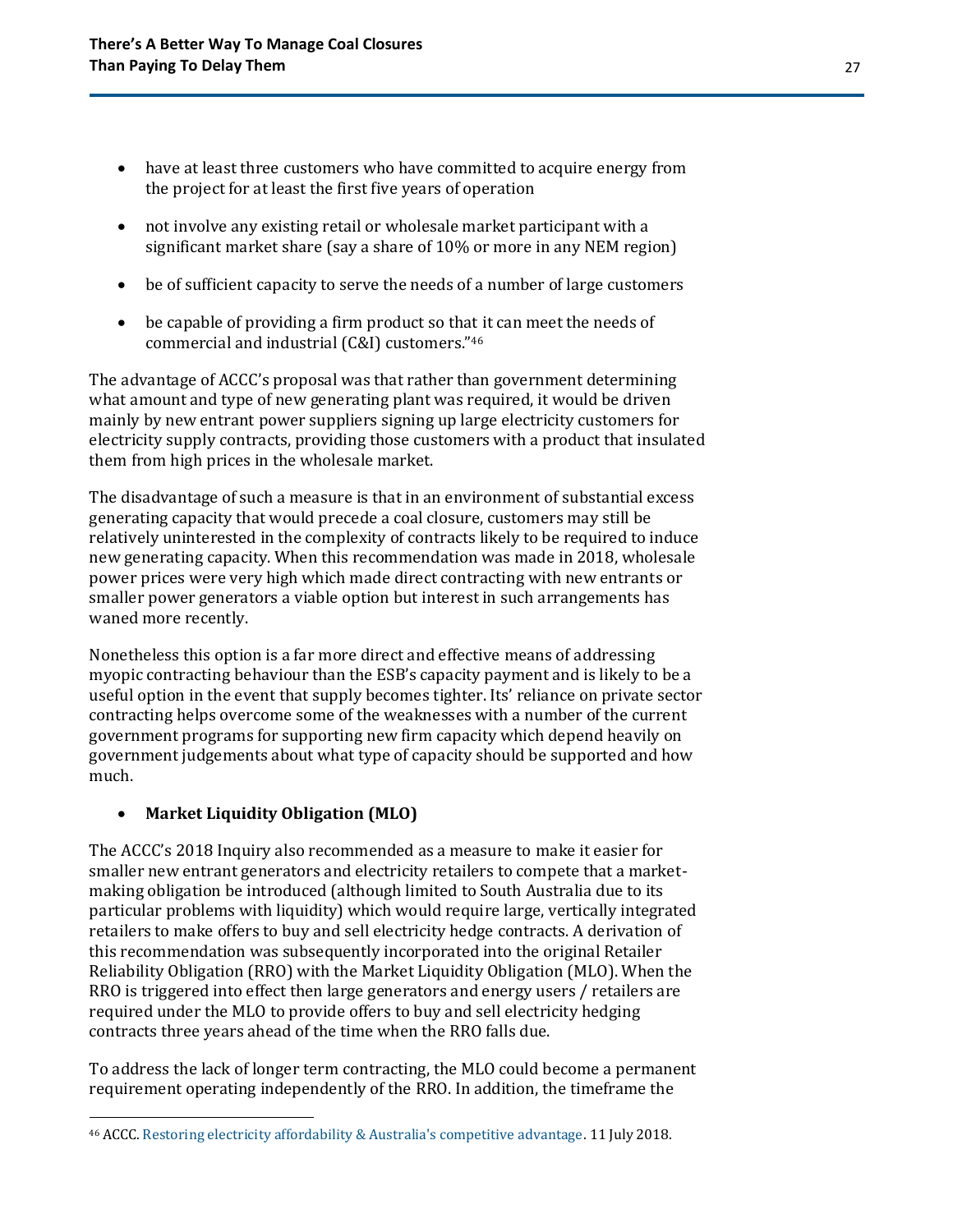offers need to be provided could be extended to say five years instead of three. This would result in more transparency around future prices and available supply. It should also help to flush out information that one or more coal generators were only willing to enter into supply agreements at relatively high prices, revealing to others that they didn't expect to be around in future years. This would then help to encourage the entry of new capacity that could offer capacity at lower cost and also provide them with a source of contracting demand for at least the first few years of the projects' operation.

#### • **Government underwriting mechanism**

Jurisdictional underwriting schemes, exemplified through the NSW Government Electricity Infrastructure Roadmap, are an effective means to make sure there is enough replacement capacity to fill any gap left by exiting coal generators. In the NSW Government scheme, a Consumer Trustee runs competitive tenders to offer Long Term Energy Service Agreements (LTESAs) for firming, long duration storage and generation. The LTESAs are options contracts that give the project access to a minimum price for their energy service.<sup>47</sup>

It is noted that jurisdictional underwriting arrangements like the NSW model may act to further reduce prices in the wholesale market in the medium term but once more coal generator closures occur, prices will likely rise again. A NEM-wide consistent approach to jurisdictional underwriting, which has been recommended by the ESB, could help the whole system align on the best way to build replacement capacity while indicative market pricing suggests ongoing real deflation in wholesale electricity prices (even against current record real lows).

#### • **Raising the market price cap**

Raising the market price cap is another initiative which could incentivise replacement capacity to be installed. A higher market price cap would also create the need for higher levels of contracting, as it would impose a higher cost on retailers that remain exposed to spot prices.<sup>48</sup> It also avoids the complexity, cost and risk associated with implementing a new, unproven market mechanism like the capacity mechanism. While it is likely to increase the level of contracting in the short term, it may not increase the level of contracting in the long term, as market participants can still contract on a short term basis to manage their exposure to the high market price cap.

## <span id="page-27-0"></span>**Ailment 3 – Early Mover Disadvantage in Power Technologies Subject to Deflation**

At present batteries and technology to remotely control electricity demand are characterised by significant ongoing cost reductions that are anticipated to continue for some time to come. Therefore, if someone were to invest in a battery power

<sup>47</sup> NSW Government. [Electricity Infrastructure Roadmap.](https://www.energy.nsw.gov.au/government-and-regulation/electricity-infrastructure-roadmap) Accessed 18 September 2021.

<sup>48</sup> RenewEconomy. [There's a better alternative to support the right mix of capa](https://reneweconomy.com.au/theres-a-better-alternative-to-support-the-right-mix-of-capacity-and-flexibility/)city and flexibility. 15 September 2021.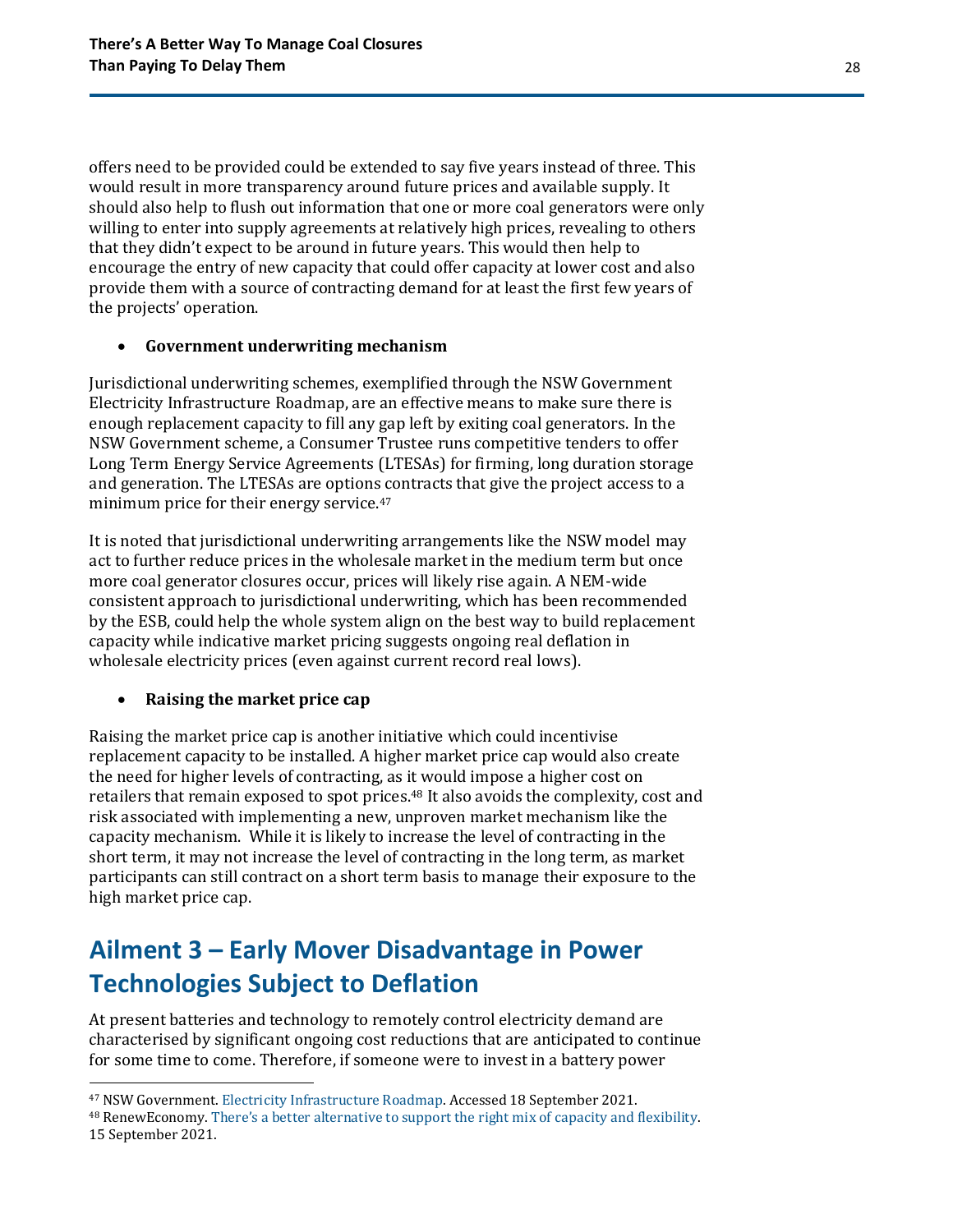plant today, then in around five years' time they will find themselves in competition from a new entrant with a significantly lower cost structure. Given those circumstances, it makes good sense to hold back on such an investment unless they can earn a premium in the first few years to make up for poor returns in the future.

This is a problem in an electricity market with an energy-only structure, but there's no reason why they wouldn't face exactly the same problem with a capacity market (assuming batteries aren't cut out of the market via an unreasonable requirement for "long duration"). In both cases, if new batteries are the marginal supplier, they will set the price that all existing suppliers can earn, whether that be for a capacity credit or a megawatt-hour of electricity.

### *Alternative Options To Address First Mover Technology Deflation Disadvantage*

The first mover deflation disadvantage issue is common not just to batteries but has also been a significant feature of both wind and solar power. To get around this problem, Germany pioneered the use of feed-in tariffs that awarded a fixed and long-term power price at the point a project was built, but with the price offered declining over time for future projects. The concept of experience curve deflation was consciously catered for in the design of the German mechanism. In many other countries, low carbon technology support mechanisms often failed to recognise and deliberately manage and encourage deflation. Yet, they nonetheless often landed on the idea of stepping down support levels over time, often by accident after budget blow-outs or because the schemes had short, legislated lives that were regularly reviewed and revised.

The main Australian support scheme for rooftop solar – the Small-scale Renewable Energy Scheme (SRES) - as an example has a regular and pre-announced annual step-down in the rate of support. South Australia has also catered for first mover deflation issues within its household battery rebate program, where the level of the rebate has been reduced over time.

In the case of the provision of utility-scale dispatchable power projects, the deflation issue could be addressed through two of the options detailed earlier to deal with myopic contracting behaviour. The NSW Government's Long Term Energy Service Agreements and the ACCC's proposal for the underwriting of the backend of offtake agreements would both provide investors with a base level of assured revenue that would not be eroded by deflation of battery and demand response technology, at least for the duration of the underwriting contract. At the same time, by employing rotating rounds of a competitive process such as an annual auction to award contracts, government and consumers can still continue to capture the benefits of deflation where the price paid to projects declines over time.

## <span id="page-28-0"></span>**Ailment 4 – Unpredictable Government Intervention**

It is undeniably true that state and federal governments have introduced an array of initiatives and policies that have supported, or will support the addition of substantial amounts of generation supply. Making things difficult for would-be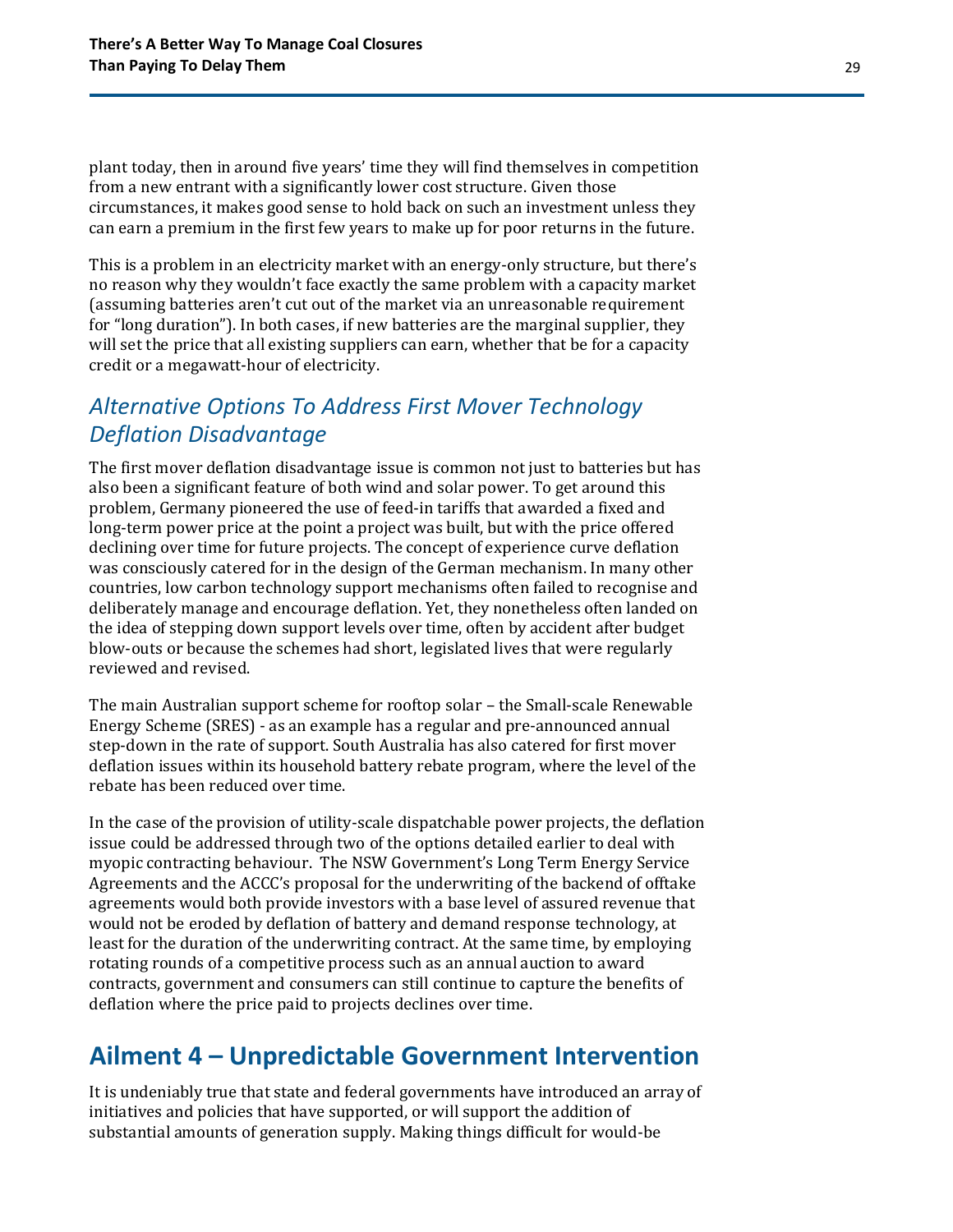investors in new power plants is that in a number of cases, these initiatives have been ad hoc, coming with little warning and without being tied to any kind of longterm policy frameworks or objectives. While these government initiatives have often been instrumental in supporting investment in generation capacity that are direct beneficiaries of the programs, investment outside these programs undertaken by the private sector on their own initiative and at their own risk is undermined.

The ESB's suggestion that these interventions stem largely from governments' concerns for reliability are highly questionable if not naïve. A capacity mechanism does nothing to address the real underlying reasons for why Australia's electricity market has been beset by ongoing and unpredictable government intervention.

### *State Government Initiatives a Product of the Lack of a Long-Term National Legal Framework for Emission Reductions, Not Reliability*

Most state government interventions to date have been supporting the roll-out of renewable energy, prompted by goals to reduce greenhouse gas emissions associated with climate change. Ideally these would be rolled out under a long-term policy framework built on market principles that was more predictable for investors like the Renewable Energy Target or an emissions trading scheme of some kind. Unfortunately, clauses within the Federal Renewable Energy Act prevent states from implementing a similar measure. Meanwhile the governments of the NEM have failed to press ahead with implementing the emissions reduction component of the National Energy Guarantee. They also, rather strangely, refuse to implement an emission reduction objective within the National Electricity Law, even though they all have public commitments to net zero emission targets.

State Governments have also provided ad hoc grants to energy storage initiatives which do have a reliability or security objective but are in many respects a byproduct of a longer-term goal of emission reductions by supporting the development of technologies important to transitioning the grid away from a reliance on fossil fuels.

The NSW Government's Electricity Infrastructure Roadmap is perhaps the first example of a policy framework that has advanced beyond short-term ad hoc interventions to put in place a long-term, more structured program for managing both emission reductions as well as reliability. This should certainly help improve predictability for private sector investors. However, because the Roadmap's scale of capacity roll-out is so large, it has to a large degree supplanted the role of the wholesale market's price signals in directing investment in new capacity.

### *Federal Government Measures More About Pork Barrelling Than Reliability*

In terms of Federal Government initiatives, while they have often been justified publicly on the basis of reliability, they appear in reality targeted measures to improve electoral prospects in political seats considered at-risk. The purpose of this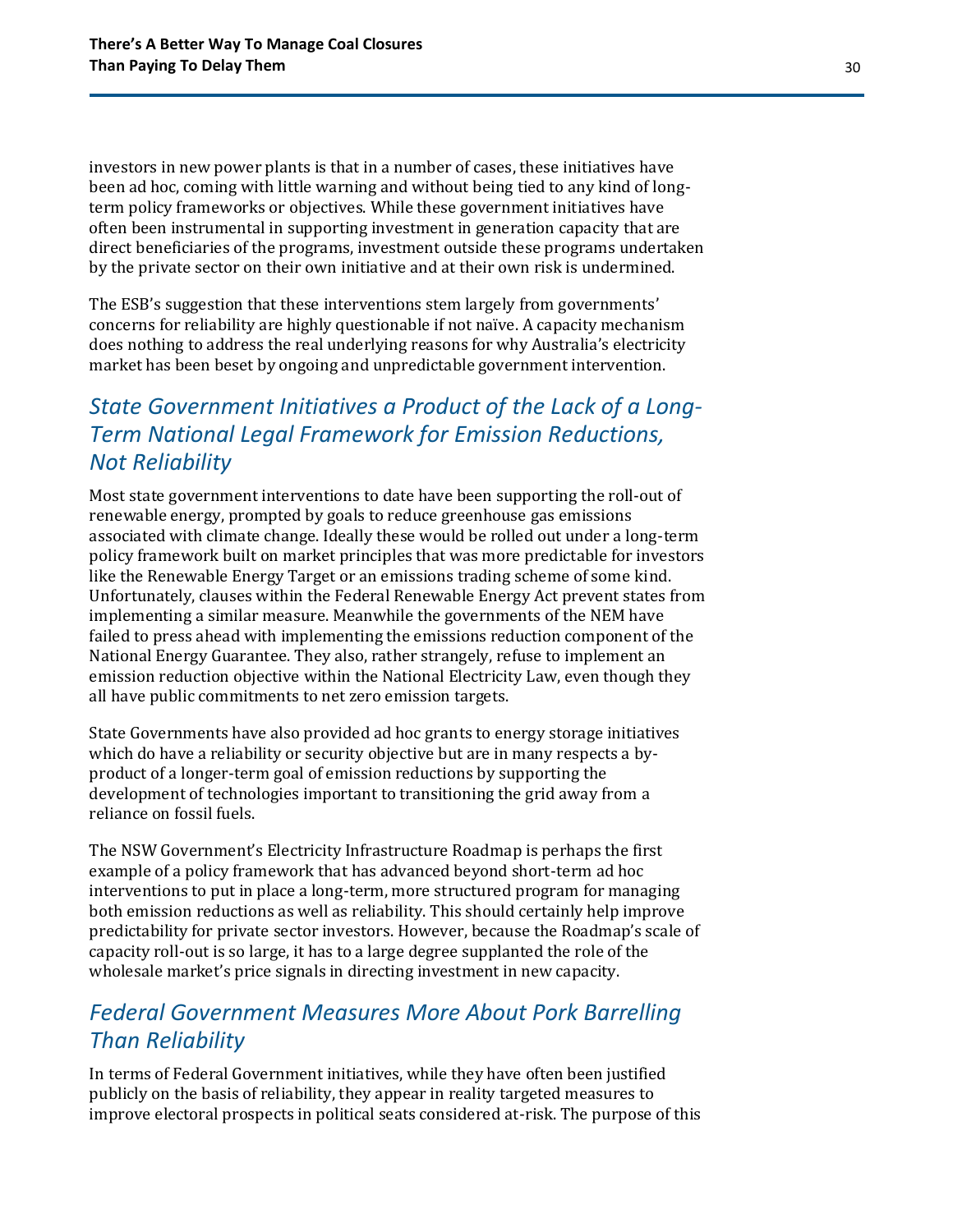report is not to deliver a detailed inventory and review of all the dispatchable capacity projects that the Federal Government has elected to fund or underwrite, but to evaluate the degree to which they were a sound response to legitimate reliability issues. However, the examples below represent some of the most prominent commitments the government has announced, often with a strong public emphasis on the essential importance of "dispatchable power" which any reasonable assessment of the evidence suggests has very little to do with addressing the immediate needs to keep the lights on.

#### • **Tasmania's Battery of the Nation**

The Federal Government's commitment to underwrite Tasmania's Battery of the Nation Pumped Hydro initiative came in the months leading into the last Federal Election where two marginal Tasmanian seats (Bass and Braddon) were pivotal to forming government. In announcing the commitment to underwrite the project the government indicated it could be built and operating as soon as the mid 2020's. 49 Yet, analysis within AEMO's 2018 Integrated System Plan suggested the project was either not needed or would only be required around the mid 2030's or possibly even later.<sup>50</sup> AEMO's 2020 edition of the Integrated System Plan came to a similar conclusion.<sup>51</sup> Meanwhile the Marinus Link feasibility study funded by the Federal Government indicated it would not be needed until at least 7000MW of coal capacity had been shut down, which the Federal Government had never indicated it is preparing for.

#### • **Snowy Hydro's Kurri Kurri Power Plant**

The commitment to fund SnowyHydro's Kurri Kurri Gas-Diesel Power Station was announced just days before a NSW State byelection for the nearby seat of the Upper Hunter. In comments broadcast by ABC Radio, after the Nationals won the seat, Deputy Premier John Barilaro made no secret that this decision was important to their election victory.

Meanwhile, the Chair of the ESB Kerry Schott strongly criticised the decision stating that the project "didn't stack-up".<sup>52</sup> The Grattan Institute's Tony Wood observed that the plant was,

*"not needed to maintain reliable electricity in NSW after the Liddell coal-fired plant closes in 2023. When the Australian Energy Market Operator published its Electricity Statement of Opportunities in mid-2020, it was clear that there would be no supply gap in NSW or the rest of the National Electricity Market for the remainder of this decade."<sup>53</sup>*

<sup>49</sup> Prime [Minister of Australia. Doorstop](https://www.pm.gov.au/media/doorstop-lake-cethana-tasmania) – Lake Cethana, Tasmania. 27 February 2019.

<sup>50</sup> AEMO[. 2018 Integrated System Plan.](https://aemo.com.au/en/energy-systems/major-publications/integrated-system-plan-isp/2018-integrated-system-plan-isp) 2018.

<sup>51</sup> AEMO[. 2020 Integrated System Plan.](https://aemo.com.au/en/energy-systems/major-publications/integrated-system-plan-isp/2020-integrated-system-plan-isp) 2020.

<sup>52</sup> The Guardian[. Australian energy board chair says gas-fired power plant in Hunter Valley](https://www.theguardian.com/environment/2021/apr/30/australian-energy-board-chair-says-gas-fired-power-plant-in-hunter-valley-doesnt-stack-up)  ['doesn't stack up'](https://www.theguardian.com/environment/2021/apr/30/australian-energy-board-chair-says-gas-fired-power-plant-in-hunter-valley-doesnt-stack-up). 30 April 2021.

<sup>53</sup> The Grattan Institute. [Gas misfire: the Federal Government's \\$600m i](https://grattan.edu.au/news/gas-misfire-the-federal-governments-600m-intervention-in-the-energy-market/)ntervention in the energy [market.](https://grattan.edu.au/news/gas-misfire-the-federal-governments-600m-intervention-in-the-energy-market/) 19 May 2021.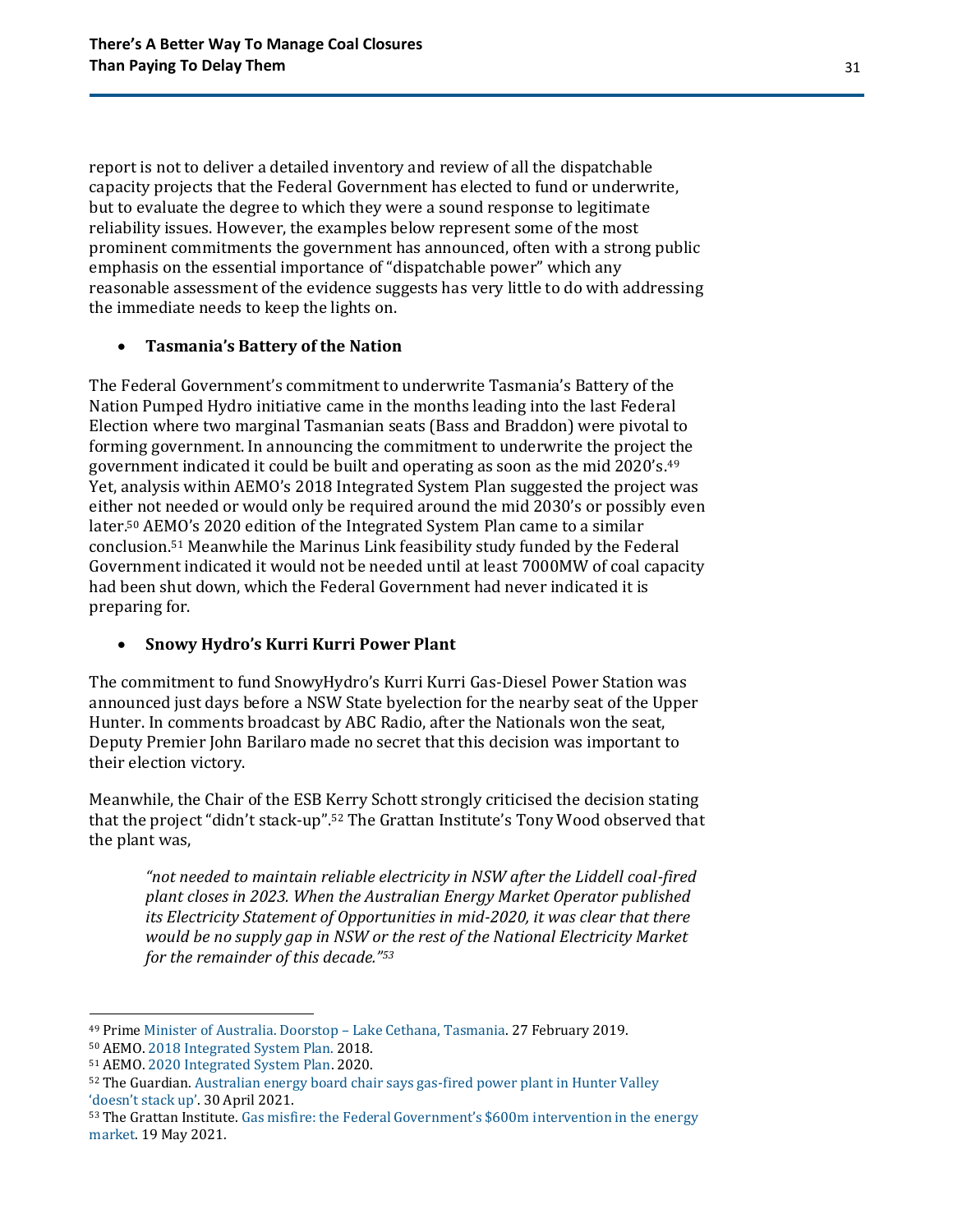#### • **Feasibility study for northern Queensland coal or pumped hydro power project**

During the 2019 Federal Election where central and north Queensland swinging seats were central to the campaign, the Federal Government announced it would allocate \$10 million towards a Supporting Reliable Energy Infrastructure Program that would look to provide support for assessing the feasibility of a power station in the region. At the time the Deputy Prime Minister Barnaby Joyce, Resources Minister Matthew Canavan and Townsville MP George Christensen implied in public comments that this represented a commitment to build a coal-fired power station in northern Queensland.<sup>54</sup>

However, AEMO's Electricity Statement of Opportunities (ESOO) has indicated in both the 2018 ESOO and the 2021 ESOO that Queensland's supply of power is more than adequate to ensure high levels of reliability.<sup>5556</sup> The AEMO 2018 Integrated System Plans also indicates that the transmission system has inadequate capacity to accommodate the amount of power one would expect from the type of coal-fired power plant they have in mind at its minimum economic scale (ultrasupercritical pressure – also inappropriately branded as HELE) due to constraints in between Townsville and Rockhampton.<sup>57</sup>

### *Alternative Options To Address Ad Hoc Government Intervention*

We sympathise with the ESB's difficult position in this area; they tried to implement an emissions control measure via the National Energy Guarantee which was ultimately fruitless. They also need to constructively work with a Federal Government that has not acknowledged the inarguable need for a binding long-term legal framework for reducing emissions in the electricity sector. On the other side, there are state ministers with ambitious plans for the roll-out of renewable energy and emission reductions who have been reluctant to acknowledge the reality that this also means coal-fired power stations will need to close.

A capacity market however will not cover over the negative side effects of the ongoing political conflict over climate change policy.

The ESB is meant to be an independent advisory body that provides public advice in the best long-term interests of consumers. It should not resile from this role even if the advice it provides is uncomfortable for the Ministers it reports to. Until a longterm, legal framework to drive significant emission reductions is implemented across the NEM, the shadow of climate change will overhang the market creating doubt and uncertainty for investors. Unfortunately overlaying on top of this, the

<sup>54</sup> The Conversation. [Morrison kicks decision on Queensland coal plant well down the road.](https://theconversation.com/morrison-kicks-decision-on-queensland-coal-plant-well-down-the-road-114307)  26 March 2019.

<sup>55</sup> AEMO[. Electricity Statement of Opportunities.](https://www.aemo.com.au/-/media/Files/Electricity/NEM/Planning_and_Forecasting/NEM_ESOO/2018/2018-Electricity-Statement-of-Opportunities.pdf) August 2018.

<sup>56</sup> AEMO[. 2021 Electricity Statement of Opportunities.](https://aemo.com.au/-/media/files/electricity/nem/planning_and_forecasting/nem_esoo/2021/2021-nem-esoo.pdf?la=en) August 2021.

<sup>57</sup> AEMO[. 2018 Integrated System Plan.](https://aemo.com.au/en/energy-systems/major-publications/integrated-system-plan-isp/2018-integrated-system-plan-isp) 2018.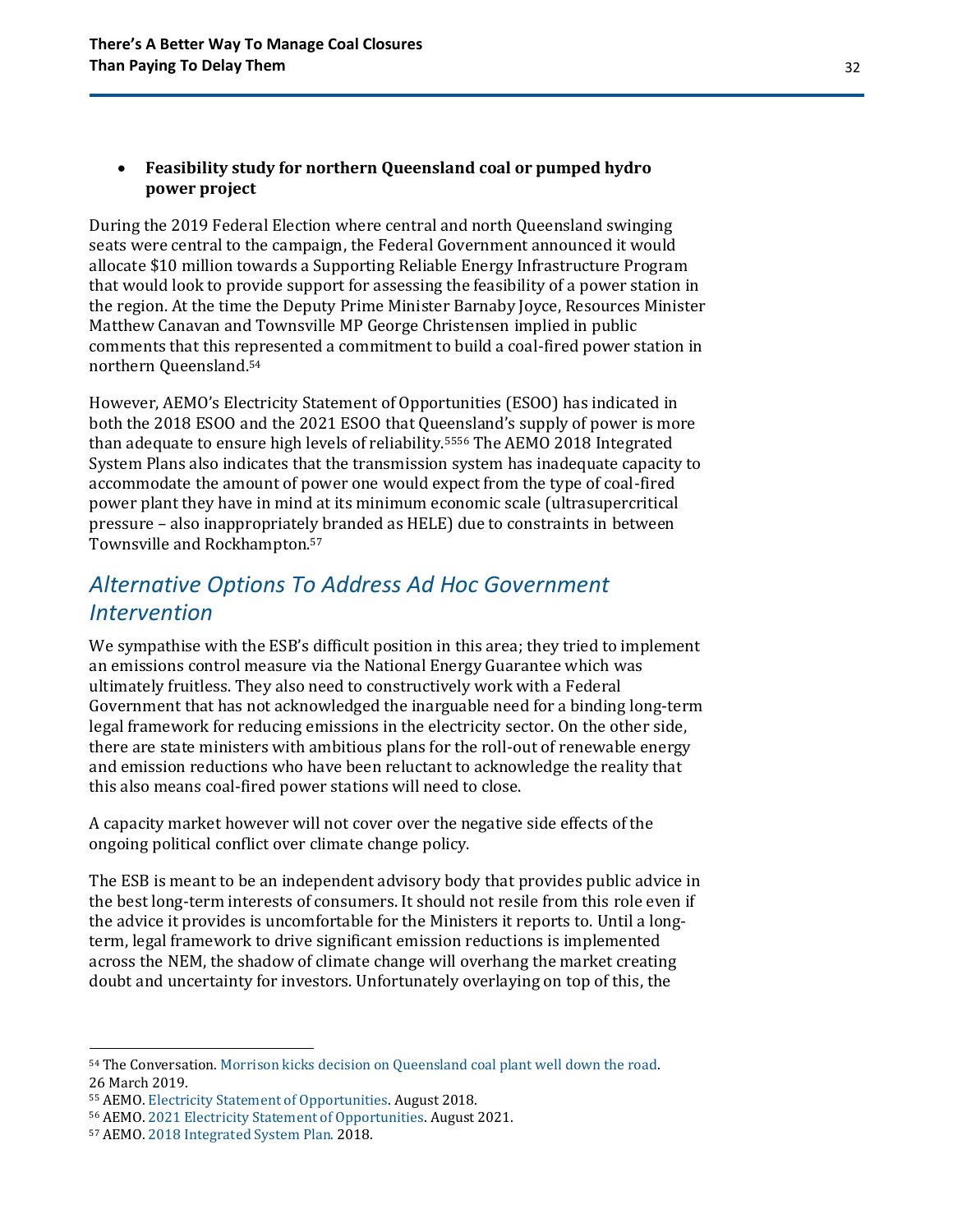prospect of a capacity market just makes the uncertainty for investors in projects that could fill the gap from closing coal even worse.

Instead, the ESB must persist with pointing out the uncomfortable truth to ministers that they must back their promises for net zero emissions with laws to make it a reality over the long-term. These will be more easily and efficiently achieved if done on a NEM-wide basis. In addition, Ministers have to acknowledge the fact that coal power plants will have to close, rather than developing ways to disguise or forestall this potentially tricky political outcome.

Several of the alternative options to a capacity market which are outlined in this report will help with both:

- reducing greenhouse gas emissions; and
- enhancing the likelihood of coal being replaced on a timely basis that should help to maintain reliability and minimise disruptive price spikes.

In that respect they should help to significant degree in countering politicians' temptation to intervene in an unpredictable basis. But some of the more important reforms will also require our political leaders to have more honest and difficult conversations with communities where coal fired power stations are an important source of income. This is unavoidable.

### *Options To Add a Short-term Buffer for Reliability and Security*

In lieu of achieving a long term, sensible integration of both climate change and energy policy, it is fair to say that that energy market participants and government officials face a potentially bumpy and uncertain road. While it would be unwise to institute a market-wide and long-term capacity payment, there may be some merit in putting in place measures that would provide a greater buffer in our electricity system, at least over the short term until the Snowy 2.0 upgrade and associated transmission comes online.

While there is plenty of dispatchable capacity coming online in advance of coal power plant closures as currently scheduled,<sup>58</sup> there is a short-term risk to reliability which flows from the fact that an abrupt *unplanned* coal power plant closure (or significant coal capacity withdrawal across several plants) is reasonably likely by 2025, <sup>59</sup> prior to when the Snowy 2.0 project is scheduled to be complete in 2026. Further risk to reliability could arise if the construction of Snowy 2.0 or associated supporting transmission upgrades were delayed. Something which is reasonably likely given the Federal Government has failed to ensure transmission capacity commitments were co-ordinated in alignment with, and at the same time as, commitment to the Snowy 2.0 upgrade. At present the supporting transmission lines to Sydney and Melbourne are yet to receive Australian Energy Regulator

<sup>58</sup> IEEFA. [Energy Security Board's Capacity Payment: Burden on Households](https://ieefa.org/wp-content/uploads/2021/08/ESB-Proposal-to-Require-Consumers-to-Pay-Generators-a-Capacity-Payment_August-2021.pdf). August 2021.

<sup>59</sup> IEEFA. [Fast Erosion of Coal Plant Profits in the NEM.](https://ieefa.org/wp-content/uploads/2021/02/Coal-Plant-Profitability-Is-Eroding_February-2021.pdf) February 2021.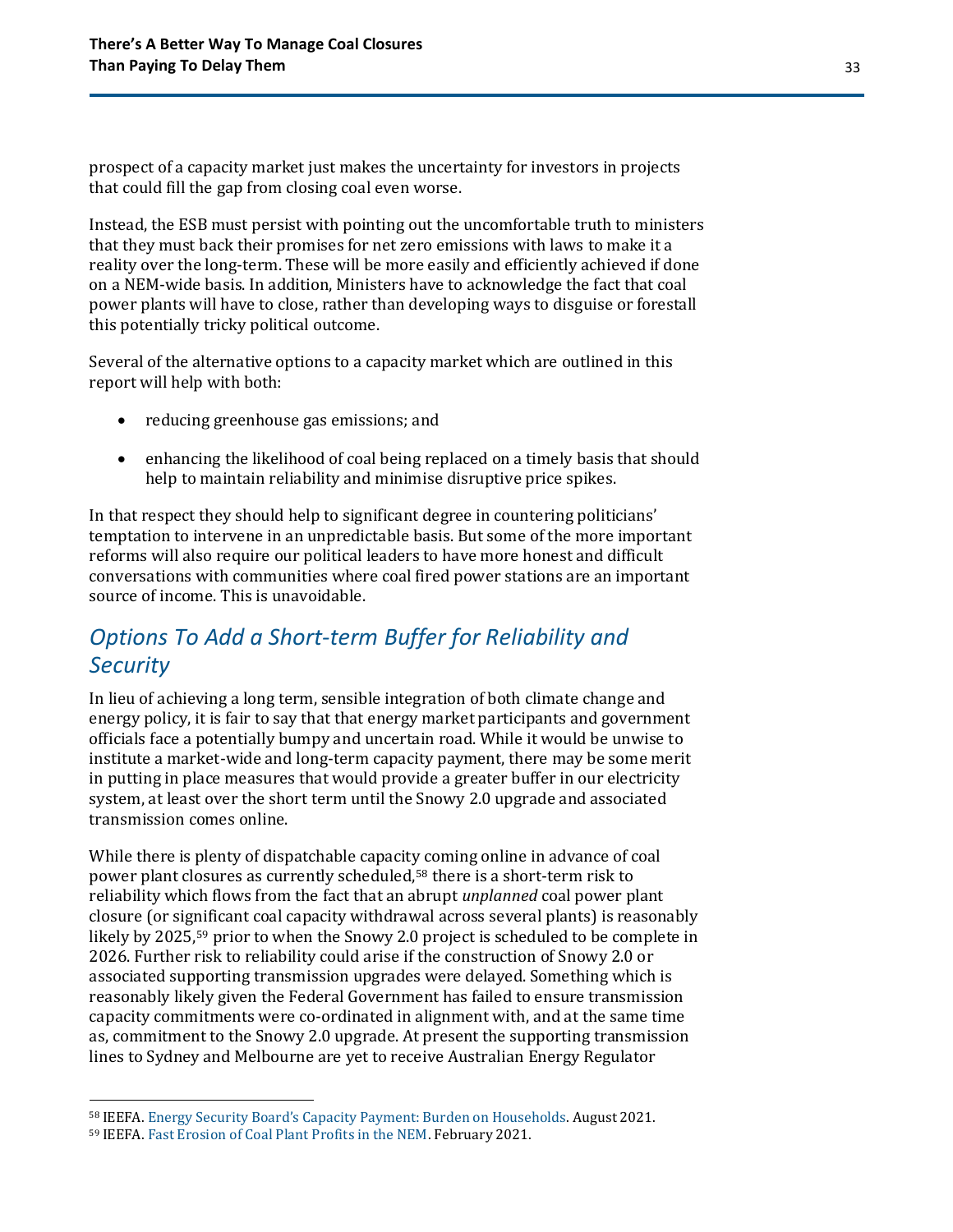approval. They could also encounter community opposition and therefore potentially delays in obtaining planning and environmental approvals.

Unfortunately, while the Snowy 2.0 upgrade will certainly play a useful role in the event of coal closures, its huge size has almost undoubtedly acted to crowd out alternative dispatchable plant investments from the private sector. These would have likely involved smaller projects involving technologies and sites that had far lower risks around delivery timing due to:

- 1. faster and less complex construction than Snowy 2.0's extensive underground tunnelling; and
- 2. voiding the need for major new transmission lines with their associated multi-year regulatory approval processes.

Snowy's huge size but long lead time has effectively created a temporary no man's land between 2023 to 2026 where coal plant withdrawal is reasonably likely but replacement dispatchable plant is unlikely to be forthcoming outside of direct government inducement (which is what was necessary for Tallawarra B to proceed).

The ESB's capacity payment proposal doesn't really help with this issue because it can't realistically be implemented prior to 2025. This indicates some kind of reliability buffer could be helpful in the short term.

There are multiple options which do not directly address the issues of coal exit uncertainty or short term contracting, but which could provide a type of structured market-based buffer that would allow the electricity system to be more resilient in the event of abrupt coal plant withdrawal or severe breakdown. The ESB has proposed two of these: the operating reserve and the strategic reserve. Both will add a reliability and security buffer, although we would caution that while there is a case at least in the short-term for a buffer, benefits need to be evaluated relative to their extra cost.

### • **Operating Reserve (ESB recommendation)**

The ESB proposes to create a market for reserve services, in the form of an operating reserve. This could provide an explicit value for flexible capacity to be available to meet required net demand ramps.

The AEMC has outlined characteristics that would be required by reserves including:

- Ramping capability
- Reserve capacity. 60

At present, AEMO has "in-market" reserves in the form of capacity which has been offered into the market but not dispatched. However, this is not explicitly valued or

<sup>60</sup> Abi Prakash, UNSW – for Watt Clarity. [Let's Talk About \(Operating\) Reserves](https://wattclarity.com.au/articles/2021/07/lets-talk-about-operating-reserves/). 28 July 2021.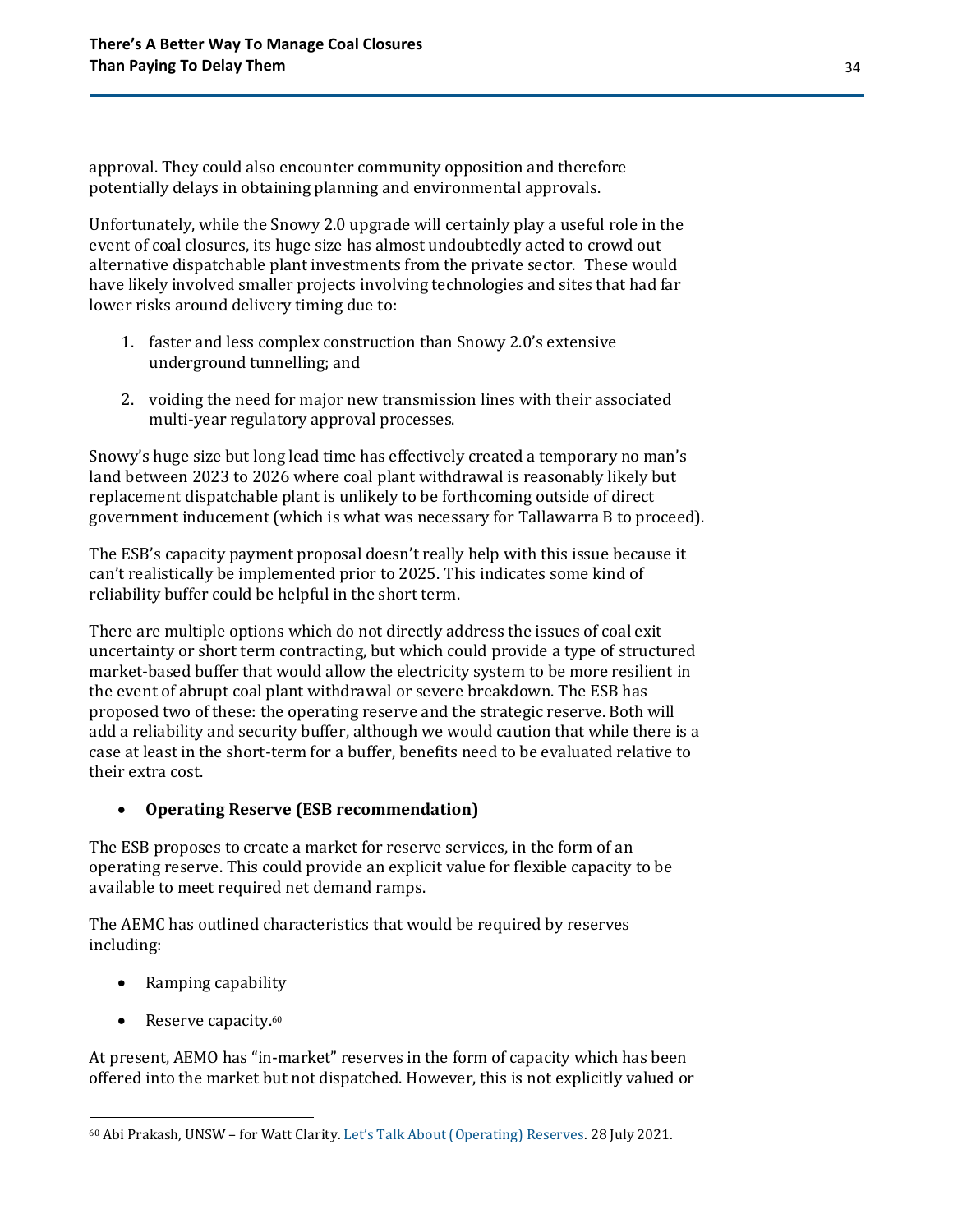paid. Paying those reserves through an operating reserve service would be a major change to the NEM.

UNSW research has stated that "operating reserves are typically procured from dispatchable generation (i.e. coal, gas, hydro) and storage. However, within the limits of their energy source availability, wind and solar can be operated in a flexible manner and could also provide reserves."<sup>61</sup>

The operating reserve would provide additional revenue for certain generators. UNSW has stated that "valuing reserves (through something like an operating reserve demand curve) can act as a "price-adder.""<sup>62</sup>

The other side of the coin, as UNSW notes, is that consumers will bear the cost of the operating reserve, and the cost benefit analysis has not yet been completed to determine if this is an efficient mechanism. "More analysis is required to justify implementing an operating reserve service, particularly as consumers will likely bear the costs."<sup>63</sup>

#### • **Strategic Reserve**

The ESB proposes to create a "Jurisdictional Strategic Reserve (JSR)" i.e. a strategic reserve held on state-by-state basis.

In a strategic reserve, additional capacity is contracted (usually by the system operator) and held in reserve outside the market and only operated under specific scarcity conditions.<sup>64</sup> The strategic reserve provides a buffer that can be drawn upon to maintain reliability.

The NEM already has a NEM-wide strategic reserve in the form of the RERT. The ESB JSR proposal will create a similar mechanism but for the states.

*"A JSR would facilitate the procurement of any required reserves additional beyond the market reliability standard that jurisdictions consider necessary, in a manner which is targeted and least distortionary to current market arrangements. The jurisdiction would be responsible for determining the level of reserve that it considers appropriate and for establishing the reserve. The JSR would then become part of AEMO's RERT portfolio and would be activated as needed. Costs of the reserve, once activated, would be recovered in a manner consistent with the existing cost recovery arrangement for the current RERT." - ESB<sup>65</sup>*

<sup>61</sup> Abi Prakash, UNSW – for Watt Clarity. [Let's Talk About \(Operating\) Reser](https://wattclarity.com.au/articles/2021/07/lets-talk-about-operating-reserves/)ves. 28 July 2021.

<sup>62</sup> Abi Prakash, UNSW – for Watt Clarity. [Let's Talk About \(Operating\) Reserves](https://wattclarity.com.au/articles/2021/07/lets-talk-about-operating-reserves/). 28 July 2021.

<sup>63</sup> Abi Prakash, UNSW – for Watt Clarity. [Let's Talk About \(Operating\) Reserves](https://wattclarity.com.au/articles/2021/07/lets-talk-about-operating-reserves/). 28 July 2021.

<sup>64</sup> AEMC. [Profiling the capacity market debate.](https://www.aemc.gov.au/news-centre/perspectives/economists-corner-profiling-capacity-market-debate) Accessed 10 September 2021.

<sup>65</sup> Energy Security Board[. Post-2025 Market Design Final advice to Energy Ministers Part A.](https://energyministers.gov.au/sites/prod.energycouncil/files/Post%202025%20Market%20Design%20Final%20Advice%20to%20Energy%20Ministers%20Part%20A.pdf)  27 July 2021.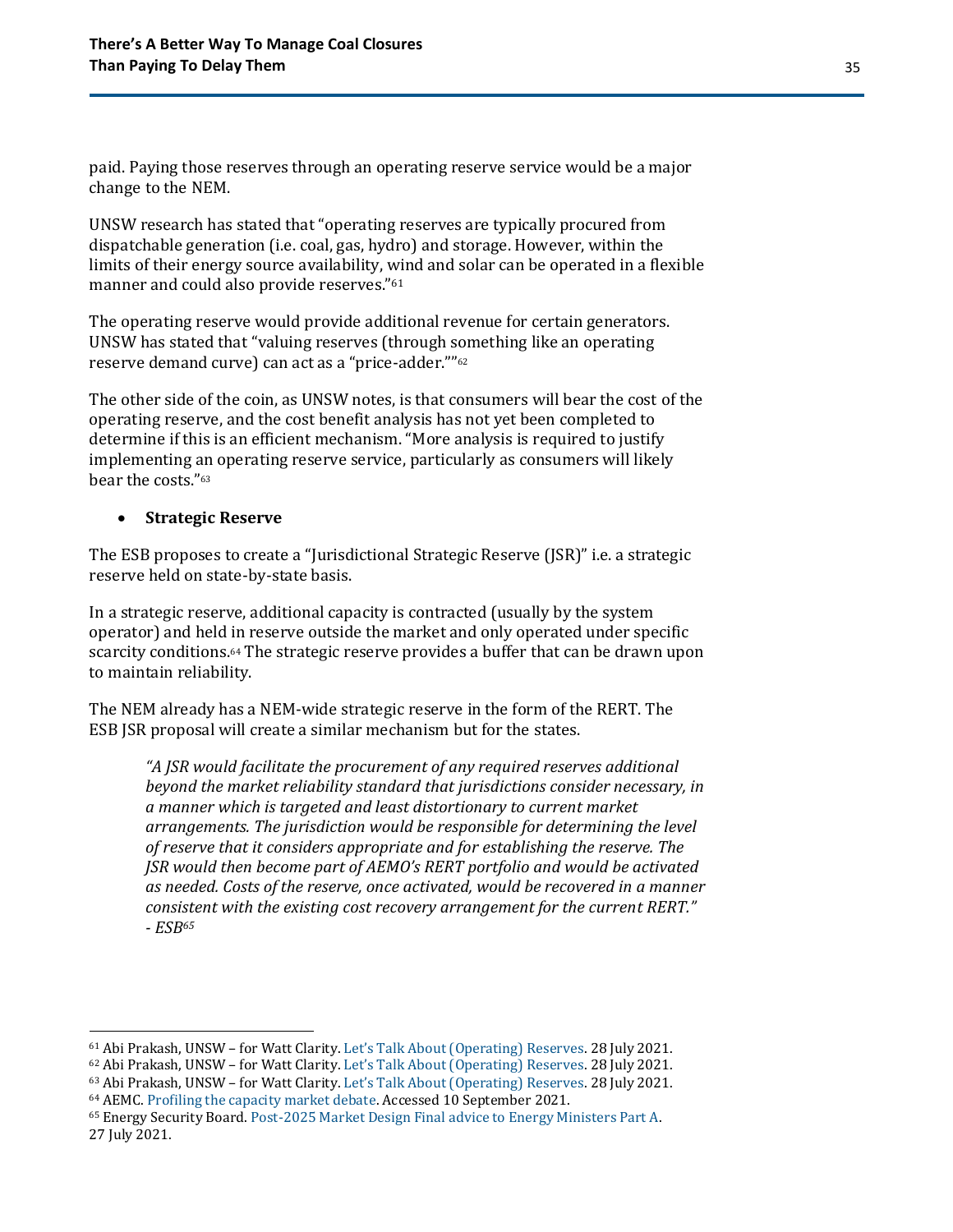The potential combination of an operating reserve and a strategic reserve would provide two buffers for resource adequacy concerns and the operating reserve will also help manage grid security on a shorter timeframe.

## <span id="page-35-0"></span>**Conclusion**

Many options exist to address the NEM's high levels of uncertainty around coal exits, myopic market contracting behaviour, early mover disadvantage in power technologies subject to deflation, and unpredictable government intervention. These options should be assessed as they are likely to be lower cost, more effective in dealing with diagnosed ailments, and more likely to drive the NEM to a low emissions future than the capacity mechanism proposal.

An additional payment to existing generators in the form of a capacity mechanism will not adequate address the ailments facing the NEM.

A financial lifeline to aging thermal power plants leaves the NEM reliant on supply that will become increasingly unreliable, and exacerbates uncertainty about when coal plants may exit. This uncertainty will deter investment in newer, more flexible and more reliable power plants.

A capacity market will not encourage longer term contracting as the scheme will only involve assessing whether a retailer has purchased enough capacity credits after a shortfall in supply (or activation of the RERT) occurs. This means power retailers and large power consumers will continue to purchase on a short-term basis, but for both energy and capacity credits.

The proposed capacity market does nothing to rectify the disadvantage for early movers as the ongoing cost deflation still exists and would impact both the capacity market and energy market, rather than just the energy market. In both cases, if new batteries are the marginal supplier they will set the price that all existing suppliers can earn, whether that be for a capacity credit or a megawatt-hour of electricity.

A capacity market will not fix the underlying issues which are driving government intervention – which is the lack of a national emissions reduction framework and the incentive to pork barrel.

A capacity market will also reduce the ability of the NEM to reduce emissions as it involves a payment mainly to existing fossil fuel generators.

Energy Ministers should *not* agree to a capacity market.

Instead we would suggest that they further investigate other potential options detailed in this paper which could be more effective in dealing with diagnosed challenges, involve less cost to consumers, and also assist in driving the NEM to netzero emissions, consistent with state government targets.

Such an investigation would be best undertaken by an independent panel of internationally recognised experts in: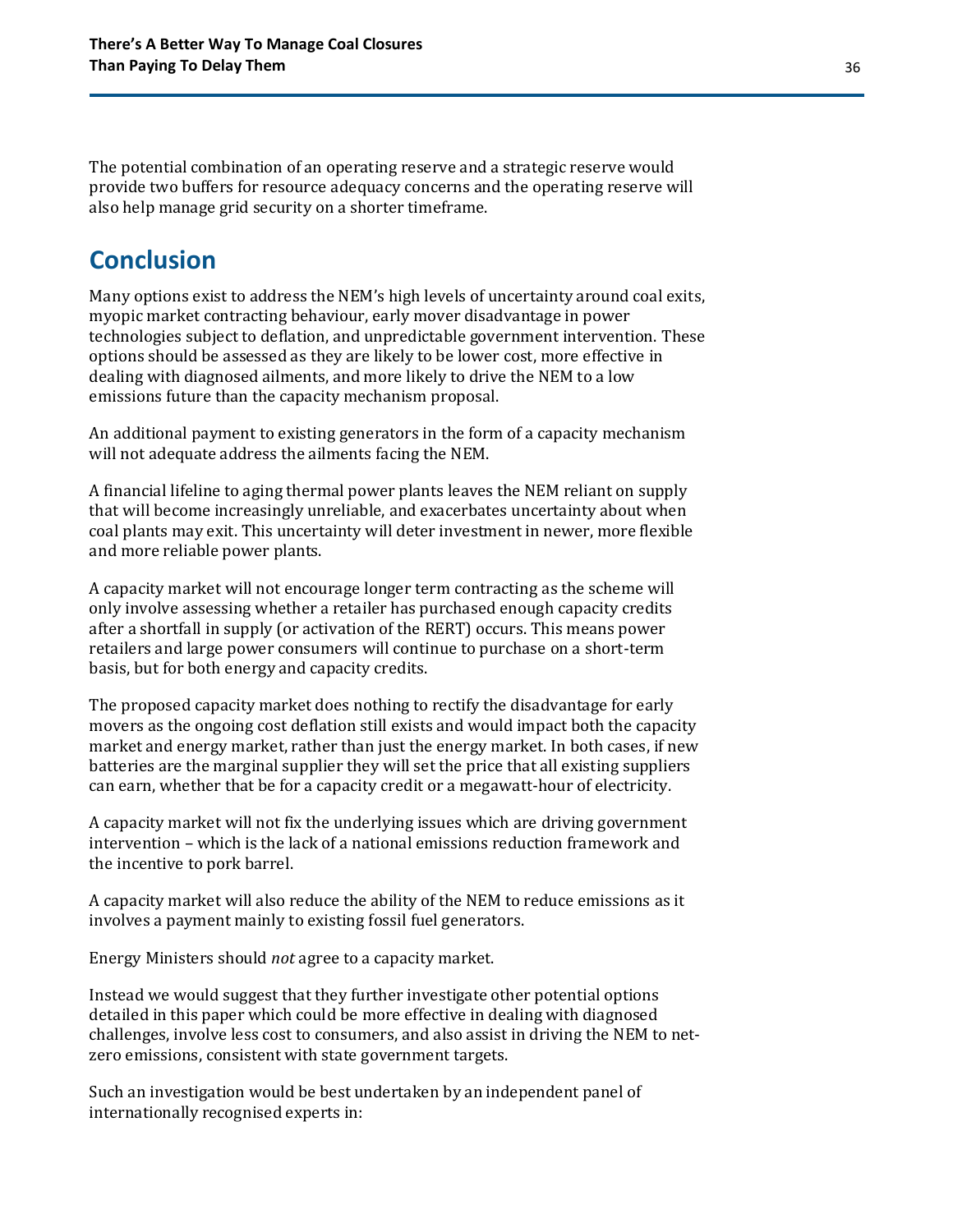- energy market operation and design from both an engineering and economic perspective;
- decarbonisation of energy systems; and
- current and future energy technologies.

Unlike the ESB, these individuals should not be not be dependent on ministers for their ongoing employment. This will ensure recommendations are not distorted by short-term political pressures and do not obscure or pass over uncomfortable but important challenges society must grapple with as we seek an electricity system which delivers reliable, affordable and ultimately zero emission power.

## <span id="page-36-0"></span>**Appendix – Further Detail on the Need for Short Versus Long Duration Resources With the Exit of Fossil Fuel Plant**

As touched upon earlier in this report, while the ESB paper suggests that entry of new battery and demand response capacity will be encouraged by their proposed capacity payment, comments made by Minister Angus Taylor and referencing the ESB suggest the capacity mechanism will heavily favour "long duration" resources. This is an extremely significant consequence because it could represent a subtle but very decisive way to design a capacity market that was inappropriately biased against new entrants in favour of the current incumbent coal, gas and hydro generators.

At present the ESB has provided extremely limited detail around how it will treat duration of capacity response in its capacity payment, and no definition of what "long duration" storage happens to be. However, using AEMO's 2020 Integrated System Plan they define three categories of storage:

- short (less than 2 hours)
- medium (between 4 to 12 hours)
- deep storage (24 hours or longer).

From this we interpret that long duration is likely to mean that a battery or demand response would need to deliver a megawatt of capacity for 12 continuous hours or longer in order to qualify for a capacity credit.

As stated earlier in this paper, batteries and demand response technologies are currently highly competitive at delivering capacity very quickly for relatively short durations of less than 2 hours and soon 4 hours. Given likely cost reductions, batteries in particular should reach the point of being the best choice for applications requiring 6 hours of service. However, it seems unlikely that batteries could manage to reach cost competitiveness over a 12 hour duration for some time to come.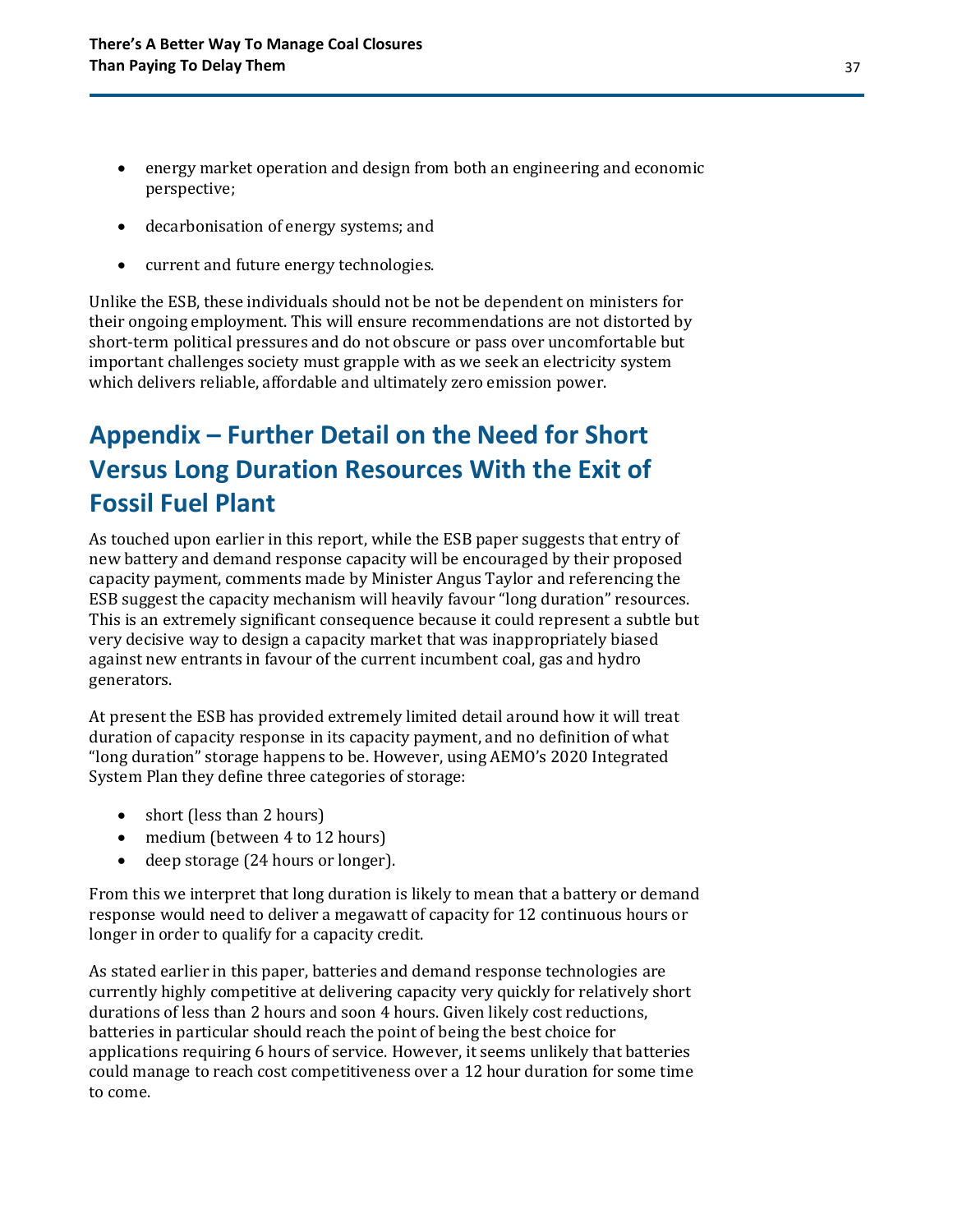Having said that, batteries and demand response don't need to sustain a megawatt of capacity over such a length of time to make an extremely useful contribution to reliability as coal exits. The main challenge we face for reliability over the next decade and a half as coal exits is managing quite a narrow window of time between when solar output drops away at around 3pm until 9pm, a period over which demand for power remains high.<sup>66</sup> This is a 6-hour window, not 12 hours plus.

A sensitivity analysis AEMO undertook for the 2018 edition of its Integrated System Plan helps to illustrate that while we will need more storage plant megawatts, most of it won't be needed for long periods of time.<sup>67</sup> This sensitivity analysis examined energy storage needs based on the least cost options (the scenario denoted as the neutral case), and then an alternative sensitivity that shoehorned Snowy 2.0 and Tasmania's Battery of the Nation (BoN) pumped hydro plants into the mix, irrespective of system needs and economics. This involved Snowy 2.0 entering in 2024-25 and Tasmania's BoN in 2032-33.

Figure 1 details on the left-hand side the peak instant capacity in megawatts that energy storage would provide under both sensitivities and the result is similar across each of them. This is the maximum amount of power that could be delivered to the grid at a single instant point in time. Where the big difference arises between the two sensitivities is for how long that power could be delivered, with the right hand chart showing the amount of energy capable of being kept in storage. The dark purple line shows a huge spike upwards in energy stored when Snowy 2.0 comes online in 2024-25 and then another, but far smaller, upward spike in 2032-33. By the end of the outlook, the model's least cost path shown in the red line has 100GWh of storage while the one that forces in Snowy 2.0 and BoN has four and half times that amount.

<sup>66</sup> IEEFA. [Fast Erosion of Coal Plant Profits in the NEM.](https://ieefa.org/wp-content/uploads/2021/02/Coal-Plant-Profitability-Is-Eroding_February-2021.pdf) February 2021.

<sup>67</sup> AEMO[. 2018 Integrated System Plan.](https://aemo.com.au/en/energy-systems/major-publications/integrated-system-plan-isp/2018-integrated-system-plan-isp) 2018.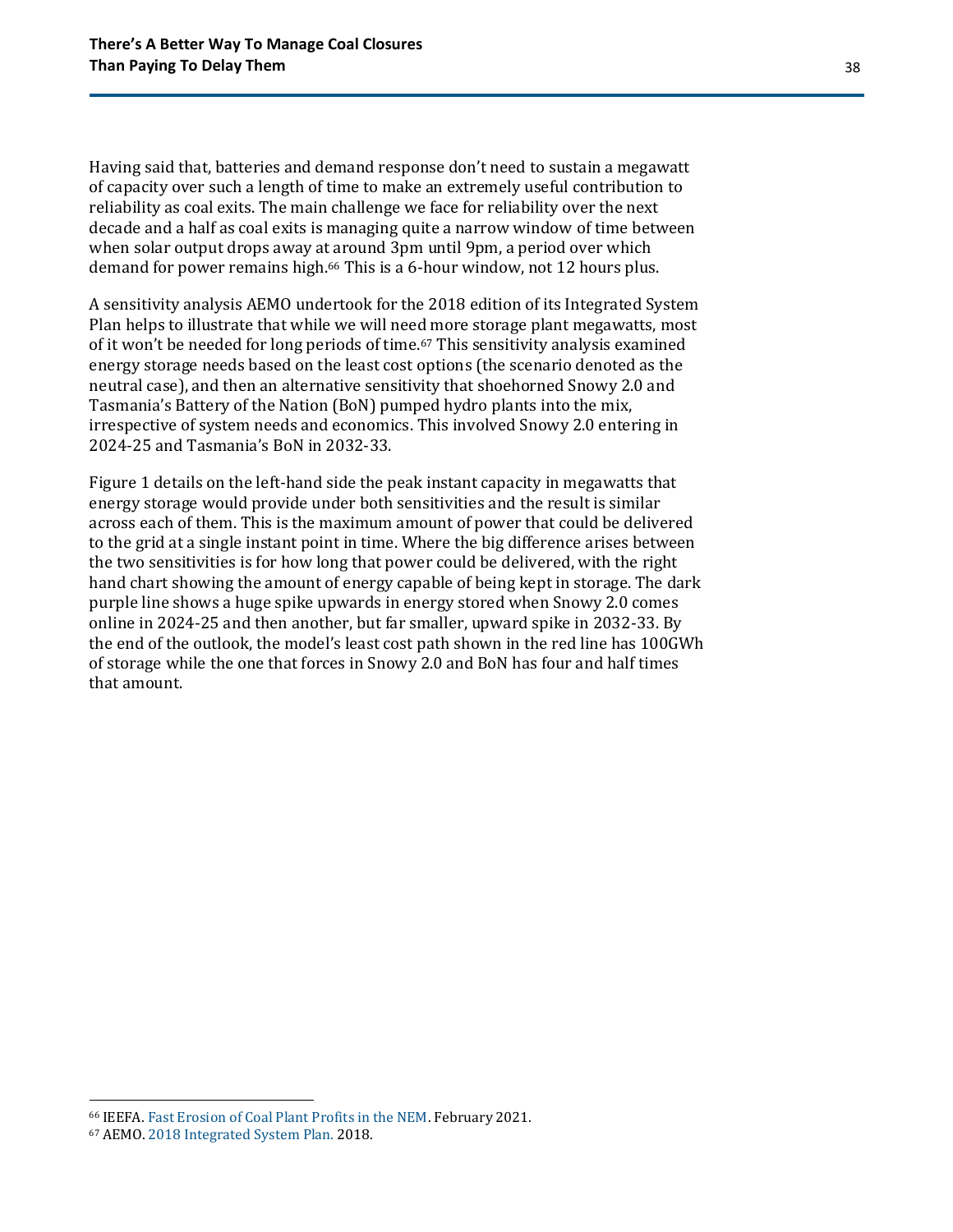

### **Figure 1: Energy Storage Peak Delivery Capacity (MW) and Energy Capacity (GWh) Under Economically Optimal Case and Case Including Snowy 2.0 and Tasmania Battery of the Nation**

Storage - Neutral with Storage initiatives

If we look at the model's least cost path it involves 20,000MW of peak capacity with 100GWh of energy storage, which equates to just 5 hours average duration.

Storage - Neutral with Storage initiatives

Admittedly, this case was for a scenario where emission reductions unfolded relatively gradually, but it still represents a supply mix at the end of the projection with vastly greater renewables than at present (75% of electricity supply compared to about 30% today) and one where 14,000MW of our current coal capacity had been shut. So it illustrates that there isn't any immediate strong case for a capacity market biased to induce long-duration resources

Unfortunately, AEMO's more recent 2020 Integrated System Plan only provides quite broad breakdowns on the nature of the storage that is installed under each of its scenarios with no quantification on the precise GWh of energy storage. Nonetheless, the data which is published also strongly suggests substantial coal closures can be accommodated predominately through an expansion in batteries providing around 6 hours duration or less, with not much long duration storage required for the next decade and half beyond that already provided by Snowy 2.0. In the data AEMO provide they break down energy storage installations by whether they are:

- short duration (2 hours or less),
- deep (24 hours or longer).
- medium duration (anywhere between 4 hours to 12 hours); or

*Source: AEMO Integrated System Plan – 2018.*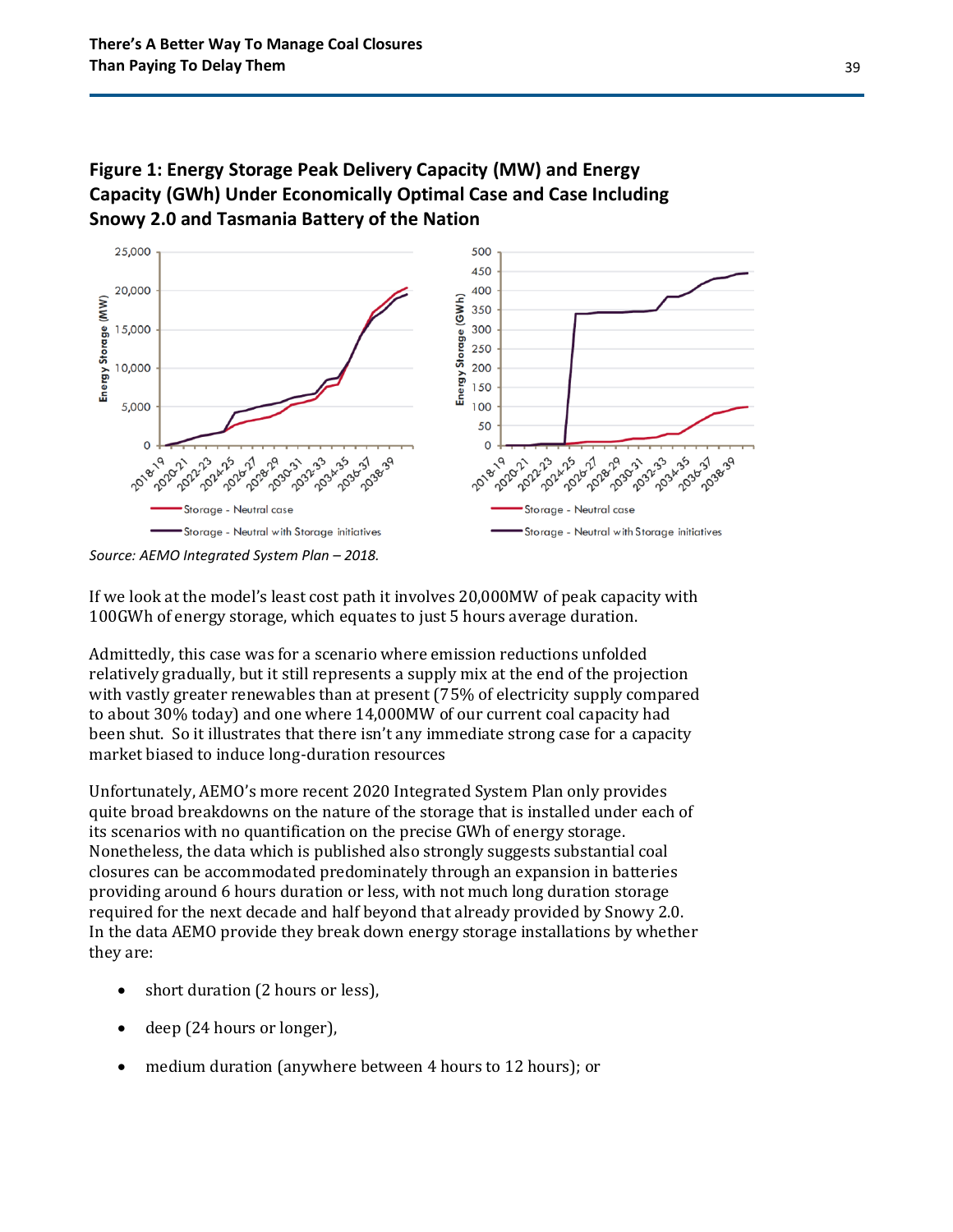• behind-the-meter (these can effectively be categorised as short duration style batteries although owners may discharge them on average over many hours per day).

Figure 2 illustrates the different types of storage AEMO envisaged would be required over time under its Step Change Scenario – the scenario with the most rapid fossil fuel plant closures. The medium and short duration storage are detailed in the yellow and green stacked area while the deep storage is shown separately in the red line. The figure also shows the cumulative amount of fossil fuel capacity shut in the black line. According to AEMO's analysis there was no need for any significant additional deep storage beyond Snowy 2.0 (represented by lift in the red line that happens in 2025) until 2035. Indeed, the amount of medium duration storage capacity required is also quite modest up until 2032 at less than 2,500MW. Meanwhile a very large amount of fossil fuel capacity is shut over the same timeframe.





*Source: Generation data for Step Change Scenario in AEMO Integrated System Plan – 2020.* 

Admittedly the medium duration storage category covers durations that extend beyond what batteries are considered capable of providing on a cost-competitive basis for the next decade or so. However, an examination of the amount of annual generation AEMO expects medium duration storage to provide suggests an average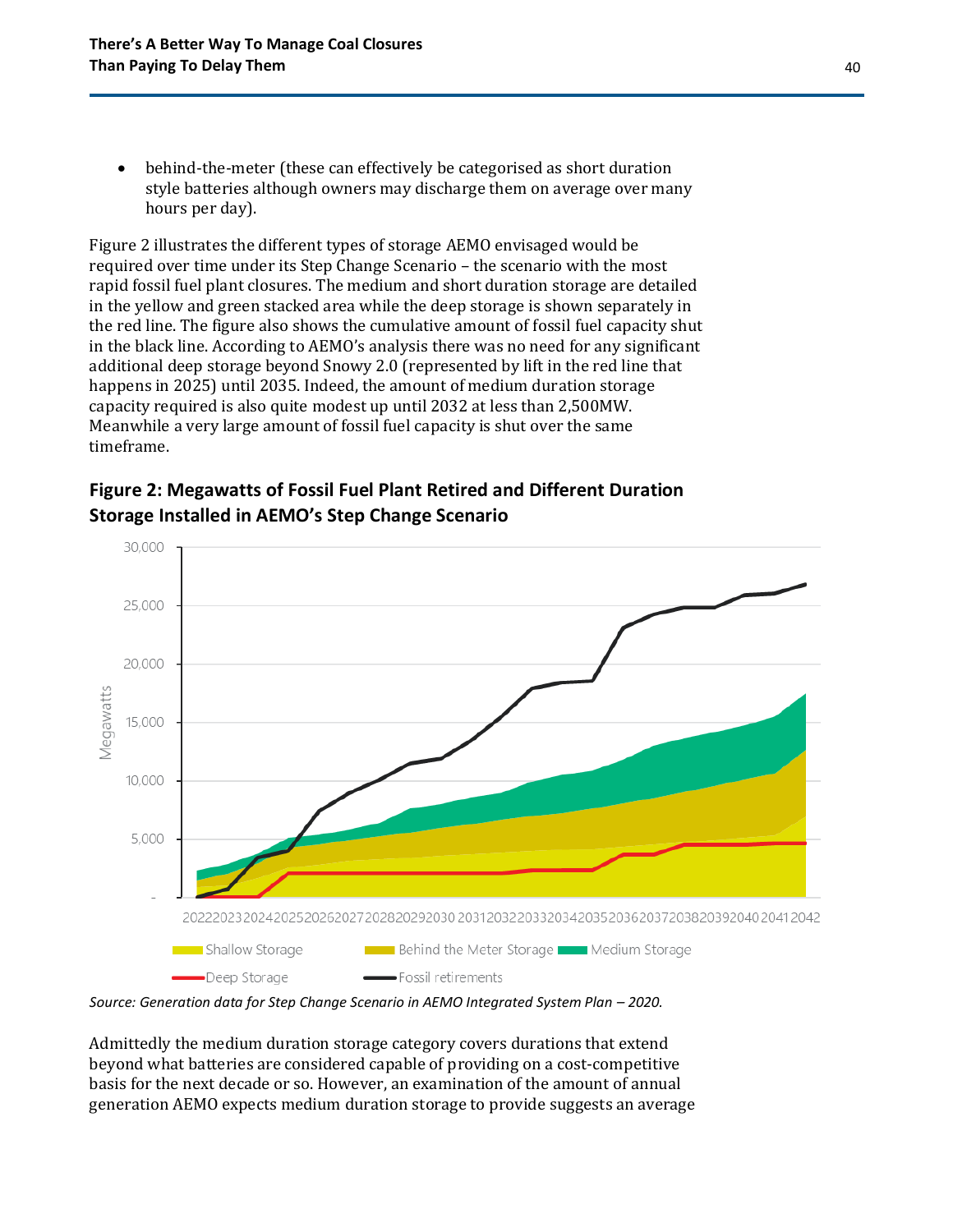duration of about 4 hours in 2030 which then extends to about 6 hours by 2042<sup>68</sup> well short of anything that might justify a requirement that capacity credits only be awarded to plants capable of meeting a long duration requirement.

Given the analysis above, if capacity credits are heavily skewed in favour of power plants capable of delivering megawatts over long durations it suggests a market that is not really designed for what is actually needed by consumers. Instead it would seem to be a market designed to support the dominant incumbent generators, while cutting out competition from alternative, new entrant firming from batteries and demand response.

<sup>&</sup>lt;sup>68</sup> In 2030 the peak megawatt capacity of medium duration storage is 2,015MW which is expected to generate 8,470MWh on average per day. This equates to full output for 4.2 hours. By the end of the projection in 2042 there is 4,880MW of medium duration storage which is expected to generate 25,304MWh on average per day. This equates to full output for 6.2 hours.